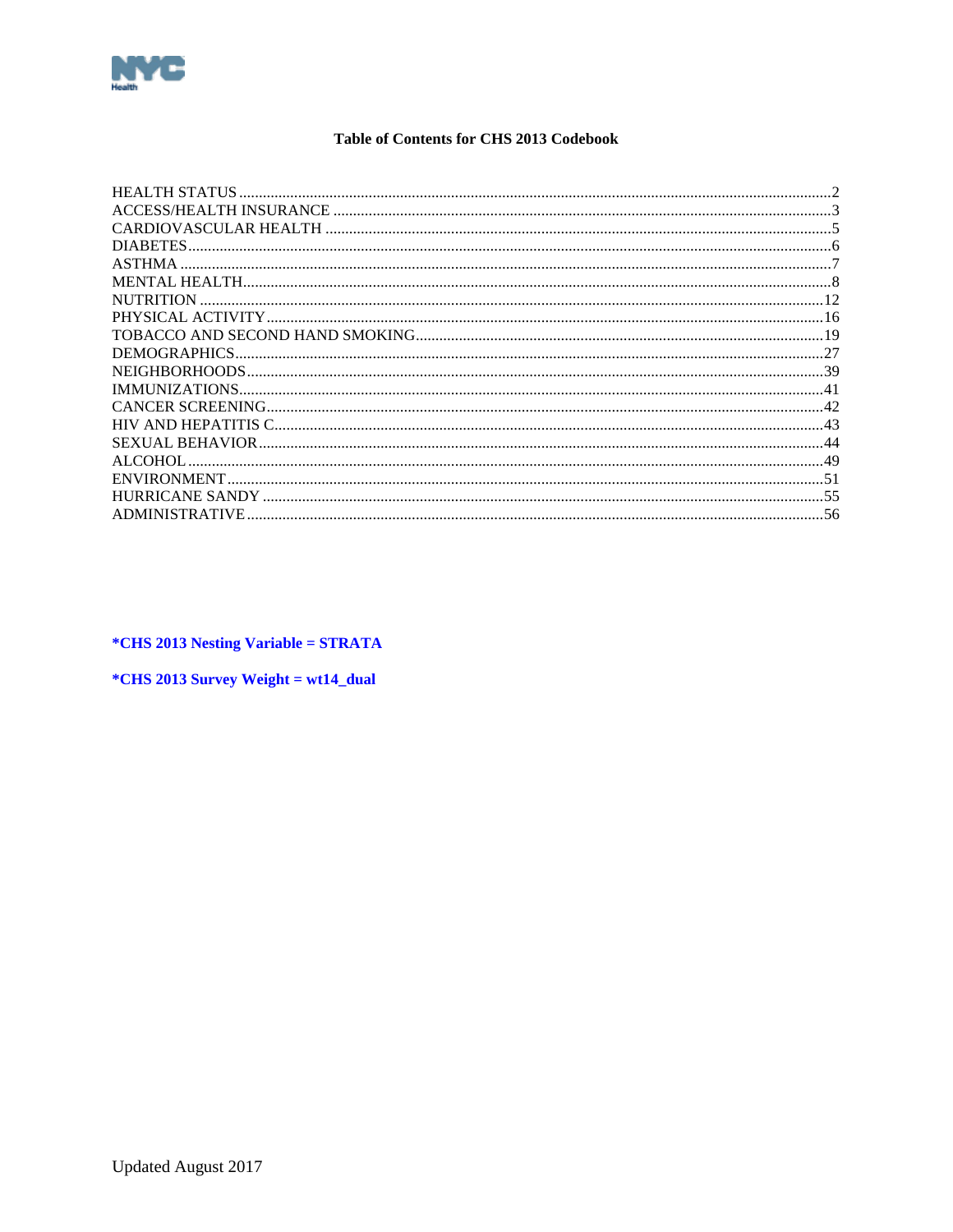<span id="page-1-0"></span>

| <b>HEALTH STATUS</b>    |                                                                          |                 |               |                                                                                              |                                           |                             |              |  |  |  |  |
|-------------------------|--------------------------------------------------------------------------|-----------------|---------------|----------------------------------------------------------------------------------------------|-------------------------------------------|-----------------------------|--------------|--|--|--|--|
| <b>Recoded Variable</b> | <b>Question</b>                                                          | <b>Raw Name</b> | <b>Source</b> | <b>Frequencies (unweighted)</b>                                                              |                                           | <b>Prior years</b>          | <b>NOTES</b> |  |  |  |  |
| generalhealth           | Would you say in general<br>that your health is:<br>excellent, very good | health1         | Q1.1          | $1 = Excellent$<br>$2=V$ ery good<br>$3 = Good$<br>$4 = Fair$<br>$5 = Poor$<br>.d=Don't know | 1551<br>2151<br>2838<br>1459<br>644<br>55 | $2002-2012$ : generalhealth |              |  |  |  |  |
|                         |                                                                          |                 |               | $r =$ Refused                                                                                |                                           |                             |              |  |  |  |  |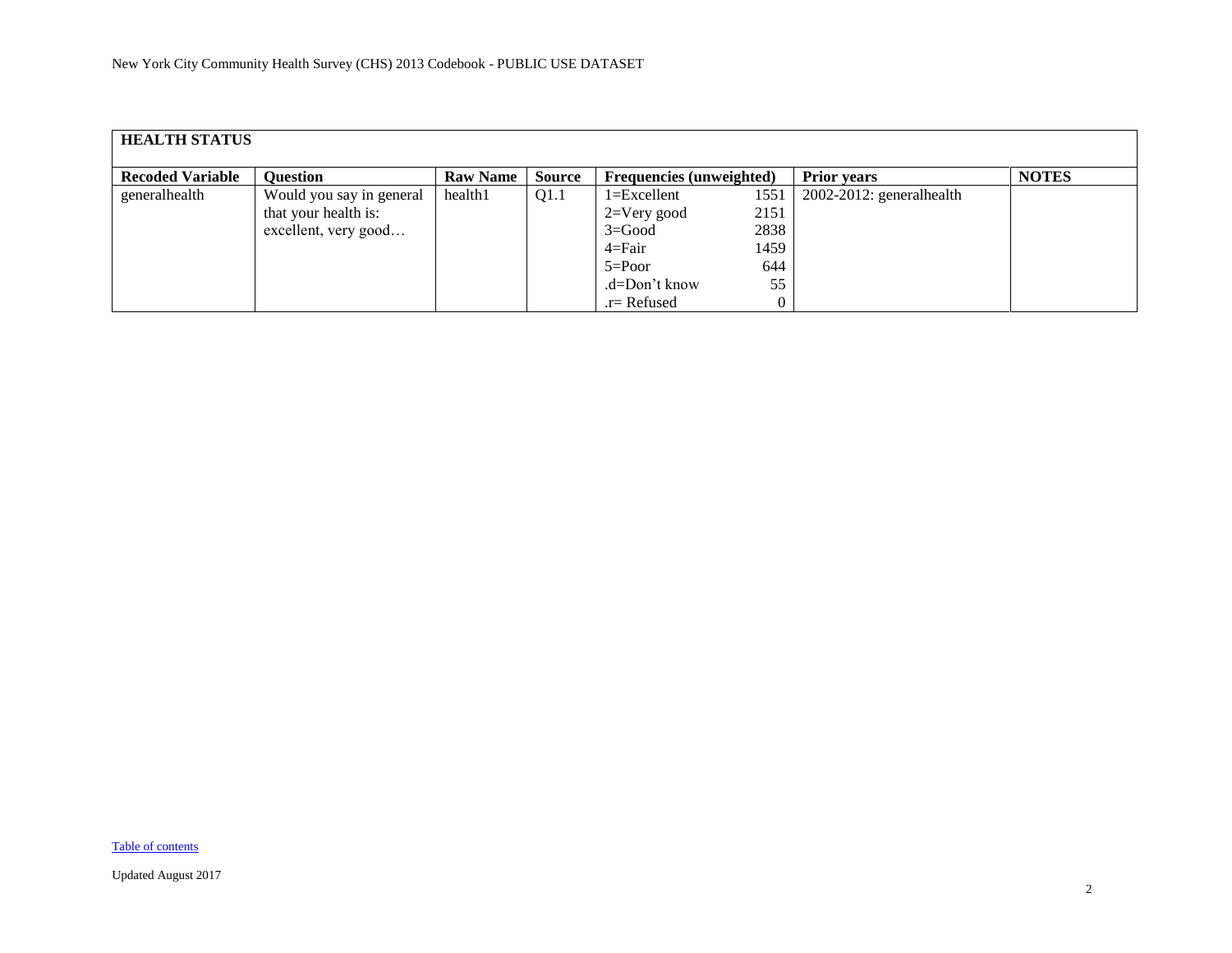<span id="page-2-0"></span>

| <b>ACCESS/HEALTH INSURANCE</b> |                                                                                                                                                                                                   |                 |                   |                                                                                                                                                                                     |                                                                    |                                                                                                                                                                                                                                                     |                                                                                                              |
|--------------------------------|---------------------------------------------------------------------------------------------------------------------------------------------------------------------------------------------------|-----------------|-------------------|-------------------------------------------------------------------------------------------------------------------------------------------------------------------------------------|--------------------------------------------------------------------|-----------------------------------------------------------------------------------------------------------------------------------------------------------------------------------------------------------------------------------------------------|--------------------------------------------------------------------------------------------------------------|
| <b>Recoded Variable</b>        | <b>Question</b>                                                                                                                                                                                   | <b>Raw Name</b> | <b>Source</b>     | <b>Frequencies (unweighted)</b>                                                                                                                                                     |                                                                    | <b>Prior years</b>                                                                                                                                                                                                                                  | <b>NOTES</b>                                                                                                 |
| insuredgateway13               | Do you have any<br>kind of health<br>insurance coverage,<br>including private<br>health insurance,<br>prepaid plans such as<br>H-M-Os, or<br>government plans<br>such as Medicare or<br>Medicaid? | access41        | Q2.1;<br>access42 | $1 = Yes$<br>$2=N0$<br>.d=Don't know<br>.r=Refused                                                                                                                                  | 7254<br>1406<br>31<br>$\overline{7}$                               | $2002: -$<br>2003 spg: healthcover<br>2003 fall: healthcover<br>2004-06: insuredgateway<br>2007: insuredgateway07<br>2008: insuredgateway08<br>2009: insuredgateway09<br>2010: insuredgateway10<br>2011: insuredgateway11<br>2012: insuredgateway12 | Question wording<br>has changed over<br>time                                                                 |
| insure13                       | What type of health<br>insurance do you use<br>to pay for your doctor<br>or hospital bills? Is it<br>insurance through                                                                            | access42        | Q2.2;<br>access41 | $1 =$ Employer<br>2=Self-purchase<br>3=Medicare<br>4=Medicaid/Family Health+<br>5=Milit/CHAMPUS/Tricare<br>6=COBRA/Other<br>7=Uninsured<br>.d=Don't know<br>.r=Refused<br>.=Missing | 3276<br>352<br>1491<br>1782<br>31<br>207<br>1406<br>92<br>23<br>38 | 2002: insure02<br>2003: insure03<br>2004: insure04<br>2005: insure05<br>2006: insure06<br>2007: insure07<br>2008: insure08<br>2009: insure09<br>2010: insure10<br>2011: insure11<br>2012: insure12                                                  | Question wording<br>and response<br>options for health<br>insurance<br>coverage have<br>changed over<br>time |
| insured                        | Any type of health<br>insurance?                                                                                                                                                                  | $\sim$          | insure13          | $1 = Yes$<br>$2=N0$<br>.d=Don't know<br>.r=Refused<br>$=$ Missing                                                                                                                   | 7139<br>1406<br>92<br>23<br>38                                     | 2002-2012: insured                                                                                                                                                                                                                                  | <b>Based</b> on<br>insure13;<br>question wording<br>and response<br>options changed<br>over time             |
| insure5                        | Type of health<br>insurance coverage                                                                                                                                                              | $\equiv$        | insure13          | $1 =$ Private<br>2=Medicare<br>3=Medicaid<br>$4=O$ thers<br>5=Uninsured<br>.d=Don't know<br>.r=Refused<br>$=$ Missing                                                               | 3628<br>1491<br>1782<br>238<br>1406<br>92<br>23<br>38              | 2002-2012: insure5                                                                                                                                                                                                                                  | Variable used on<br>EQ.                                                                                      |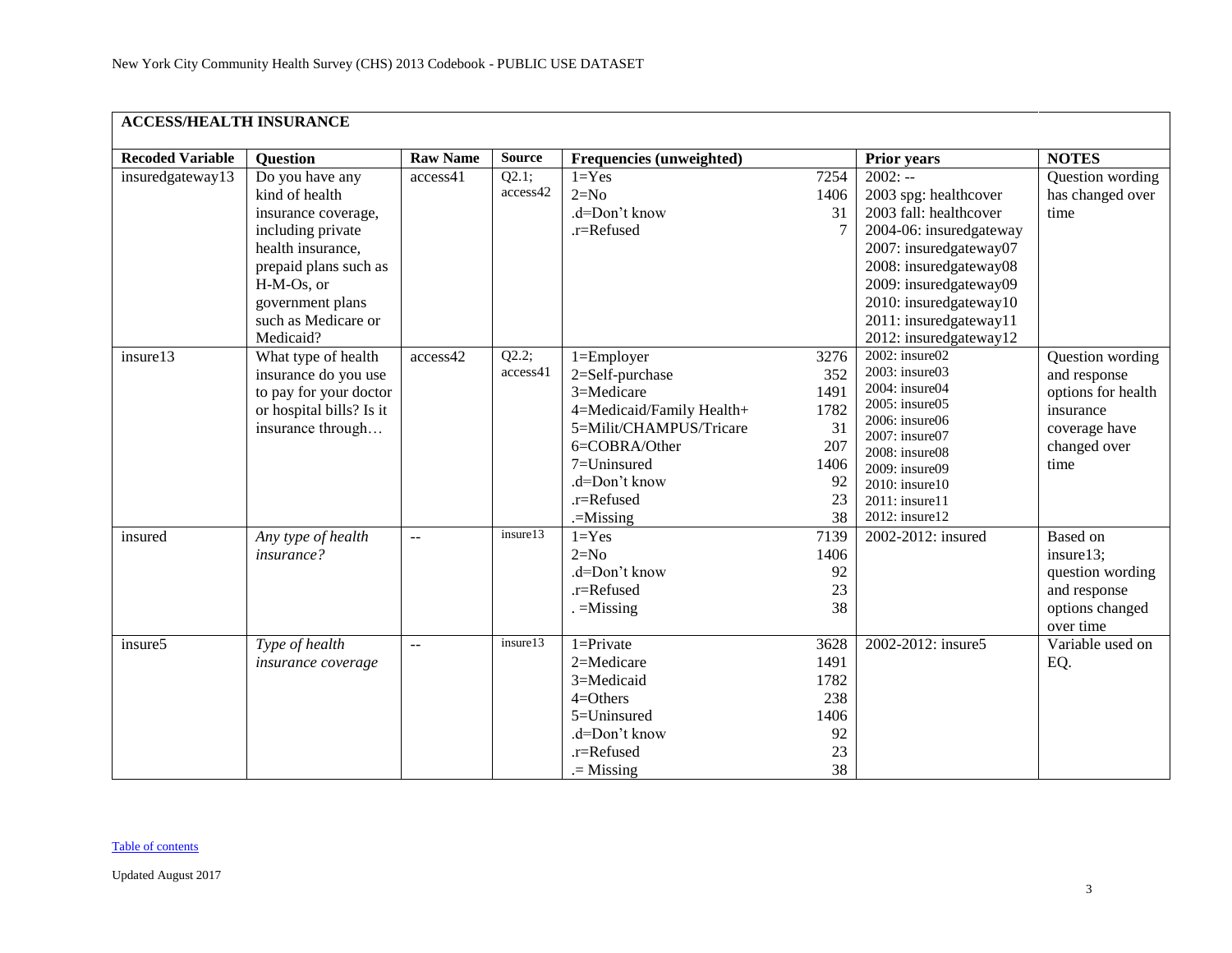| <b>ACCESS/HEALTH INSURANCE</b> |                                                                                                                                                                                                                               |                 |                |                                                                                                                                                                                                                                           |                                                      |                                                                                                                                                                                                                    |                                                                                                                                                                            |
|--------------------------------|-------------------------------------------------------------------------------------------------------------------------------------------------------------------------------------------------------------------------------|-----------------|----------------|-------------------------------------------------------------------------------------------------------------------------------------------------------------------------------------------------------------------------------------------|------------------------------------------------------|--------------------------------------------------------------------------------------------------------------------------------------------------------------------------------------------------------------------|----------------------------------------------------------------------------------------------------------------------------------------------------------------------------|
| <b>Recoded Variable</b>        | <b>Question</b>                                                                                                                                                                                                               | <b>Raw Name</b> | <b>Source</b>  | Frequencies (unweighted)                                                                                                                                                                                                                  |                                                      | <b>Prior years</b>                                                                                                                                                                                                 | <b>NOTES</b>                                                                                                                                                               |
| pcp13                          | Do you have one<br>person or more than<br>one person you think<br>of as your personal<br>doctor or health care<br>provider?                                                                                                   | access45        | Q2.3           | $1 = Yes$<br>$2=N0$<br>.d=Don't know<br>.r=Refused                                                                                                                                                                                        | 7323<br>1334<br>38<br>$\mathcal{R}$                  | 2002-04: pcp<br>2005: pcp05<br>2006: рер06<br>2007: pcp07<br>2008: pcp08<br>2009: pcp09<br>$2010: -$<br>2011: pcp11<br>2012: pcp12                                                                                 | Question wording<br>and response<br>options changed<br>over time                                                                                                           |
| visitpcp12m                    | Have you seen your<br>personal doctor or<br>health care provider<br>in the last 12 months?                                                                                                                                    | access38        | Q2.4;<br>pcp13 | $1 = Yes$<br>$2=N0$<br>.d=Don't know<br>=Missing/Not asked                                                                                                                                                                                | 6531<br>780<br>12<br>1375                            | $2002 - 2006$ : --<br>2007: visitpcp12m<br>2008: visitpcp12m                                                                                                                                                       | Among those<br>with pcp                                                                                                                                                    |
| didntgetcare13                 | Was there a time in<br>the past 12 months<br>when you needed<br>medical care but did<br>NOT get it? Medical<br>care includes doctor's<br>visits, tests,<br>procedures,<br>prescription<br>medication and<br>hospitalizations. | access36        | Q2.5           | $1 = Yes$<br>$2=N0$<br>.d=Don't know<br>.r=Refused                                                                                                                                                                                        | 954<br>7698<br>45                                    | 2002: neededcare<br>$2003: -$<br>$2004: -$<br>2005: didntgetcare<br>$2006: -$<br>2007: didntgetcare07<br>$2008: -$<br>2009: didntgetcare09<br>2010: didntgetcare10<br>2011: didntgetcare11<br>2012: didntgetcare12 | Question wording<br>and response<br>options changed<br>over time.<br>Question wording<br>for CHS 2006<br>(didntgetcare06)<br>not directly<br>comparable to<br>other years. |
| visitdds13                     | How long has it been<br>since you had your<br>teeth cleaned by a<br>dentist or dental<br>hygienist?                                                                                                                           | dentist4        | Q2.6           | $1 =$ Less than 6 months ago<br>$2=6$ months ago but less than 1 year ago<br>$3=1$ year ago but less than 2 years ago<br>$4=2$ years ago but less than 5 years ago<br>5=5 or more years ago<br>$6 =$ Never<br>.d=Don't know<br>.r=Refused | 3324<br>1963<br>1430<br>947<br>650<br>283<br>96<br>5 | 2002: dentist<br>2003-2006: --<br>2007: visitdds07<br>2008-2012: --                                                                                                                                                | Question<br>response options<br>differ from both<br>2002<br>and 2007                                                                                                       |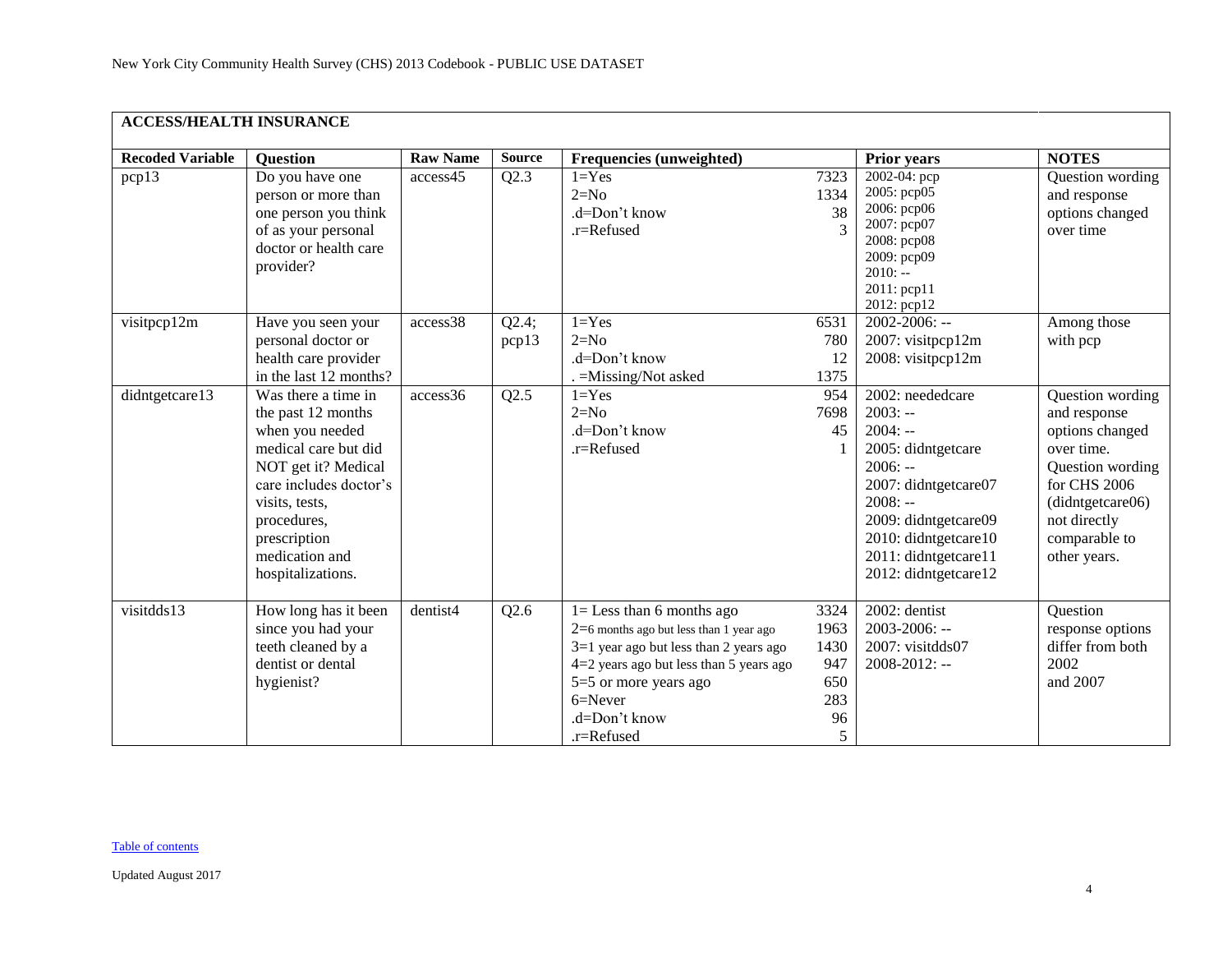<span id="page-4-0"></span>

| <b>CARDIOVASCULAR HEALTH</b> |                                                                                                                                                        |                 |               |                                                    |                         |                                                                                                                                                                                                                                                                              |                                                                                                                                                                                                                                                                  |  |  |  |  |
|------------------------------|--------------------------------------------------------------------------------------------------------------------------------------------------------|-----------------|---------------|----------------------------------------------------|-------------------------|------------------------------------------------------------------------------------------------------------------------------------------------------------------------------------------------------------------------------------------------------------------------------|------------------------------------------------------------------------------------------------------------------------------------------------------------------------------------------------------------------------------------------------------------------|--|--|--|--|
| <b>Recoded Variable</b>      | <b>Question</b>                                                                                                                                        | <b>Raw Name</b> | <b>Source</b> | <b>Frequencies (unweighted)</b>                    |                         | Prior years                                                                                                                                                                                                                                                                  | <b>NOTES</b>                                                                                                                                                                                                                                                     |  |  |  |  |
| toldhighbp13                 | Have you ever been<br>told by a doctor, nurse<br>or other health<br>professional that you<br>have hypertension, also<br>called high blood<br>pressure? | press10         | Q3.1          | $1 = Yes$<br>$2=N0$<br>.d=Don't know<br>.r=Refused | 2841<br>5831<br>20<br>6 | 2002: toldhighbp02<br>$2003: -$<br>$2004: -$<br>2005: toldhighbp05<br>2006: toldhighbp06<br>2007: toldhighbp07<br>2008: toldhighbp08<br>2009: toldhighbp09<br>2010: toldhighbp10<br>2011: toldhighbp11<br>2012: toldhighbp12                                                 | Question wording<br>differs from 2002, 2005                                                                                                                                                                                                                      |  |  |  |  |
| toldhighcholesterol13        | Have you ever been<br>told by a doctor, nurse<br>or other health<br>professional that your<br>blood cholesterol is<br>high?                            | chol15          | Q3.2          | $1 = Yes$<br>$2=N0$<br>.d=Don't know<br>.r=Refused | 2864<br>5771<br>59<br>4 | 2002: toldhighcholesterol02<br>$2003: -$<br>$2004: -$<br>$2005: -$<br>$2006: -$<br>2007: toldhighcholesterol07<br>2008: toldhighcholesterol08<br>2009: toldhighcholesterol09_w2<br>2010: toldhighcholesterol10<br>2011: toldhighcholesterol11<br>2012: toldhighcholesterol12 | Question wording and<br>denominators change<br>over time.<br>2010-2012, among all<br>adults<br>In 2009 ever told high<br>cholesterol was asked<br>only of wave 2 RDD<br>and cell-only<br>respondents. Use<br>special weights to<br>produce correct<br>estimates. |  |  |  |  |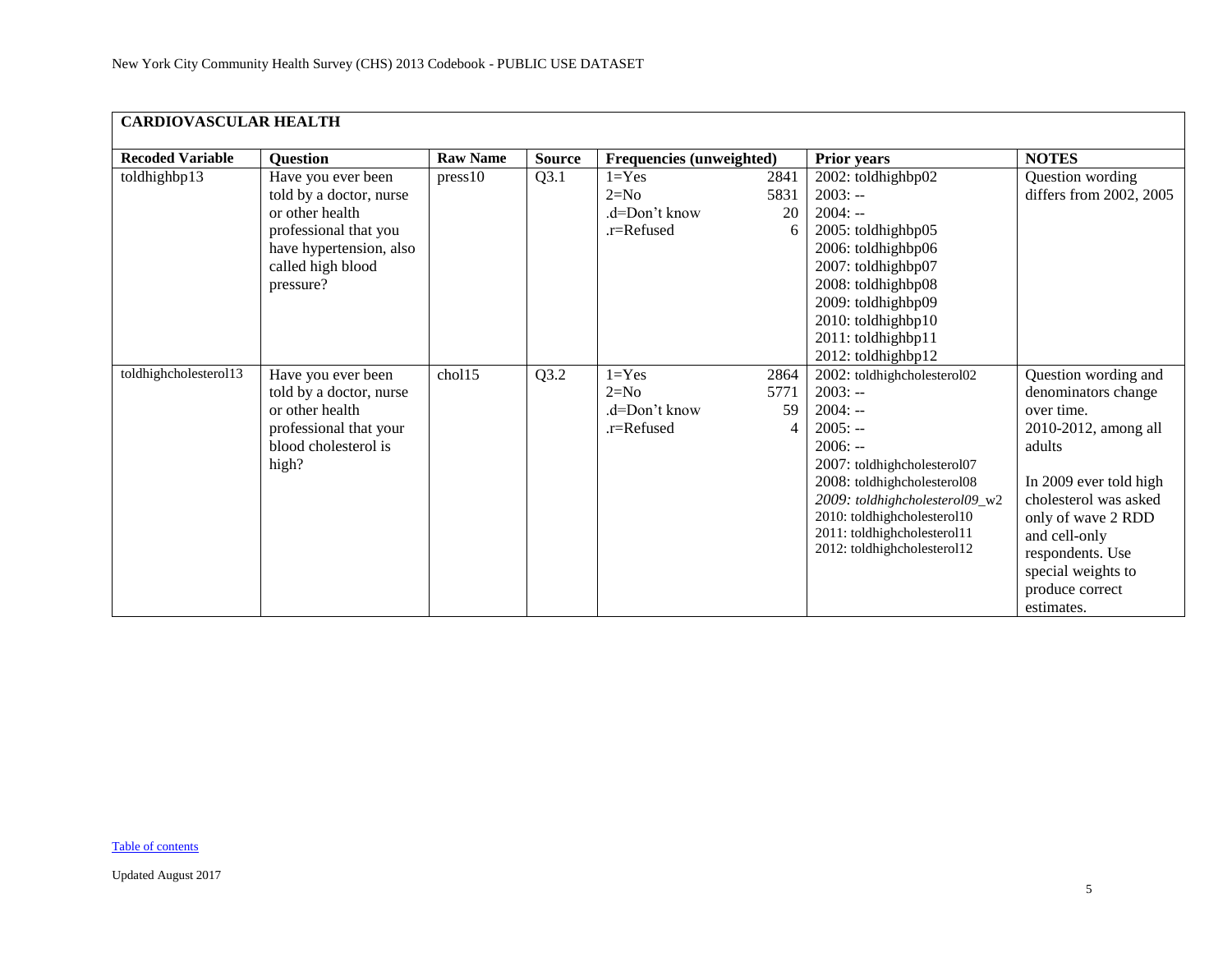<span id="page-5-0"></span>

| <b>DIABETES</b>         |                             |                 |               |                                 |      |                        |                          |
|-------------------------|-----------------------------|-----------------|---------------|---------------------------------|------|------------------------|--------------------------|
| <b>Recoded Variable</b> | <b>Ouestion</b>             | <b>Raw Name</b> | <b>Source</b> | <b>Frequencies (unweighted)</b> |      | <b>Prior years</b>     | <b>NOTES</b>             |
| diabetes13              | Have you ever been told     | diabet10        | Q4.1          | $1 = Yes$                       | 1068 | $2002-04$ : diabetes   | Women who had            |
|                         | by a doctor, nurse or other |                 |               | $2=$ No                         | 7601 | $2005: -$              | diabetes only while      |
|                         | health professional that    |                 |               | $d=$ Don't know                 | 24   | 2006: diabetes         | pregnant are included in |
|                         | you have diabetes?          |                 |               | .r=Refused                      |      | $2007$ : diabetes $07$ | 'no' category            |
|                         |                             |                 |               |                                 |      | 2008: diabetes08       |                          |
|                         |                             |                 |               |                                 |      | $2009:$ diabetes 09    |                          |
|                         |                             |                 |               |                                 |      | $2010$ : diabetes 10   |                          |
|                         |                             |                 |               |                                 |      | 2011:diabetes11        |                          |
|                         |                             |                 |               |                                 |      | 2012: diabetes 12      |                          |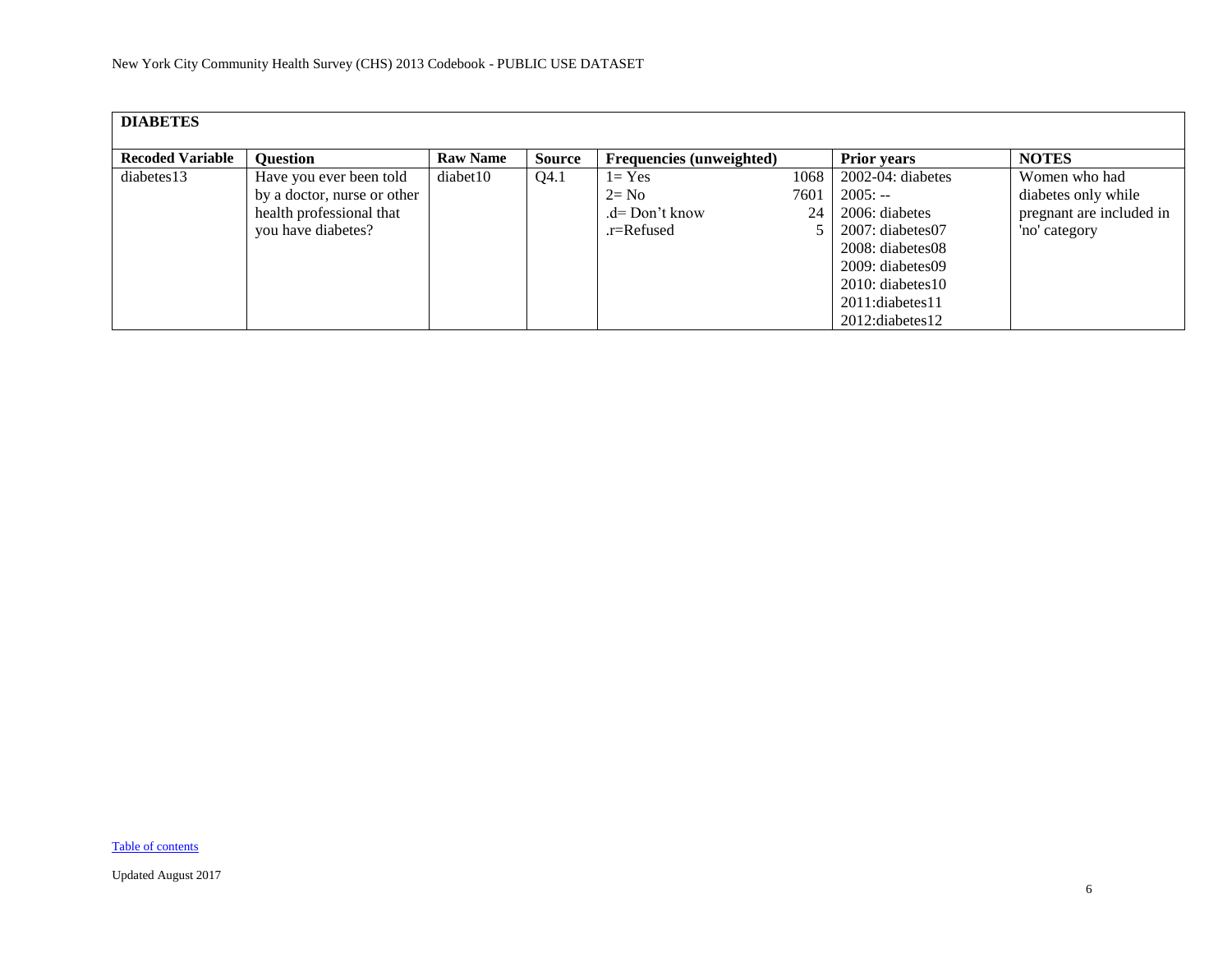<span id="page-6-0"></span>

| <b>ASTHMA</b>           |                         |                 |               |                          |      |                                   |                           |
|-------------------------|-------------------------|-----------------|---------------|--------------------------|------|-----------------------------------|---------------------------|
|                         |                         |                 |               |                          |      |                                   |                           |
| <b>Recoded Variable</b> | <b>Question</b>         | <b>Raw Name</b> | <b>Source</b> | Frequencies (unweighted) |      | <b>Prior years</b>                | <b>NOTES</b>              |
| everasthma              | Have you ever been      | asthma1         | Q4.2          | $1 = Yes$                | 1108 | $2002 - 04$ : asthma1             |                           |
|                         | told by a doctor, nurse |                 |               | $2 = No$                 | 7572 | $2005: -$                         |                           |
|                         | or other health         |                 |               | $d=Don't know$           | 13   | $2006:$ asthma1                   |                           |
|                         | professional that you   |                 |               | $r =$ Refused            |      | $2007-12$ : everasthma            |                           |
|                         | had asthma?             |                 |               |                          |      |                                   |                           |
| currentasthma13         | In the last 12 months,  | asthma9         | Q4.3;         | $1 = Yes$                | 374  | 2002-04: currentasthma            | Question wording          |
|                         | have you had an         |                 | asthma1       | $2 = No$                 | 8302 | $2005: -$                         | modified over time.       |
|                         | episode of asthma or an |                 |               | $d=Don't know$           | 4    | 2006: currentasthma               |                           |
|                         | asthma attack?          |                 |               | $=$ Missing/Not asked    | 18   | 2007: currentasthma07             | Denominator is all adults |
|                         |                         |                 |               |                          |      | 2008: currentasthma08             |                           |
|                         |                         |                 |               |                          |      | 2009: currentasthma09             |                           |
|                         |                         |                 |               |                          |      | 2010: currentasthma10             |                           |
|                         |                         |                 |               |                          |      | 2011: currentasthma11             |                           |
|                         |                         |                 |               |                          |      | 2012: currentasthma <sub>12</sub> |                           |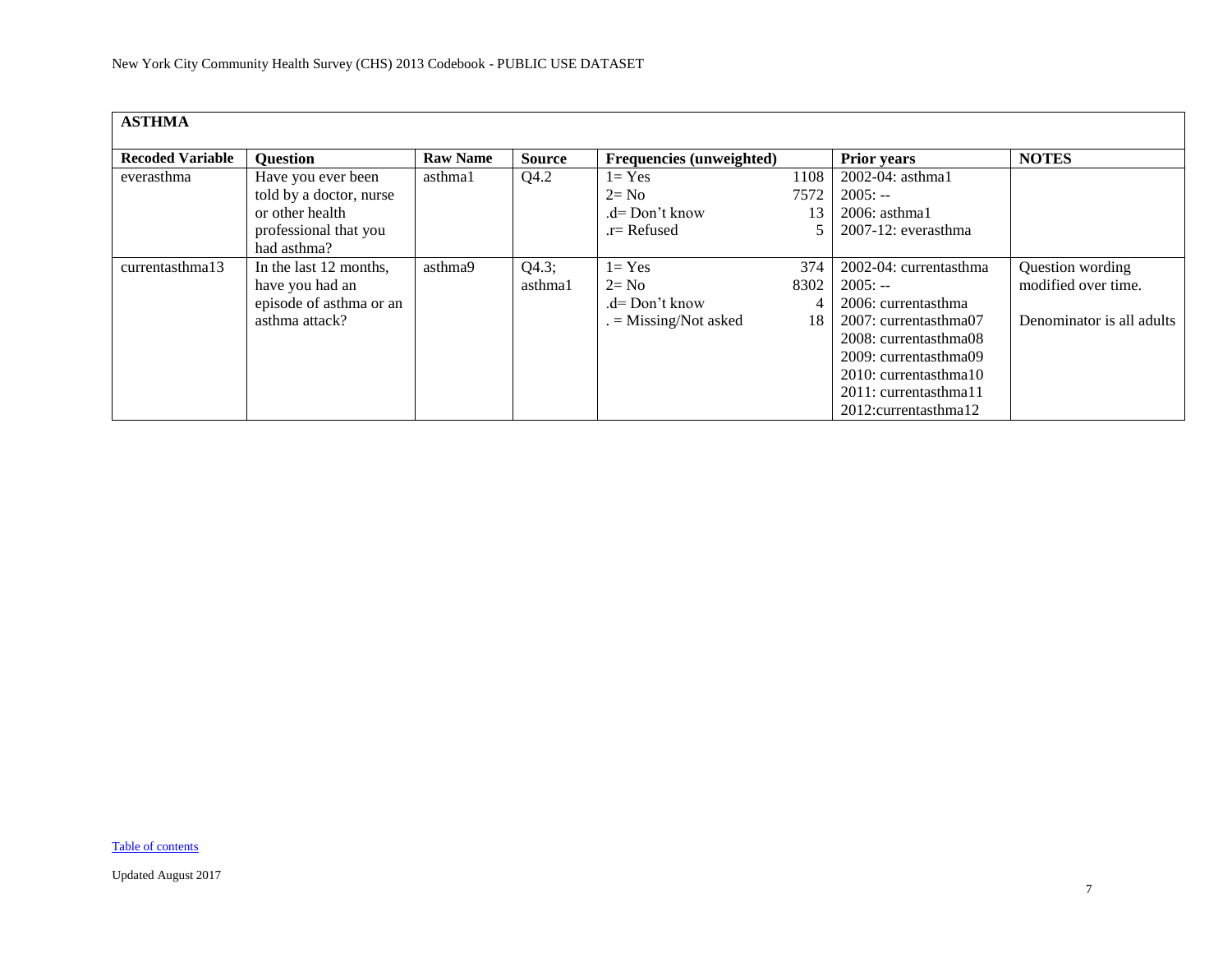<span id="page-7-0"></span>

| <b>MENTAL HEALTH</b>    |                                                                                                               |                    |               |                                                                                                                                  |                                    |                                                                                                          |                                          |
|-------------------------|---------------------------------------------------------------------------------------------------------------|--------------------|---------------|----------------------------------------------------------------------------------------------------------------------------------|------------------------------------|----------------------------------------------------------------------------------------------------------|------------------------------------------|
| <b>Recoded Variable</b> | <b>Question</b>                                                                                               | Raw<br><b>Name</b> | <b>Source</b> | Frequencies (unweighted)                                                                                                         |                                    | <b>Prior years</b>                                                                                       | <b>NOTES</b>                             |
| mood1                   | During the past 30 days, how<br>often did you feel so sad or<br>depressed that nothing could<br>cheer you up? | mood1              | Q5.1          | $1 = All of the time$<br>$2=$ Most of the time<br>$3 =$ Some of the time<br>$4 = A$ little of the time<br>$5 =$ None of the time | 176<br>347<br>971<br>1746<br>5458  | 2002-03: mood1<br>$2004: -$<br>2005-06: mood1<br>$2007: -$<br>2008-10: mood1<br>$2011: -$<br>2012: mood1 | Values of<br>DK/R<br>included in<br>none |
| mood <sub>2</sub>       | During the past 30 days, how<br>often did you feel nervous?                                                   | mood2              | Q5.2          | $1 =$ All of the time<br>$2=$ Most of the time<br>$3 =$ Some of the time<br>$4 = A$ little of the time<br>$5 =$ None of the time | 180<br>337<br>1374<br>2621<br>4186 | 2002-03: mood2<br>$2004: -$<br>2005-06: mood2<br>$2007: -$<br>2008-10: mood2<br>$2011: -$<br>2012: mood2 | Values of<br>DK/R<br>included in<br>none |
| mood3                   | During the past 30 days, how<br>often did you feel restless or<br>fidgety?                                    | mood3              | Q5.3          | $1 = All of the time$<br>$2=$ Most of the time<br>$3 =$ Some of the time<br>$4 = A$ little of the time<br>$5 =$ None of the time | 246<br>351<br>1229<br>2234<br>4638 | 2002-03: mood3<br>$2004: -$<br>2005-06: mood3<br>$2007: -$<br>2008-10: mood3<br>$2011: -$<br>2012: mood3 | Values of<br>DK/R<br>included in<br>none |
| mood4                   | During the past 30 days, how<br>often did you feel hopeless?                                                  | mood4              | Q5.4          | $1 = All of the time$<br>$2=$ Most of the time<br>$3 =$ Some of the time<br>$4 = A$ little of the time<br>$5 =$ None of the time | 130<br>210<br>622<br>1231<br>6505  | 2002-03: mood4<br>$2004: -$<br>2005-06: mood4<br>$2007: -$<br>2008-10: mood4<br>$2011: -$<br>2012: mood4 | Values of<br>DK/R<br>included in<br>none |
| mood5                   | During the past 30 days, how<br>often did you feel that<br>everything was an effort?                          | mood5              | Q5.5          | $1 = All of the time$<br>$2=$ Most of the time<br>$3 =$ Some of the time<br>$4 = A$ little of the time<br>$5 =$ None of the time | 620<br>607<br>1332<br>1840<br>4299 | 2002-03: mood5<br>$2004: -$<br>2005-06: mood5<br>$2007: -$<br>2008-10: mood5<br>$2011: -$<br>2012: mood5 | Values of<br>DK/R<br>included in<br>none |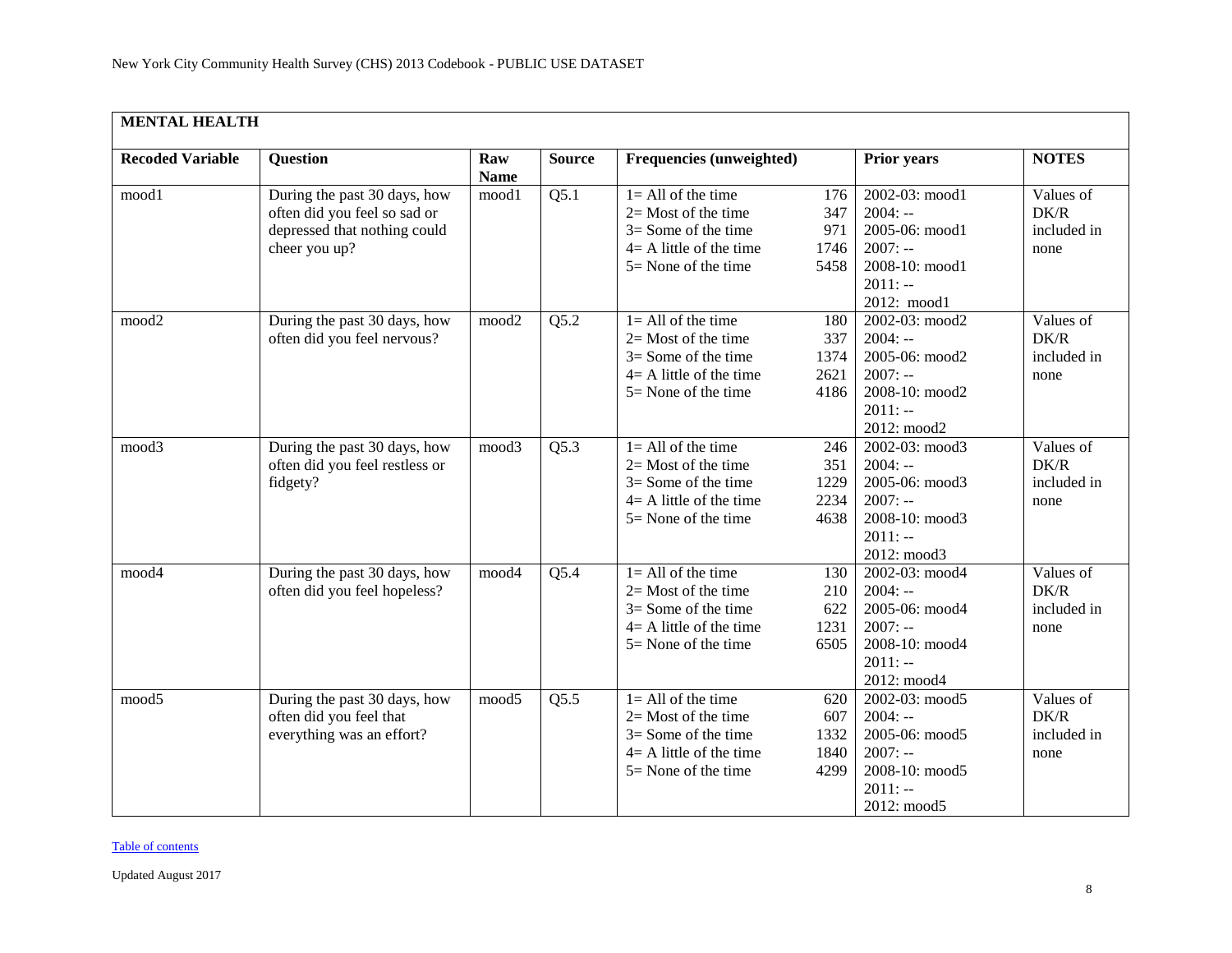| <b>MENTAL HEALTH</b>    |                                                                                                                                                                          |                           |                  |                                                                                                                                  |                                                 |                                                                                                                 |                                                                         |
|-------------------------|--------------------------------------------------------------------------------------------------------------------------------------------------------------------------|---------------------------|------------------|----------------------------------------------------------------------------------------------------------------------------------|-------------------------------------------------|-----------------------------------------------------------------------------------------------------------------|-------------------------------------------------------------------------|
| <b>Recoded Variable</b> | <b>Question</b>                                                                                                                                                          | Raw<br><b>Name</b>        | <b>Source</b>    | Frequencies (unweighted)                                                                                                         |                                                 | Prior years                                                                                                     | <b>NOTES</b>                                                            |
| mood6                   | During the past 30 days, how<br>often did you feel down on<br>yourself, no good or<br>worthless?                                                                         | mood6                     | Q5.6             | $1 = All of the time$<br>$2=$ Most of the time<br>$3 =$ Some of the time<br>$4 = A$ little of the time<br>$5 =$ None of the time | 119<br>180<br>505<br>956<br>6938                | 2002-03: mood6<br>$2004: -$<br>2005-06: mood6<br>$2007: -$<br>2008-10: mood6<br>$2011: -$<br>2012: mood6        | Values of<br>DK/R<br>included in<br>none                                |
| nspd                    | Non-specific psychological<br>distress in the past 30 days                                                                                                               | $\mathbb{L}^{\mathbb{L}}$ | $Q5.1 -$<br>Q5.6 | $l = Yes$<br>$2 = No$                                                                                                            | 467<br>8231                                     | 2002-03: nspd<br>$2004: -$<br>2005-06: nspd<br>$2007: -$<br>2008-10: nspd<br>$2011: -$<br>2012: nspd            | <b>CANNOT</b><br><b>BE</b><br><b>COMPARED</b><br><b>WITH</b><br>NSPD12m |
| mood24                  | We just talked about a number<br>of feelings you had during the<br>past 30 days. Altogether, how<br>much did those feelings<br>interfere with your life or<br>activities | mood24                    | Q5.7             | $l = A lot$<br>$2 = Some$<br>$3 = A$ little<br>$4 = Not$ at all<br>.d=Don't know<br>.r=Refused<br>.= Not asked                   | 268<br>99<br>59<br>30<br>11<br>$\theta$<br>8231 | $2002: -$<br>2003: mood7<br>$2004 - 08: -$<br>2009:mood24<br>2010: mood24<br>$2011: -$<br>2012: mood24          | Among<br>$NSPD=1$<br>Skip patterns<br>different in<br>2003              |
| nspdinterfere13         | NSPD interfered with life or<br>activities some or a lot (among<br>$NSPD=1$ )                                                                                            | mood24                    | Q5.7             | $1 = Yes$<br>$2 = No$<br>.d=Don't know<br>.r=Refused<br>.=Missing/not asked                                                      | 367<br>89<br>11<br>$\Omega$<br>8231             | $2002 - 08: -$<br>2009:nspdinterfere09<br>2010: nspdinterfere10<br>$2011: -$<br>2012: nspdinterfere12           | Among<br>$nspd=1$                                                       |
| nspdinterfere13all      | NSPD interfered with life or<br>activities some or a lot<br>(Among all adults)                                                                                           | mood24                    | Q5.7;<br>nspd    | $1 = Yes$<br>$2 = No$<br>.d=Don't know<br>.r=Refused                                                                             | 367<br>8320<br>11<br>$\Omega$                   | $2002 - 08: -$<br>2009: nspdinterfere09all<br>2010: nspdinterfere10all<br>$2011: -$<br>2012: nspdinterfere12all | Among all<br>adults                                                     |
| mood9                   | In the past 12 months, have<br>you taken a prescription<br>medication for a mental health<br>problem?                                                                    | mood9                     | Q5.8             | $1 = Yes$<br>$2 = No$<br>.d=Don't know<br>.r=Refused                                                                             | 822<br>7839<br>17<br>20                         | $2002: -$<br>2003: mood9<br>2004-2012 --                                                                        | Among all<br>adults                                                     |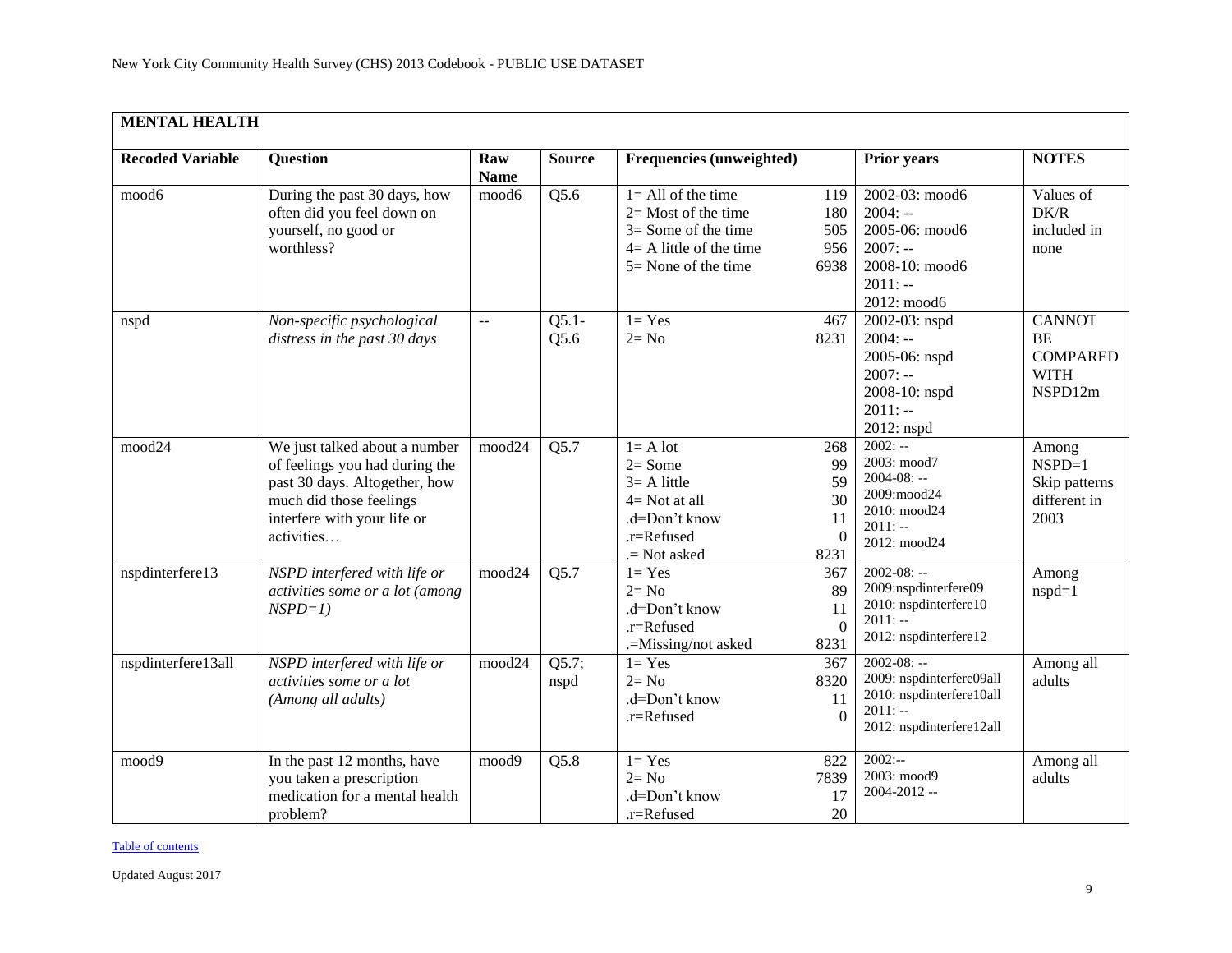| <b>MENTAL HEALTH</b>    |                                                                                                                           |                    |               |                                                                               |                                                        |                                                                                                                                                                                                        |                                                                                                                                                                                                                                                              |
|-------------------------|---------------------------------------------------------------------------------------------------------------------------|--------------------|---------------|-------------------------------------------------------------------------------|--------------------------------------------------------|--------------------------------------------------------------------------------------------------------------------------------------------------------------------------------------------------------|--------------------------------------------------------------------------------------------------------------------------------------------------------------------------------------------------------------------------------------------------------------|
| <b>Recoded Variable</b> | <b>Question</b>                                                                                                           | Raw<br><b>Name</b> | <b>Source</b> | Frequencies (unweighted)                                                      |                                                        | <b>Prior years</b>                                                                                                                                                                                     | <b>NOTES</b>                                                                                                                                                                                                                                                 |
| mood8                   | In the past 12 months, have<br>you received any counseling<br>for a mental health problem?                                | mood8              | Q5.9          | $1 = Yes$<br>$2 = No$<br>.d=Don't know<br>.r=Refused                          | 836<br>7835<br>12<br>15                                | $2002: -$<br>2003: mood8<br>2004-2012 --                                                                                                                                                               | Among all<br>adults                                                                                                                                                                                                                                          |
| mhtreatment13           | Received counseling or<br>prescription medication for a<br>mental health problem in last<br>12 months                     | mood8,<br>mood9    | Q5.8,<br>Q5.9 | $1 = Yes$<br>$2 = No$<br>.d=Don't know<br>.r=Refused<br>$=$ Missing/not asked | 219<br>245<br>$\overline{0}$<br>$\overline{0}$<br>8234 | $2002: -$<br>2003: mhtreatment03<br>$2004: -$<br>2005: mhtreatment05<br>2006: mhtreatment06<br>$2007: -$<br>$2008: -$<br>2009: mhtreatment09<br>2010: mhtreatment10<br>$2011:-$<br>2012: mhtreatment12 | Among<br>$nspd=1$<br>Skip logic<br>change in<br>2009; in '03<br>questions on<br>counseling<br>and<br>prescription<br>meds asked<br>separately; in<br>'05, '06, '09,<br>'10,12<br>questions on<br>counseling<br>and<br>prescription<br>meds asked<br>together |
| mhtreat13_all           | Received counseling or<br>prescription medication for a<br>mental health problem in last<br>12 months                     | mood8,<br>mood9    | Q5.8,<br>Q5.9 | $1 = Yes$<br>$2 = No$<br>.d=Don't know<br>.r=Refused<br>. = Missing/not asked | 1109<br>7546<br>3<br>12<br>28                          | $2002 - 2008$ : --<br>2009: mhtreat09_all<br>2010: mhtreat10_all<br>$2011:-$<br>2012: mhtreat12_all                                                                                                    | Among all<br>adults                                                                                                                                                                                                                                          |
| mood11                  | Was there a time in the past 12<br>months when you needed<br>treatment for a mental health<br>problem but did not get it? | mood11             | Q5.10         | $1 = Yes$<br>$2 = No$<br>.d=Don't know<br>.r=Refused                          | 248<br>8404<br>35<br>11                                | $2002: -$<br>2003: mood11<br>$2004: -$<br>2005: mood11<br>2006: mood11<br>2007-2012:--                                                                                                                 | Among all<br>adults                                                                                                                                                                                                                                          |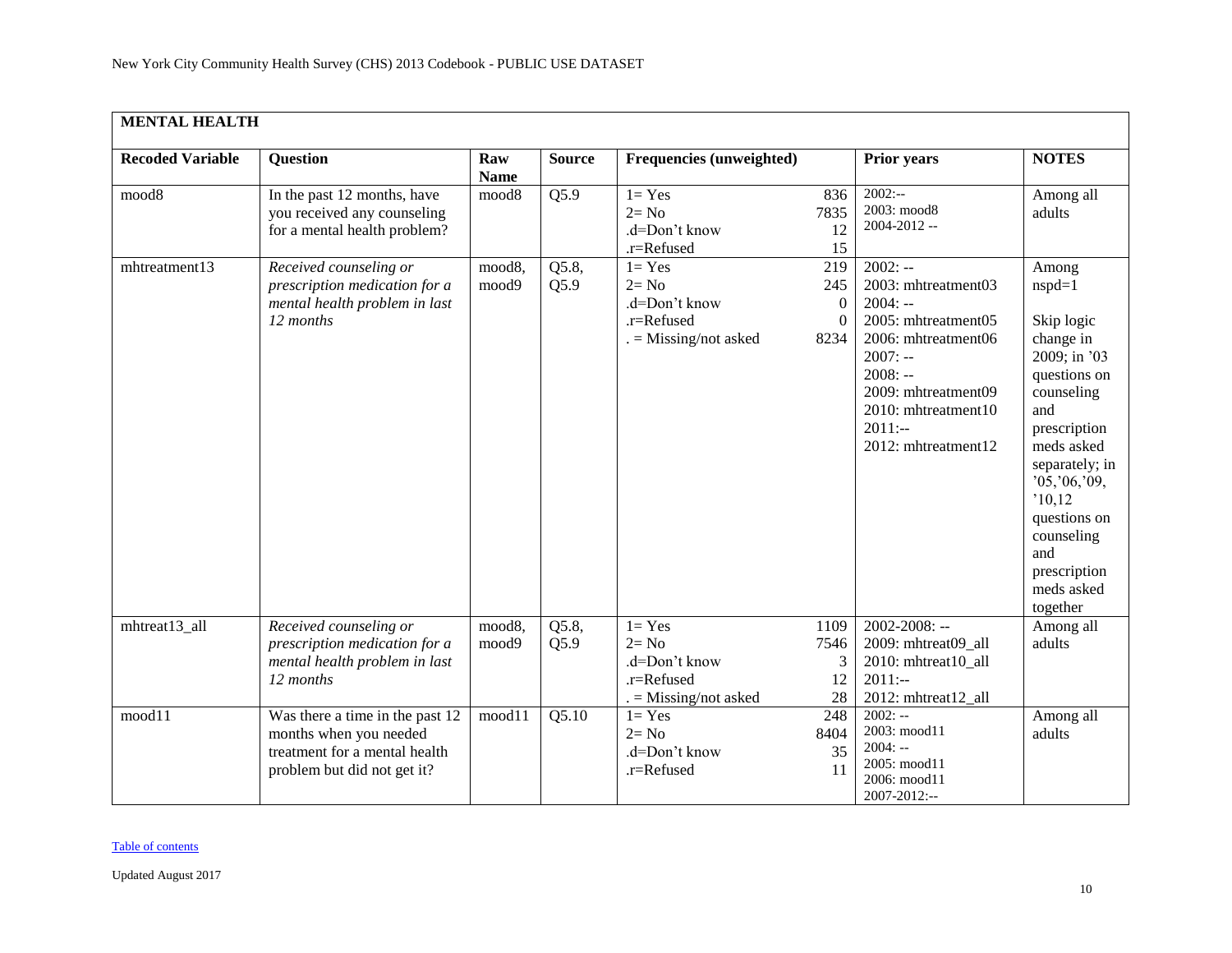| <b>MENTAL HEALTH</b>    |                                                                                                                                         |                    |                  |                                                                        |                          |                                                                                                                                                                                         |                              |
|-------------------------|-----------------------------------------------------------------------------------------------------------------------------------------|--------------------|------------------|------------------------------------------------------------------------|--------------------------|-----------------------------------------------------------------------------------------------------------------------------------------------------------------------------------------|------------------------------|
| <b>Recoded Variable</b> | <b>Question</b>                                                                                                                         | Raw<br><b>Name</b> | <b>Source</b>    | Frequencies (unweighted)                                               |                          | <b>Prior years</b>                                                                                                                                                                      | <b>NOTES</b>                 |
| tolddepression          | Have you ever been told by a<br>doctor, nurse, or other health<br>professional that you have<br>depression?                             | mood15             | Q5.11            | $1 = Yes$<br>$2 = No$<br>.d=Don't know<br>$r =$ Refused                | 1337<br>7317<br>27<br>17 | $2002 - 2004$ : --<br>2005: tolddepression<br>2006: tolddepression<br>2007: tolddepression<br>2008: tolddepression<br>2009: tolddepression<br>2010: tolddepression<br>$2011 - 2012$ :-- | Among all<br>adults          |
| firsttolddepression13   | Were you FIRST told by a<br>doctor, nurse, or other health<br>professional that you have<br>depression in the LAST 12<br><b>MONTHS?</b> | mood23             | Q5.12;<br>mood15 | $1 = Yes$<br>$2 = No$<br>.d=Don't know<br>$r =$ Refused<br>$=$ Missing | 462<br>8185<br>6<br>44   | $2002 - 2005$ : --<br>2006: firsttolddepression<br>2007: firsttolddepression07<br>2008: firsttolddepression08<br>2009: firsttolddepression09<br>$2010 - 2012$ :--                       | Denominator<br>is all adults |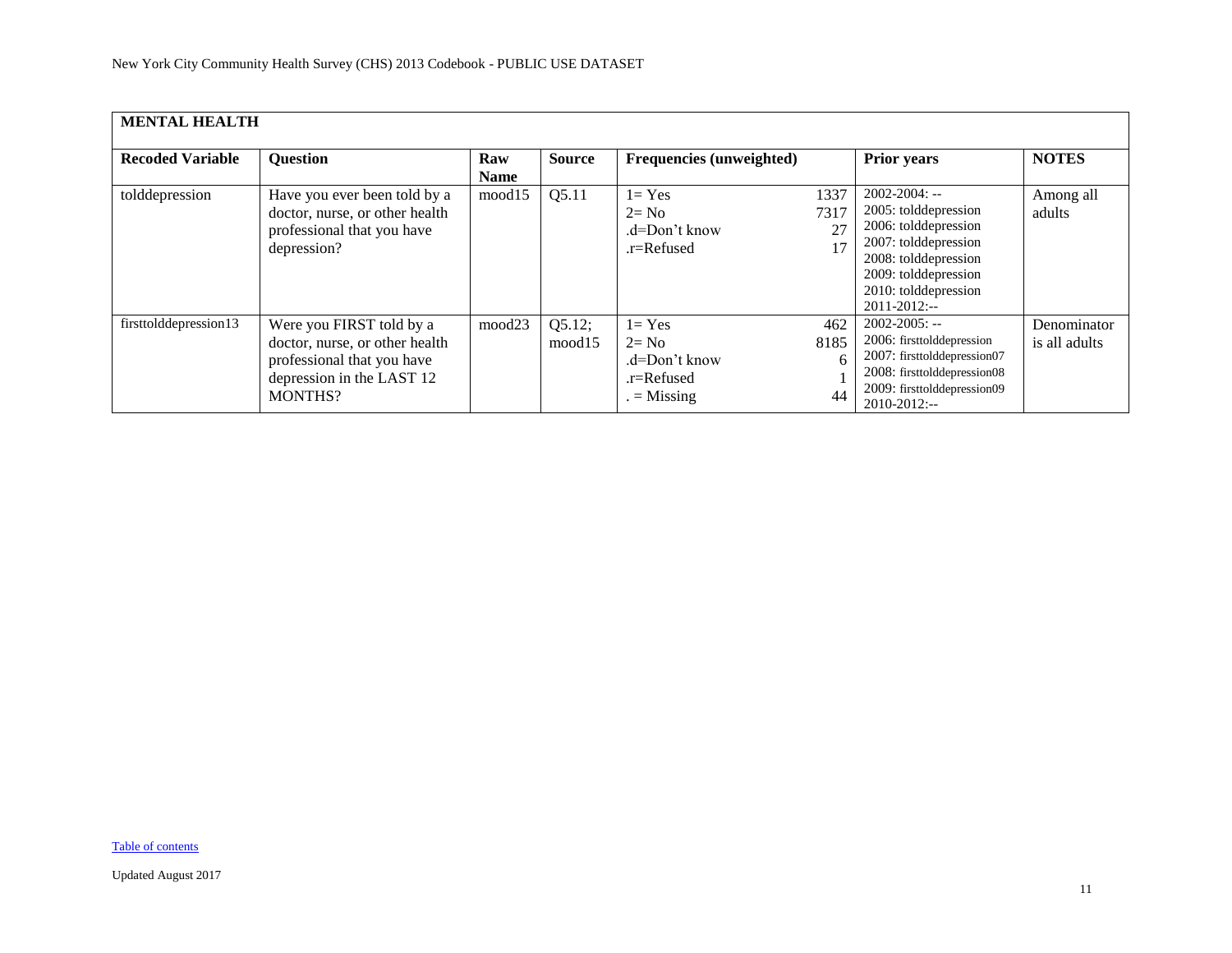<span id="page-11-0"></span>

| <b>Recoded variable</b> | <b>Question</b>                           | Raw            | <b>Source</b> | <b>Frequencies (unweighted)</b> |      | <b>Prior years</b>    | <b>NOTES</b>                       |
|-------------------------|-------------------------------------------|----------------|---------------|---------------------------------|------|-----------------------|------------------------------------|
|                         |                                           | <b>Name</b>    |               |                                 |      |                       |                                    |
| nutrition1              | Thinking about nutritionhow many          | nutrition1     | Q8.1          | $0 - 50$                        | 8460 | 2002: nutrition1      | Continuous                         |
|                         | total servings of fruit and/or vegetables |                |               | .d= Don't know                  | 216  | $2003: -$             |                                    |
|                         | did you eat yesterday? A serving          |                |               | .r=Refused                      | 22   | 2004: nutrition1      |                                    |
|                         | would equal one medium apple, a           |                |               |                                 |      | $2005 - 07$ : --      |                                    |
|                         | handful of broccoli, or a cup of carrots. |                |               |                                 |      | 2008-12: nutrition1   |                                    |
| fruitveg                | Thinking about nutritionhow many          | nutrition1     | Q8.1          | $1 = None$                      | 1020 | 2002: fruitveg        | Categorical                        |
|                         | total servings of fruit and/or vegetables |                |               | $2=1-4$ servings                | 6440 | $2003: -$             |                                    |
|                         | did you eat yesterday? A serving          |                |               | $3 = \ge 5$ servings            | 1000 | 2004: fruitveg        |                                    |
|                         | would equal one medium apple, a           |                |               | .d=Don't know                   | 216  | $2005 - 07$ : --      |                                    |
|                         | handful of broccoli, or a cup of carrots. |                |               | .r=Refused                      | 22   | 2008-12: fruitveg     |                                    |
| changedmindsalt         | Was there a time when you changed         | nutrition43    | Q8.2          | $1 = Yes$                       | 3594 | $2002 - 2011$ :--     |                                    |
|                         | your mind about buying a food product     |                |               | $2 = No$                        | 4927 | 2012:changedmindsalt  |                                    |
|                         | because of the salt content (last 30      |                |               | .d=Don't know                   | 6    |                       |                                    |
|                         | days)                                     |                |               | .r=Refused                      | 171  |                       |                                    |
| nsodaperday13           | How often do you drink sugar              | nutrition14    | Q8.3          | $0 - 15$                        | 8630 | $2002 - 06: -$        | Response                           |
|                         | sweetened soda? Do not include diet       |                |               | .d=Don't know                   | 64   | 2007: nsodaperday07   | options in 2005                    |
|                         | soda or seltzer. Standardized to per      |                |               | .r=Refused                      |      | 2008: nsodaperday08   | not directly                       |
|                         | day (continuous)                          |                |               | $=$ Missing/outliers            |      | 2009: nsodaperday09   | comparable to<br>$707 - 13$        |
|                         |                                           |                |               |                                 |      | 2010: nsodaperday10   |                                    |
|                         |                                           |                |               |                                 |      | 2011: nsodaperday11   |                                    |
|                         |                                           |                |               |                                 |      | 2012: nsodaperday12   |                                    |
| avgsodaperday13         | Average number of sodas per day           | $\overline{a}$ | nsodaperd     | $1 = None$                      | 5504 | $2002 - 2006$ : --    | Response                           |
|                         |                                           |                | ay13          | $2 = 1$ (more than none)        | 2181 | 2007: avgsodaperday07 | options in 2005<br>not directly    |
|                         |                                           |                |               | $3=$ One                        | 476  | 2008: avgsodaperday08 | comparable to                      |
|                         |                                           |                |               | $4 = >1$                        | 469  | 2009: avgsodaperday09 | $'07 - 13$                         |
|                         |                                           |                |               | .d=Don't know                   | 64   | 2010: avgsodaperday10 |                                    |
|                         |                                           |                |               | .r=Refused                      |      | 2011: avgsodaperday11 |                                    |
|                         |                                           |                |               | $=$ Missing                     |      | 2012: avgsodaperday12 |                                    |
| twoplussoda             | Drink two or more sodas per day           | $\mathbb{L}$ . | nsodaperd     | $1 = \geq 2$ sodas              | 463  | $2002 - 04: -$        | Recommend                          |
|                         |                                           |                | ay13          | $2 = 2$ sodas                   | 8167 | 2005: twoplussoda     | twoplussoda for<br>comparing '05 v |
|                         |                                           |                |               | .d=Don't know                   | 64   | $2006: -$             | $'07-'13$                          |
|                         |                                           |                |               | .r=Refused                      | 3    | $2007 - 12$ :         |                                    |
|                         |                                           |                |               | $=$ Missing                     |      | twoplussoda           |                                    |
|                         |                                           |                |               |                                 |      |                       |                                    |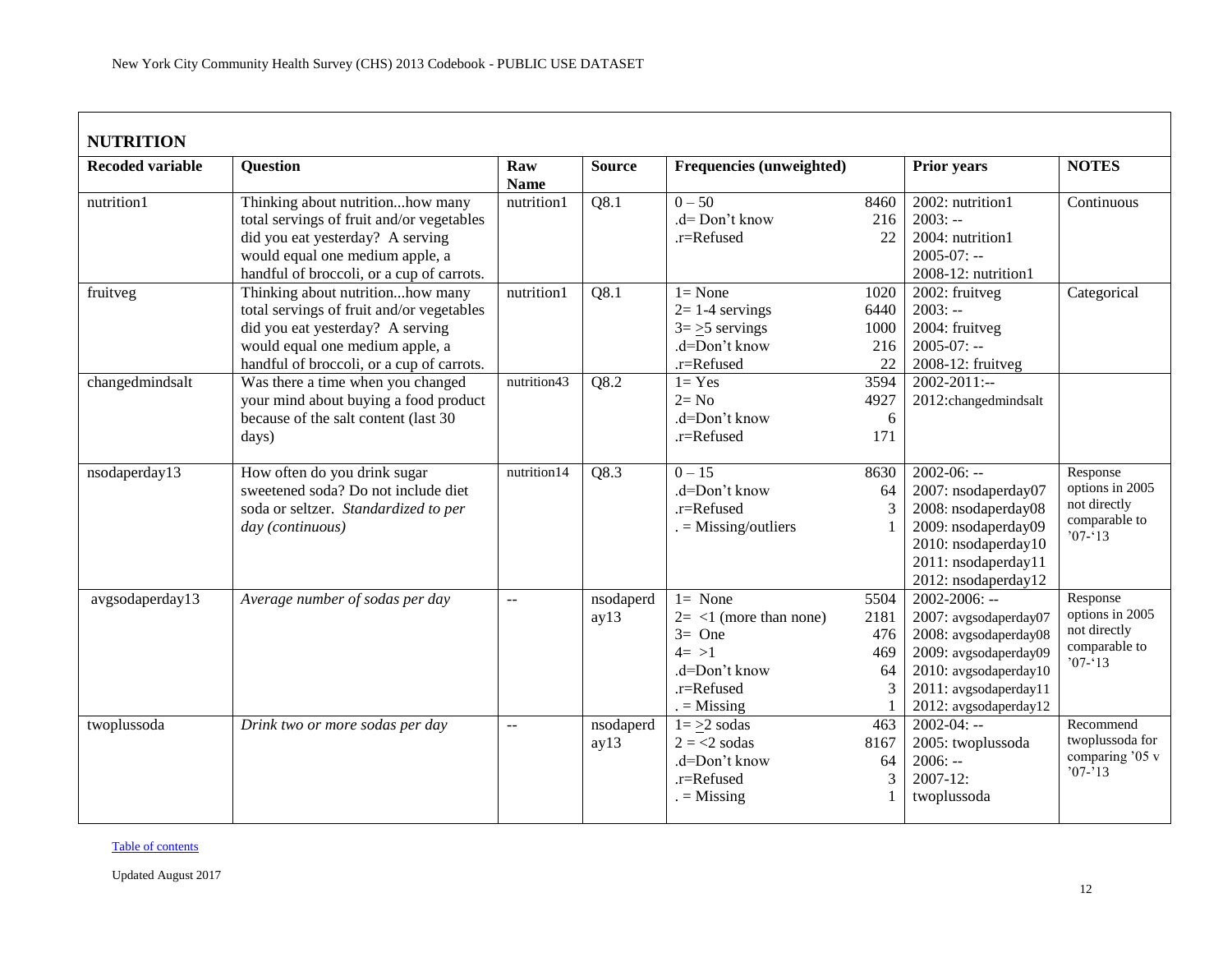| <b>NUTRITION</b>        |                                                                                                                                                                                                                                                      |                    |                                |                                                                                                                                                          |                                                                |                                                                                                                                                                                                |                                                                           |  |  |  |
|-------------------------|------------------------------------------------------------------------------------------------------------------------------------------------------------------------------------------------------------------------------------------------------|--------------------|--------------------------------|----------------------------------------------------------------------------------------------------------------------------------------------------------|----------------------------------------------------------------|------------------------------------------------------------------------------------------------------------------------------------------------------------------------------------------------|---------------------------------------------------------------------------|--|--|--|
| <b>Recoded variable</b> | <b>Question</b>                                                                                                                                                                                                                                      | Raw<br><b>Name</b> | <b>Source</b>                  | <b>Frequencies (unweighted)</b>                                                                                                                          |                                                                | <b>Prior years</b>                                                                                                                                                                             | <b>NOTES</b>                                                              |  |  |  |
| sodasize                | When you drink sugar-sweetened soda,<br>what size do you usually drink?                                                                                                                                                                              | nutrition44        | Q8.3a                          | 1=Less than 12 ounces<br>$2=12$ ounces<br>$3=16$ ounces<br>$4=20$ ounces<br>$5=32$ ounces<br>$6=$ More than 32 ounces<br>.d=Don't know<br>$.r =$ Refused | 1020<br>1453<br>338<br>214<br>39<br>36<br>25<br>$\overline{2}$ | 2002-2012:--                                                                                                                                                                                   | New in 2013<br>Among adults<br>who drink<br>sugar-<br>sweetened<br>soda   |  |  |  |
| sodaouncesperday        | Ounces of sugar-sweetened soda,<br>standardized to per day (continuous)                                                                                                                                                                              | $-$                | nsodaperd<br>ay13;<br>sodasize | .=Missing/not asked<br>0.397-256 oz<br>$777 = < 12oz$ (more than<br>zero)<br>$888 = > 32$ oz<br>$=$ missing                                              | 5571<br>2043<br>1020<br>26<br>5609                             | $2002 - 2012$ :--                                                                                                                                                                              | New in 2013<br>Among adults<br>who drink<br>sugar-<br>sweetened<br>soda   |  |  |  |
| nsugardrinkperday13     | How often do you drink other<br>sweetened drinks like sweetened iced<br>tea, sports drinks, fruit punch or other<br>fruit-flavored drinks? Do not include<br>diet soda, sugar free drinks, or 100%<br>juice. Standardized to per day<br>(continuous) | nutrition15        | Q8.4                           | $0 - 23$<br>.d=Don't know<br>.r=Refused<br>$=$ Missing                                                                                                   | 8581<br>111<br>5                                               | $2002 - 2006$ : --<br>2007: nsugardrinkperday<br>2008: nsugardrinkperday08<br>2009: nsugardrinkperday09<br>2010: nsugardrinkperday10<br>2011: nsugardrinkperday11<br>2012: nsugardrinkperday12 |                                                                           |  |  |  |
| avgsugarperday13        | Average number of other sugar-<br>sweetened beverages per day                                                                                                                                                                                        | $-$                | nsugardrin<br>kperday13        | $1 = None$<br>$2 = \langle 1 \rangle$ (more than none)<br>$3=$ One<br>$4 = >1$<br>.d=Don't know<br>.r=Refused<br>$=$ Missing                             | 5125<br>2229<br>573<br>654<br>111<br>5                         | $2002 - 2006$ : --<br>2007: avgsugarperday07<br>2008: avgsugarperday08<br>2009: avgsugarperday09<br>2010: avgsugarperday10<br>2011: avgsugarperday11<br>2012: avgsugarperday12                 | Response<br>options in 2005<br>not directly<br>comparable to<br>$07 - 13$ |  |  |  |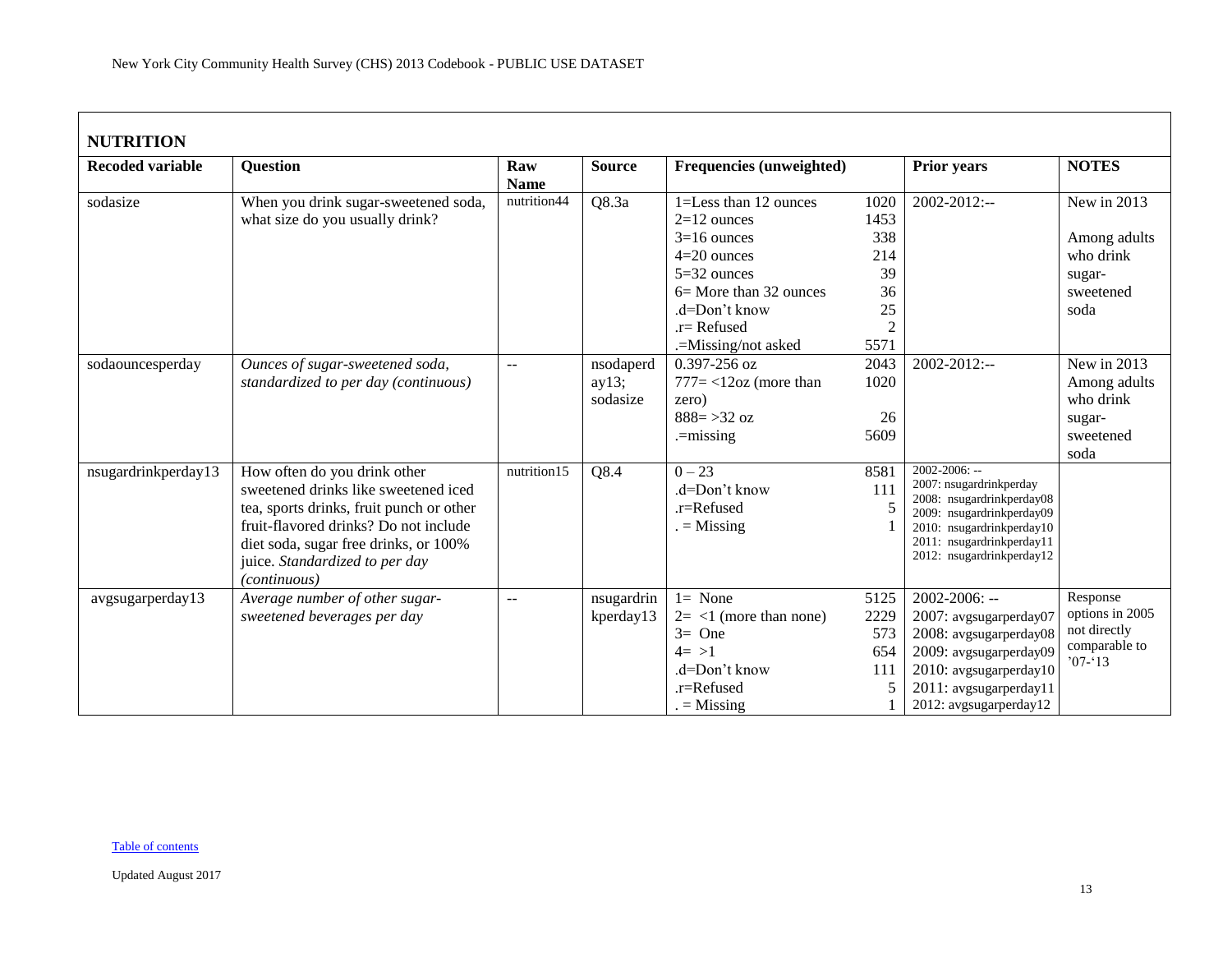| <b>NUTRITION</b>        |                                                                                                         |                    |                                                   |                                                                                                                                                                                 |                                                                        |                                                                                                                                                                                                                  |                                                                                 |  |  |  |
|-------------------------|---------------------------------------------------------------------------------------------------------|--------------------|---------------------------------------------------|---------------------------------------------------------------------------------------------------------------------------------------------------------------------------------|------------------------------------------------------------------------|------------------------------------------------------------------------------------------------------------------------------------------------------------------------------------------------------------------|---------------------------------------------------------------------------------|--|--|--|
| <b>Recoded variable</b> | <b>Question</b>                                                                                         | Raw<br><b>Name</b> | <b>Source</b>                                     | <b>Frequencies (unweighted)</b>                                                                                                                                                 |                                                                        | <b>Prior years</b>                                                                                                                                                                                               | <b>NOTES</b>                                                                    |  |  |  |
| sugarsize               | When you drink other sweetened<br>drinks, what size do you usually drink?                               | nutrition45        | Q8.4a                                             | 1=Less than 12 ounces<br>$2=12$ ounces<br>$3=16$ ounces<br>$4=20$ ounces<br>$5=32$ ounces<br>$6 =$ More than 32 ounces<br>.d=Don't know<br>$.r=$ Refused<br>.=Missing/not asked | 1440<br>1133<br>540<br>207<br>61<br>26<br>49<br>$\overline{2}$<br>5240 | 2002-2012:--                                                                                                                                                                                                     | New in 2013<br>Among adults<br>who drink<br>other sugar-<br>sweetened<br>drinks |  |  |  |
| sugarouncesperday       | Ounces of other sugar-sweetened<br>beverages. Standardized to per day<br><i>(continuous)</i>            | $\overline{a}$     | nsugardrin<br>kperday13<br>; sugarsize            | $0.39 - 240$ oz<br>$777 = < 12oz$ (more than<br>zero)<br>$888 = > 32$ oz<br>$=$ missing                                                                                         | 1940<br>1440<br>12<br>5306                                             | $2002 - 2012$ :--                                                                                                                                                                                                | New in 2013<br>Among adults<br>who drink<br>other sugar-<br>sweetened<br>drinks |  |  |  |
| nsodasugarperday13      | Number of soda and other sugar<br>sweetened beverages consumed.<br>Standardized to per day (continuous) | nutrition15        | nsodadrin<br>kperday13<br>nsugardrin<br>kperday13 | $0 - 23.0$<br>.d=Don't know<br>.r=Refused<br>$=$ Missing                                                                                                                        | 8586<br>25<br>$\Omega$<br>87                                           | $2002 - 2006$ : --<br>2007:<br>nsugardrinkperday<br>2008:<br>nsugardrinkperday08<br>2009:<br>nsugardrinkperday09<br>2010:<br>nsugardrinkperday10<br>2011:<br>nsugardrinkperday11<br>2012:<br>nsugardrinkperday12 |                                                                                 |  |  |  |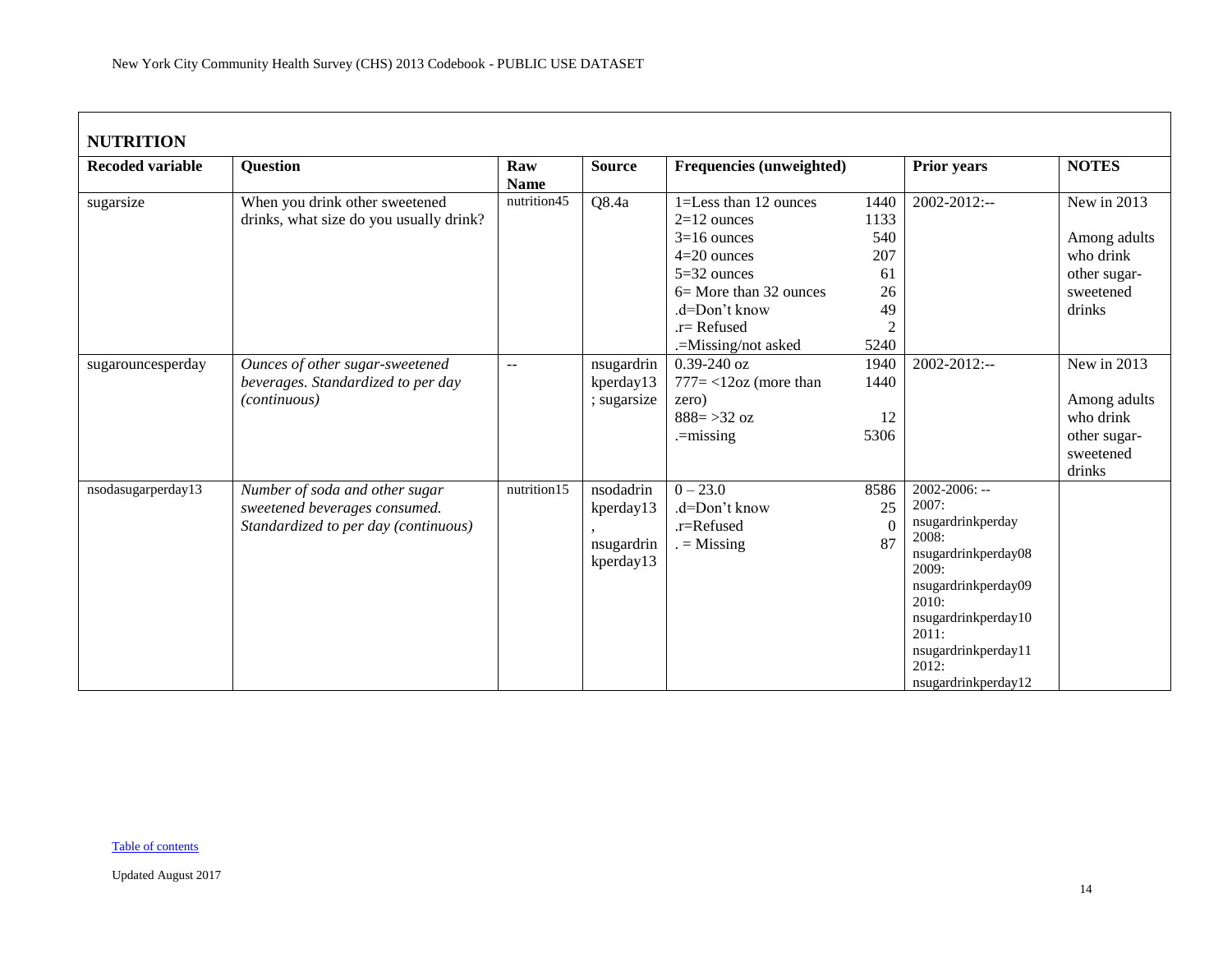# **NUTRITION**

| NUTRITION               |                                                                                                         |                           |                                                |                                                                                                                                           |                                                     |                                                                                                                                                                                                                     |                                                                                            |
|-------------------------|---------------------------------------------------------------------------------------------------------|---------------------------|------------------------------------------------|-------------------------------------------------------------------------------------------------------------------------------------------|-----------------------------------------------------|---------------------------------------------------------------------------------------------------------------------------------------------------------------------------------------------------------------------|--------------------------------------------------------------------------------------------|
| <b>Recoded variable</b> | <b>Question</b>                                                                                         | Raw<br><b>Name</b>        | <b>Source</b>                                  | <b>Frequencies (unweighted)</b>                                                                                                           |                                                     | <b>Prior years</b>                                                                                                                                                                                                  | <b>NOTES</b>                                                                               |
| avgsodasugarperday13    | Average number of sodas plus<br>sweetened drinks per day (categorical)                                  | $-$                       | nsodasugar<br>drinkperda<br>y13                | $1 = None$<br>$2 = 1$ (more than none)<br>$3=$ One<br>$4 = >1$<br>.d=Don't know<br>.r=Refused<br>$=$ Missing                              | 3913<br>2784<br>529<br>1360<br>25<br>$\theta$<br>87 | $2002 - 2006$ : --<br>2007:avgsodasugarperday0<br>2008:<br>avgsodasugarperday08<br>2009:<br>avgsodasugarperday09<br>2010:<br>avgsodasugarperday10<br>2011:<br>avgsodasugarperday11<br>2012:<br>avgsodasugarperday11 | Response<br>options in 2005<br>not directly<br>comparable to<br>$707 - 13$                 |
| ssb                     | Consumes one or more sugar<br>sweetened beverages (soda + other<br>sweetened drinks) on average per day | $\overline{a}$            | nsodasugar<br>drinkperda<br>y13                | $1 = Yes$<br>$2=N0$<br>.d=Don't know<br>.r=Refused<br>$=$ Missing                                                                         | 1889<br>6697<br>25<br>$\Omega$<br>87                | 2002-2006: --<br>2007-2012: ssb                                                                                                                                                                                     |                                                                                            |
| ssbsize                 | Usual size of soda or other sugar<br>sweetened beverages                                                | $\overline{\phantom{a}}$  | sodasize,<br>sugarsize                         | 1=Less than 12 ounces<br>$2=12$ ounces<br>$3=16$ ounces<br>$4=20$ ounces<br>5=32 ounces<br>6 = More than 32 ounces<br>.=Missing/not asked | 1629<br>1807<br>690<br>352<br>91<br>54<br>4075      | 2002-2012:--                                                                                                                                                                                                        | New in 2013<br>Among adults<br>who drink<br>soda or other<br>sugar-<br>sweetened<br>drinks |
| ssbouncesperday         | Total ounces of soda or other sugar<br>sweetened beverage. Standardized to<br>per day (continuous)      | $\mathbb{L}^{\mathbb{L}}$ | sodaounces<br>perday;<br>sugarounce<br>sperday | $0.397 - 496$ oz<br>$777 = <12oz$ (more than<br>zero)<br>$888 = 32 oz$<br>999= Cannot be<br>determined<br>$=$ missing                     | 2948<br>1207<br>34<br>426<br>4083                   | $2002 - 2012$ :--                                                                                                                                                                                                   | New in 2013<br>Among adults<br>who drink<br>soda or other<br>sugar-<br>sweetened<br>drinks |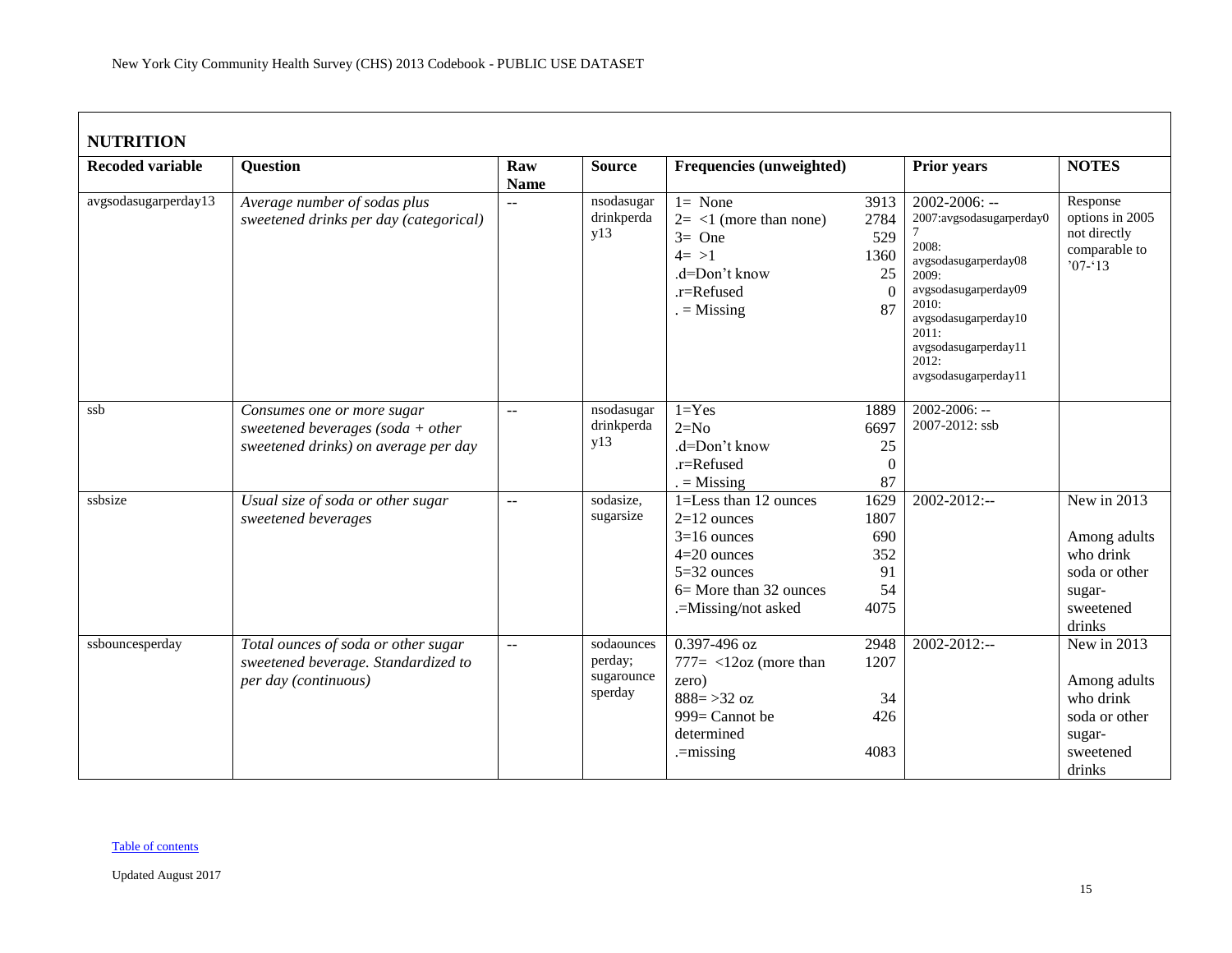<span id="page-15-0"></span>

| <b>Recoded</b><br><b>Variable</b> | <b>Question</b>                                                                                                                                                                                                                              | <b>Raw Name</b> | <b>Source</b> | <b>Frequencies (unweighted)</b>                                                                                                                                                |                                                    | <b>Prior years</b>                                                                                                       | <b>NOTES</b>                                                   |
|-----------------------------------|----------------------------------------------------------------------------------------------------------------------------------------------------------------------------------------------------------------------------------------------|-----------------|---------------|--------------------------------------------------------------------------------------------------------------------------------------------------------------------------------|----------------------------------------------------|--------------------------------------------------------------------------------------------------------------------------|----------------------------------------------------------------|
| exercise13                        | During the past 30 days, other<br>than your regular job, did you                                                                                                                                                                             | activity1       | Q9.1          | $1 = Yes$<br>$2 = No$                                                                                                                                                          | 6535<br>2158                                       | 2002-04: exercise<br>$2005$ : exercise $05$                                                                              |                                                                |
|                                   | participate in any physical<br>activities or exercises such as<br>running, calisthenics, golf,<br>gardening, or walking for<br>exercise?                                                                                                     |                 |               | $d = Don't know$<br>$.r =$ Refused                                                                                                                                             | 4                                                  | $2006-07: -$<br>2008: exercise<br>2009: exercise09<br>$2010$ : exercise 10<br>2011: exercise11<br>2012: exercise12       |                                                                |
| cyclingfreq                       | In the past 12 months, how<br>often have you ridden a<br>bicycle in one of the five<br>boroughs of New York City?<br>Would you say once a week or<br>more, several times a month,<br>at least once a month, a few<br>times a year, or never? | activity57      | Q9.1a         | 1=Once a week or more<br>2=Several times a month<br>3=At least once a month<br>4=A few times a year<br>$5 =$ Never<br>6=[Vol] physically unable<br>.d=Don't know<br>.r=Refused | 584<br>306<br>253<br>618<br>6826<br>100<br>11<br>0 | $2002 - 2011$ :--<br>2012: cyclingfreq                                                                                   | Question and<br>response options<br>differ from 2007-<br>2011. |
| cycling13                         | In the past 12 months, how<br>often have you ridden a<br>bicycle in one of the five<br>boroughs of New York City?<br>Would you say once a week or<br>more, several times a month,<br>at least once a month, a few<br>times a year, or never? | activity57      | Q9.1a         | $1 =$ Several times a month<br>2=At least once a month<br>3=A few times a year<br>4=[Vol] physically unable<br>$5 =$ Never<br>.d= Don't know                                   | 890<br>253<br>618<br>100<br>6826<br>11             | $2002 - 06: -$<br>2007: cycling<br>$2008: -$<br>2009: cycling09<br>2010: cycling10<br>2011: cycling11<br>2012: cycling12 | Question and<br>response options<br>differ from 2007-<br>2012. |
| walk10min                         | During the past 7 days, did<br>you walk for at least 10<br>minutes at a time to get to and<br>from places                                                                                                                                    | activity58      | Q9.2          | $1 = Yes$<br>$2 = No$<br>$d = Don't know$<br>.r= Refused                                                                                                                       | 7522<br>1162<br>13                                 | $2002 - 2012$ :--                                                                                                        | New in 2013                                                    |
| bikefortransport                  | During the past 7 days, did<br>you use a bicycle to get to and<br>from places                                                                                                                                                                | activity61      | Q9.5          | $1 = Yes$<br>$2 = No$<br>.d= Don't know<br>$.r =$ Refused                                                                                                                      | 538<br>8159<br>$\Omega$                            | $2002 - 2012$ :--                                                                                                        | New in 2013                                                    |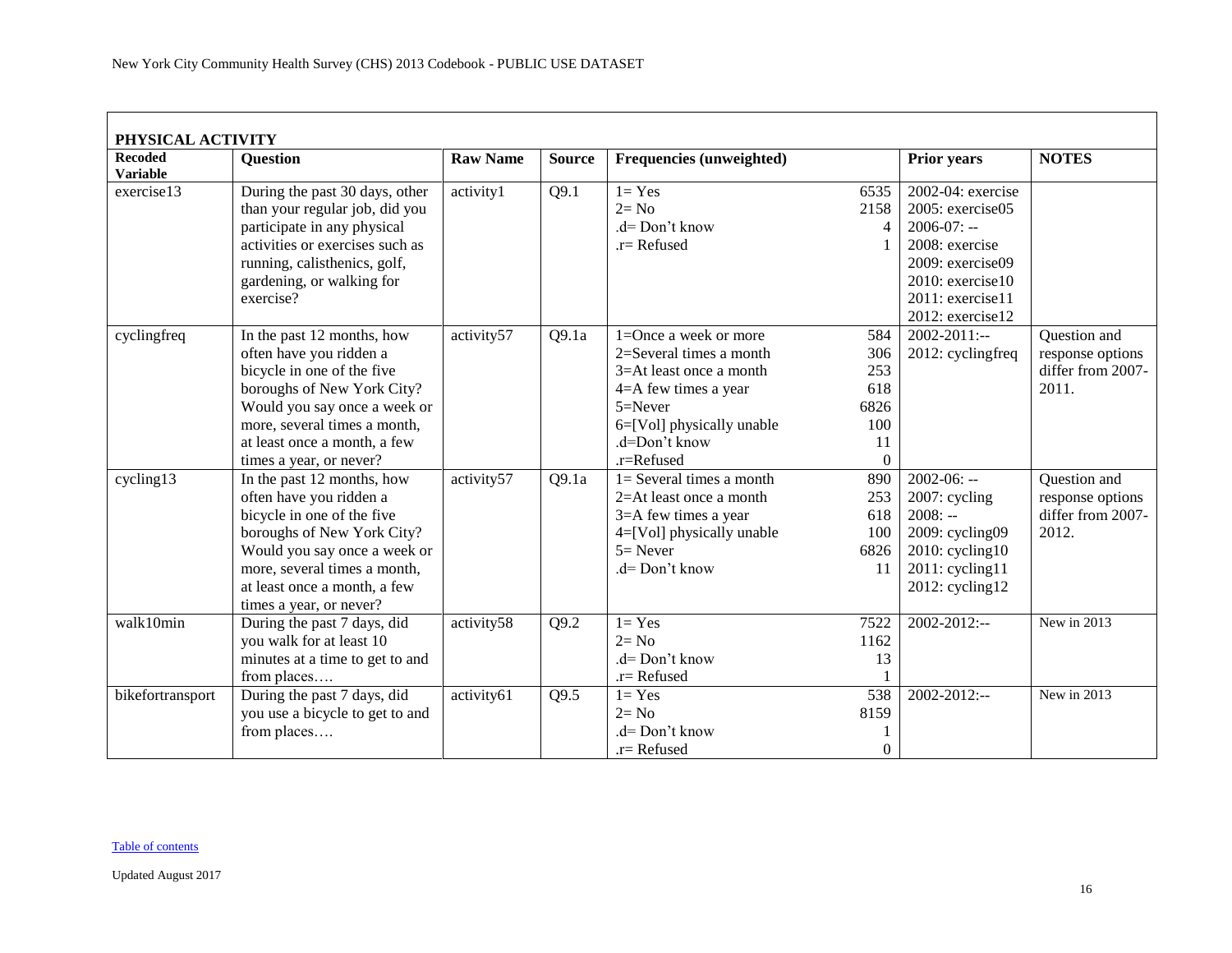| PHYSICAL ACTIVITY |                                 |                |                    |                                    |          |                   |                             |
|-------------------|---------------------------------|----------------|--------------------|------------------------------------|----------|-------------------|-----------------------------|
| recactivity       | During the past 7 days, did     | activity64     | Q9.8               | $1 = Yes$                          | 3143     | 2002-2012:--      | New in 2013                 |
|                   | you do sports, fitness, or      |                |                    | $2 = No$                           | 5538     |                   |                             |
|                   | recreational activities that    |                |                    | .d= Don't know                     | 17       |                   |                             |
|                   | increased your breathing or     |                |                    | $r =$ Refused                      | $\Omega$ |                   |                             |
|                   | heart rate?                     |                |                    |                                    |          |                   |                             |
| PAGA08 13         | Meet 2008 national physical     |                | $Q9.2 -$           | $1 = Inactive$                     | 177      | 2002-2012:--      | Calculated                  |
|                   | activity guidelines $-150$      |                | Q9.11              | 2=Insufficiently active            | 2331     |                   | differently in 2013         |
|                   | minutes of moderate-            |                |                    | 3=Sufficiently active              | 5217     |                   | (includes active            |
|                   | equivalent exercise per week    |                |                    | $=$ Missing                        | 973      |                   | transport)                  |
|                   |                                 |                |                    |                                    |          |                   | <b>NOT</b>                  |
|                   |                                 |                |                    |                                    |          |                   | <b>COMPARABLE</b>           |
|                   |                                 |                |                    |                                    |          |                   | <b>TO</b>                   |
|                   |                                 |                |                    |                                    |          |                   | PA08_3R FROM                |
|                   |                                 |                |                    |                                    |          |                   | <b>PREVIOUS</b>             |
|                   |                                 |                |                    |                                    |          |                   | <b>YEARS</b>                |
| howmanystairsd    | How many total floors of        | activity70     | Q9.12              | $1 = 0$ floors per weekday         | 1885     | 2002-2012:--      | New in 2013;                |
| own13             | stairs do you walk down on an   |                |                    | $2 = 1-2$ floors per weekday       | 2515     |                   | excludes those              |
|                   | average weekday at home,        |                |                    | $3 = 3-5$ floors per weekday       | 2191     |                   | unable to go down<br>stairs |
|                   | work, school combined? (Do      |                |                    | $4 = 6$ floors or more per weekday | 1908     |                   |                             |
|                   | not count stairs on the         |                |                    | $d = Don't know$                   | 100      |                   |                             |
|                   | subway)                         |                |                    | $.r = Refused$                     | 3        |                   |                             |
|                   |                                 |                |                    | $=$ Missing                        | 96       |                   |                             |
| howmanystairsd    | How many total floors of        | activity70     | $\overline{Q9.12}$ | $1 = 0$ floors per weekday         | 1981     | $2002 - 2012$ :-- | New in 2013;                |
| ownall13          | stairs do you walk down on an   |                |                    | $2 = 1-2$ floors per weekday       | 2515     |                   | among all adults            |
|                   | average weekday at home,        |                |                    | $3 = 3-5$ floors per weekday       | 2191     |                   | Unable to walk              |
|                   | work, school combined? (Do      |                |                    | $4 = 6$ floors or more per weekday | 1908     |                   | down stairs                 |
|                   | not count stairs on the         |                |                    | $d = Don't know$                   | 100      |                   | included as 0               |
|                   | subway)                         |                |                    | $.r = Refused$                     | 3        |                   | floors                      |
| stairsdown13      | Walk down one or more floors    | $\overline{a}$ | Q9.12              | $1 = Yes$                          | 6614     | $2002 - 2012$ :-- | New in 2013;                |
|                   | of stairs at home, work, school |                |                    | $2=N0$                             | 1885     |                   | excludes those              |
|                   | combined on typical weekday     |                |                    | .d=Don't know                      | 100      |                   | unable to go down           |
|                   |                                 |                |                    | .r=Refused                         | 3        |                   | stairs                      |
|                   |                                 |                |                    | $=$ Missing                        | 96       |                   |                             |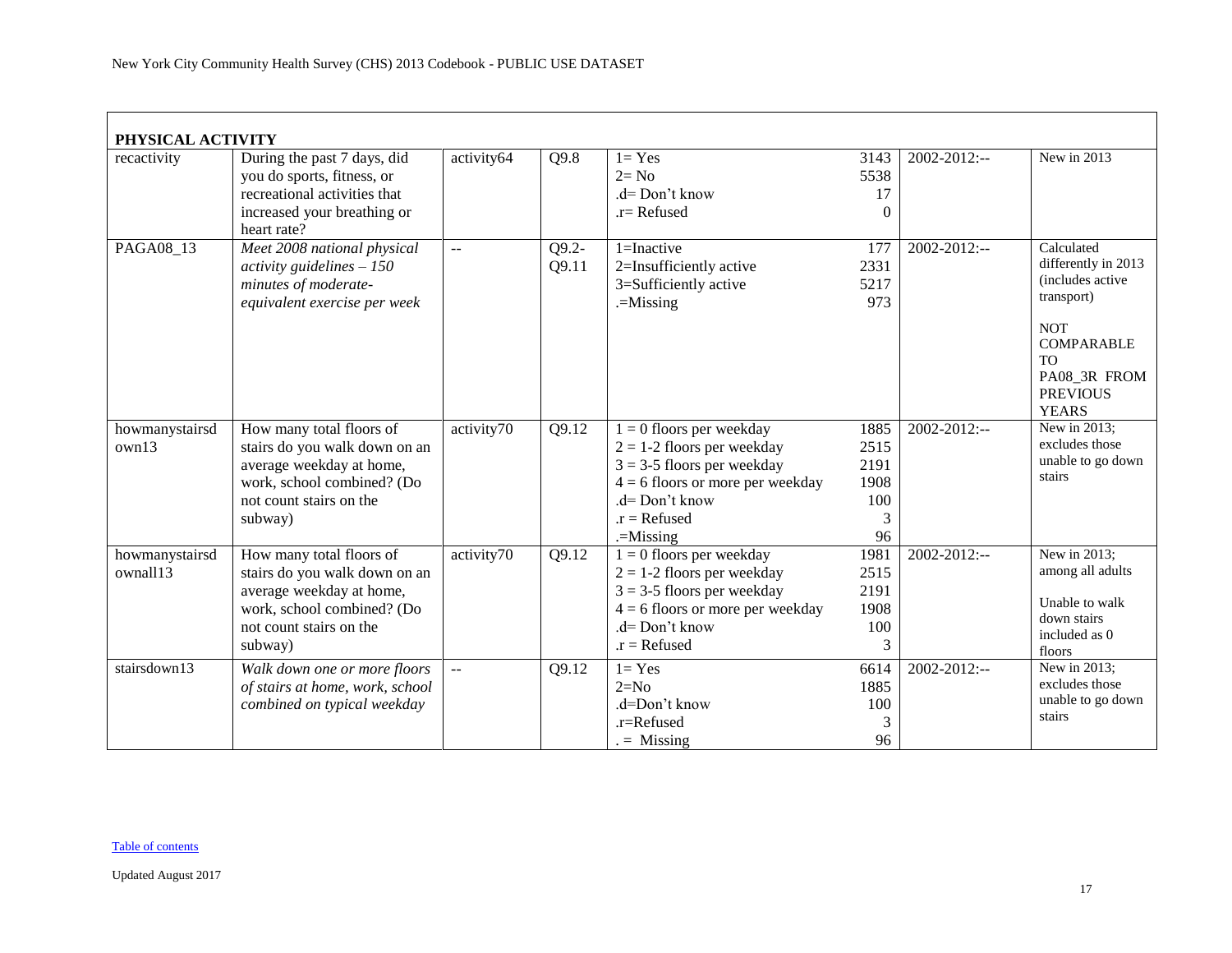| PHYSICAL ACTIVITY        |                                                                                                                                                      |                |       |                                                                                                                                                                                       |                                                |                                                                                                                |                                                                                                                                                    |
|--------------------------|------------------------------------------------------------------------------------------------------------------------------------------------------|----------------|-------|---------------------------------------------------------------------------------------------------------------------------------------------------------------------------------------|------------------------------------------------|----------------------------------------------------------------------------------------------------------------|----------------------------------------------------------------------------------------------------------------------------------------------------|
| stairsdownall13          | Walk down one or more floors<br>of stairs at home, work, school<br>combined on typical weekday                                                       |                | Q9.12 | $1 = Yes$<br>$2=N0$<br>3=Unable to walk down stairs<br>[VOL]<br>.d=Don't know<br>.r=Refused                                                                                           | 6614<br>1885<br>96<br>100<br>3                 | 2002-2012:--                                                                                                   | New in 2013;<br>Among all adults                                                                                                                   |
| howmanystairsup<br>13    | How many total floors of<br>stairs do you walk up on an<br>average weekday at home,<br>work, school combined? (Do<br>not count stairs in the subway) | activity51     | Q9.13 | $1 = 0$ floors per weekday<br>$2 = 1-2$ floors per weekday<br>$3 = 3-5$ floors per weekday<br>$4 = 6$ floors or more per weekday<br>$d = Don't know$<br>$.r = Refused$<br>$=$ Missing | 1945<br>2497<br>2196<br>1848<br>114<br>3<br>95 | $2002-09: -$<br>2010:<br>howmanystairsup<br>2011:<br>howmanystairsup11                                         | Question wording<br>and skip patterns<br>changed in 2011,<br>compare with<br>caution to 2010<br>Excludes those<br>unable to climb<br>stairs        |
| howmanystairsup<br>all13 | How many total floors of<br>stairs do you walk up on an<br>average weekday at home,<br>work, school combined? (Do<br>not count stairs in the subway) | activity51     | Q9.13 | $1 = 0$ floors per weekday<br>$2 = 1-2$ floors per weekday<br>$3 = 3-5$ floors per weekday<br>$4 = 6$ floors or more per weekday<br>$d = Don't know$<br>$.r = Refused$                | 2040<br>2497<br>2196<br>1848<br>114<br>3       | $2002 - 09: -$<br>2010:<br>howmanystairsupall<br>2011:<br>howmanystairsupall11<br>$2012: -$                    | Question wording<br>and skip patterns<br>changed in 2011,<br>compare with<br>caution to 2010.<br>Unable to climb<br>stairs included as 0<br>floors |
| stairsup13               | Walk up one or more floors of<br>stairs at home, work, school<br>combined on typical weekday                                                         | $\sim$ $\sim$  | Q9.13 | $1 = Yes$<br>$2=N0$<br>.d=Don't know<br>.r=Refused<br>$=$ Missing                                                                                                                     | 6541<br>1945<br>114<br>3<br>95                 | 2002-2007:--<br>2008: stairsup<br>$2009:-$<br>2010: stairsup10<br>2011: stairsup11                             | Question wording<br>and skip patterns<br>changed. Compare<br>with caution.<br>Excludes unable to<br>climb stairs                                   |
| stairsupall13            | Walk up one or more floors of<br>stairs at home, work, school<br>combined on typical weekday                                                         | $\overline{a}$ | Q9.13 | $1 = Yes$<br>$2=N0$<br>3=Unable to climb stairs [VOL]<br>.d=Don't know<br>.r=Refused                                                                                                  | 6541<br>1945<br>95<br>114<br>3                 | $2002 - 2007$ :--<br>2008: stairsupall<br>$2009: -$<br>2010: stairsupall10<br>2011: stairsupall11<br>$2012: -$ | Question<br>wording and skip<br>patterns changed.<br>Compare with<br>caution.<br>Includes all<br>adults.                                           |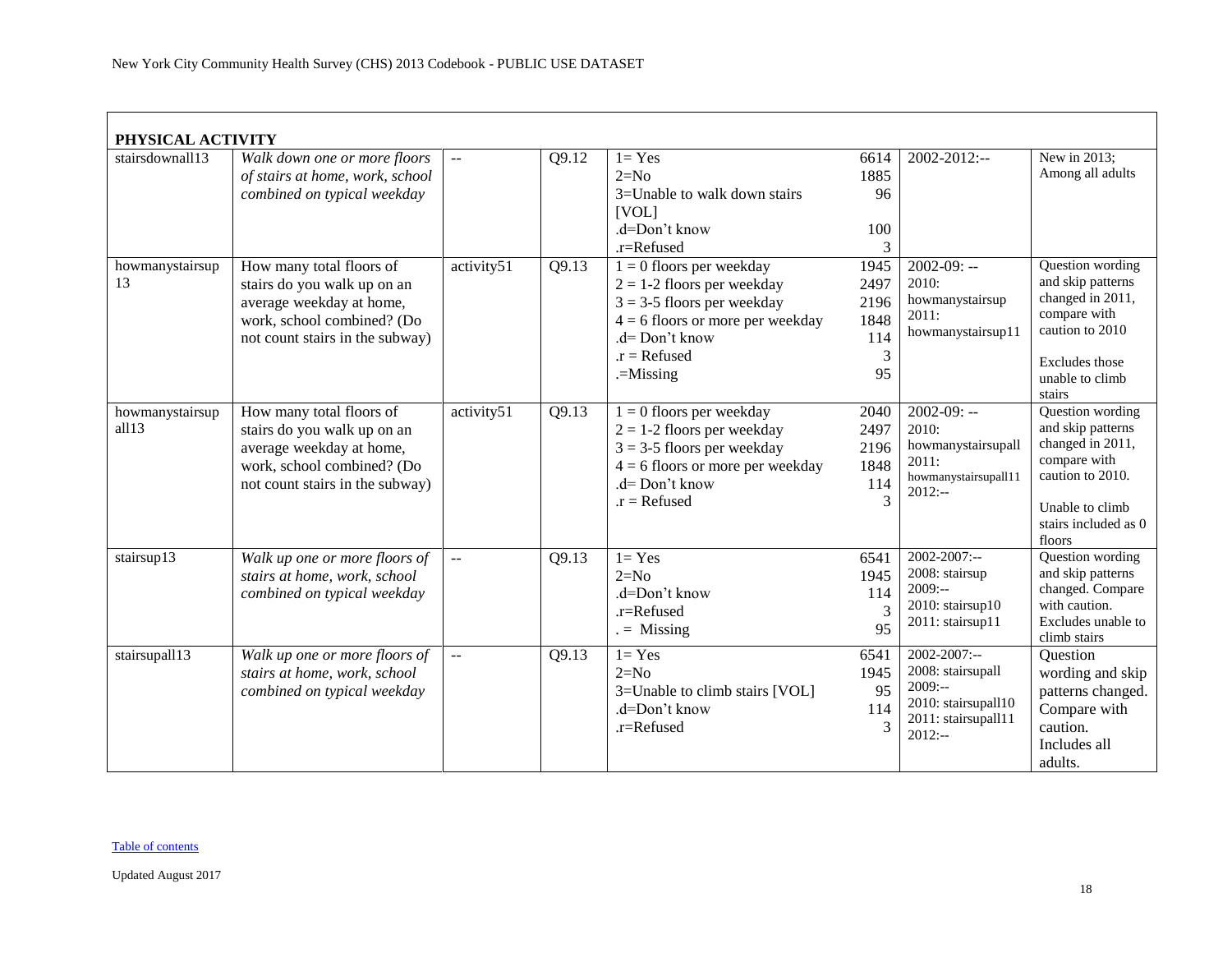<span id="page-18-0"></span>

|                         | <b>TOBACCO AND SECOND HAND SMOKING</b>                                                                                                       |                                |                                      | (Fall '03 variables reported since fall '03 is combined w/ CHS 2003 for smoking analyses)               |                                 |                                                                                                                                                                                                                                                                   |                                                                                                                                                                                                                                                                   |  |  |
|-------------------------|----------------------------------------------------------------------------------------------------------------------------------------------|--------------------------------|--------------------------------------|---------------------------------------------------------------------------------------------------------|---------------------------------|-------------------------------------------------------------------------------------------------------------------------------------------------------------------------------------------------------------------------------------------------------------------|-------------------------------------------------------------------------------------------------------------------------------------------------------------------------------------------------------------------------------------------------------------------|--|--|
| <b>Recoded Variable</b> | <b>Question</b>                                                                                                                              | Raw<br><b>Name</b>             | <b>Source</b>                        | Frequencies (unweighted)                                                                                |                                 | <b>Prior years</b>                                                                                                                                                                                                                                                | <b>NOTES</b>                                                                                                                                                                                                                                                      |  |  |
| smoker                  | Have you smoked at<br>least 100 cigarettes in<br>vour entire life?<br>Do you now smoke<br>cigarettes: everyday,<br>some days, or not at all? | $\sim$ $\sim$                  | Q6.1;<br>Q6.2                        | $1 =$ Never<br>$2=$ Current<br>$3=$ Former<br>$d = Don't know$<br>.r= Refused                           | 5476<br>1249<br>1927<br>43<br>3 | 2002-2012: smoker                                                                                                                                                                                                                                                 |                                                                                                                                                                                                                                                                   |  |  |
| everyday                | Smoke every day vs<br>some days                                                                                                              | $\mathcal{L} = \mathcal{L}$    | Q6.2                                 | $1 = Yes$ , every day<br>$2 = No$ , some days<br>.d= Don't know<br>.r= Refused<br>$=$ Missing/Not asked | 761<br>488<br>$\theta$<br>7448  | 2002-2012: everyday                                                                                                                                                                                                                                               | Denominator is<br>persons who<br>currently smoke                                                                                                                                                                                                                  |  |  |
| numberperdaya           | # cigs smoked/day<br>every & someday<br>smokers, continuous<br>(imputed for missing $\&$<br>adjusted for days<br>smoked)                     | smoke3,<br>smoke72/<br>smoke89 | Q6.3,<br>Q6.3a,<br>Q6.3 <sub>b</sub> | $0 - 100$<br>$=$ Missing/Not asked                                                                      | 1249<br>7449                    | 2002: numberperdaya<br>2003: numberperdaya<br>2003 fall: numberperdaya<br>2004: numberperdaya<br>$2005: -$<br>2006: numberperdaya<br>$2007: -$<br>2008: numberperdaya<br>2009: numberperdaya<br>2010: numberperdaya<br>2011: numberperdaya<br>2012: numberperdaya | numberperdaya<br>imputes for<br>missing values of<br>smoke3 and<br>smoke <sub>72</sub> and<br>adjusts for days<br>smoked.<br>Numberperdaya<br>sums to total<br>every and some<br>day smokers.<br>Question wording<br>and response<br>options changed<br>over time |  |  |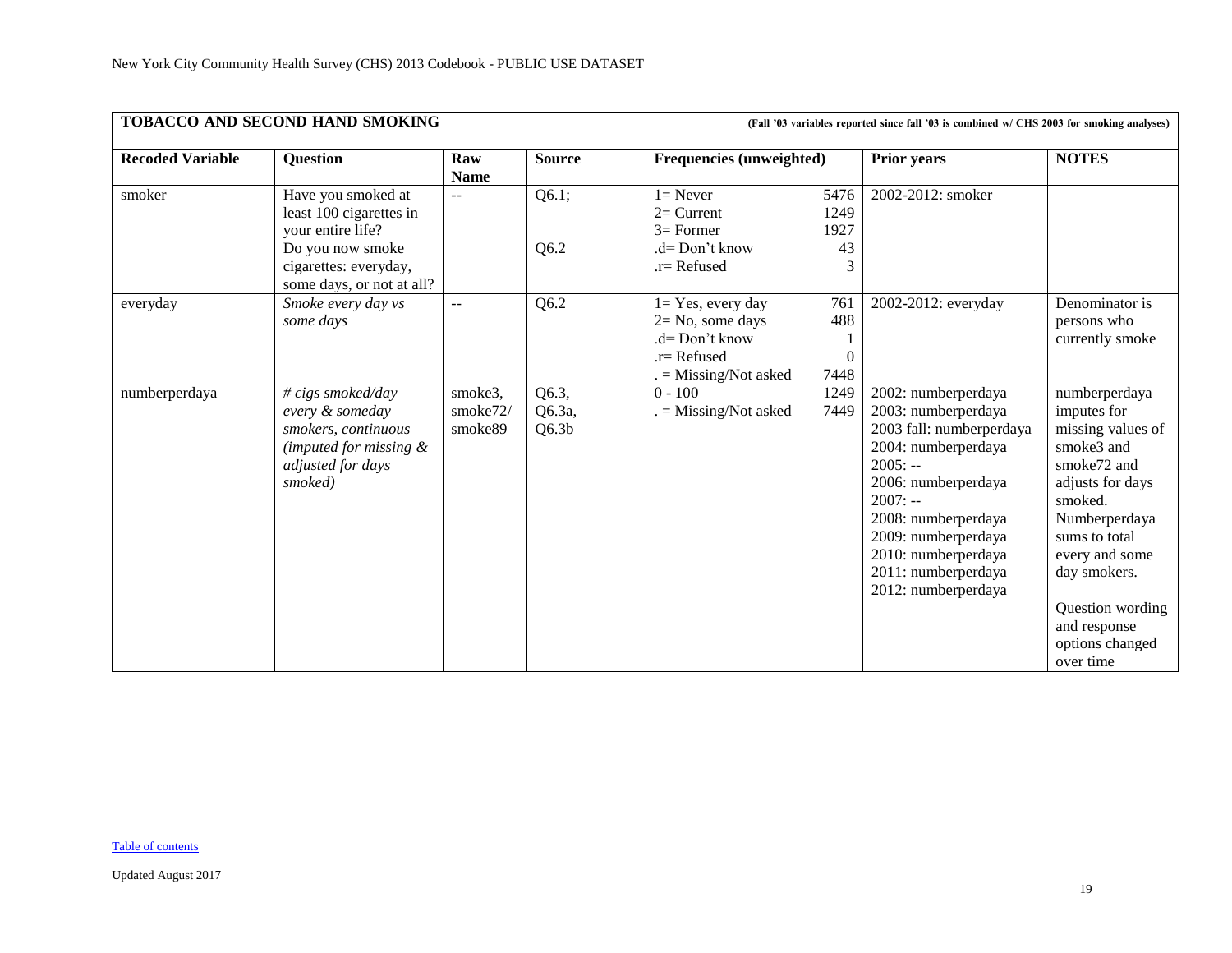|                         | <b>TOBACCO AND SECOND HAND SMOKING</b>                                                                                           |                    |               | (Fall '03 variables reported since fall '03 is combined w/ CHS 2003 for smoking analyses) |                          |                                                                                                                                                                                                                                                                  |                                                                                                                                                                                                   |  |  |
|-------------------------|----------------------------------------------------------------------------------------------------------------------------------|--------------------|---------------|-------------------------------------------------------------------------------------------|--------------------------|------------------------------------------------------------------------------------------------------------------------------------------------------------------------------------------------------------------------------------------------------------------|---------------------------------------------------------------------------------------------------------------------------------------------------------------------------------------------------|--|--|
| <b>Recoded Variable</b> | Question                                                                                                                         | Raw<br><b>Name</b> | <b>Source</b> | Frequencies (unweighted)                                                                  |                          | <b>Prior years</b>                                                                                                                                                                                                                                               | <b>NOTES</b>                                                                                                                                                                                      |  |  |
| cpd13a                  | $\# \text{cigs}$ smoked/day<br>every & someday<br>smokers, categorical<br>(imputed for missing &<br>adjusted for days<br>smoked) | $-$                | numberperdaya | $1 = < 10$ cigs<br>$2=10 - 21$ cigs<br>$3 = 21 + \text{cigs}$<br>$=$ Missing/Not asked    | 751<br>445<br>53<br>7449 | 2002: cpd02a<br>2003: cpd03a<br>2003 fall: cpd03a<br>2004: cpd04a<br>$2005: -$<br>2006: cpd06a<br>$2007: -$<br>2008: cpd08a<br>2009: cpd09a<br>2010: cpd10a<br>$2011:$ cpd $11a$<br>2012: cpd12a                                                                 | cpd13a is<br>categorical<br>version of<br>numberperdaya.<br>See above for<br>description.<br>cpd replaces<br>'cigarettes' vars<br>in all yrs<br>available                                         |  |  |
| everydaycpda            | # cigs smoked/day<br>among every day<br>smokers ONLY<br>(imputed for missing)                                                    | $-$                | numberperdaya | $1 = < 10$<br>$2=10 - 21$<br>$3=21+$<br>$=$ Missing/Not asked                             | 275<br>435<br>51<br>7937 | 2002: everydaycpda<br>2003: everydaycpda<br>2003 fall: everydaycpda<br>2004: everydaycpda<br>2005: everydaycpda<br>2006: everydaycpda<br>$2007: -$<br>2008: everydaycpda<br>2009: everydaycpda<br>2010: everydaycpda<br>2011: everydaycpda<br>2012: everydaycpda | everydaycpda is<br>categorical<br>version of<br>numperdaya for<br><b>EVERY DAY</b><br>SMOKERS.<br>Only every day<br>were asked cpd in<br>$05$ ; use<br>everydaycpda for<br>cpd trend<br>analyses. |  |  |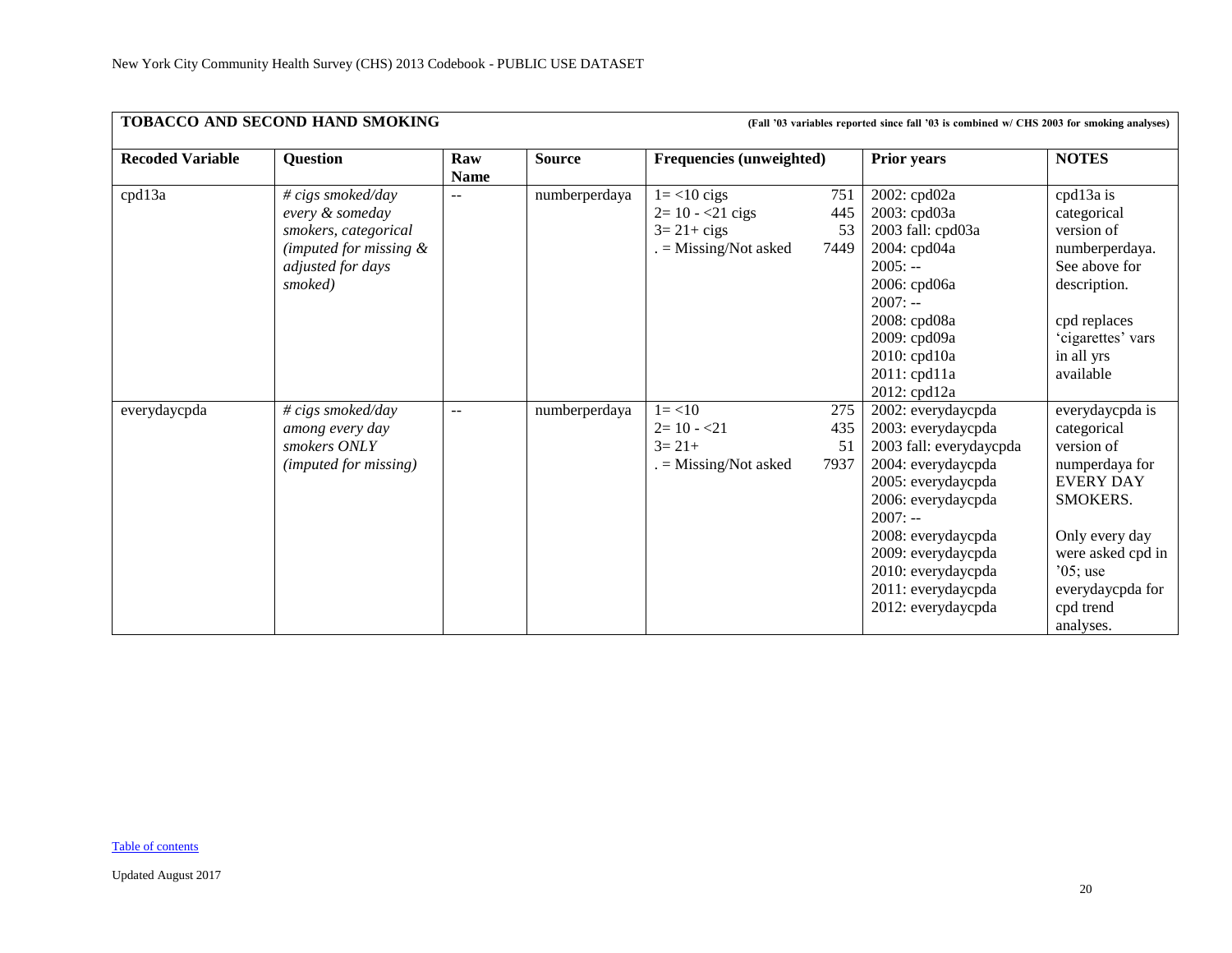|                         | TOBACCO AND SECOND HAND SMOKING<br>(Fall '03 variables reported since fall '03 is combined w/ CHS 2003 for smoking analyses) |                                               |                             |                                                                                                                                                                                                            |                                                    |                                                                                                                                                                                                                                                                            |                                                                                                                                                                                          |  |  |  |
|-------------------------|------------------------------------------------------------------------------------------------------------------------------|-----------------------------------------------|-----------------------------|------------------------------------------------------------------------------------------------------------------------------------------------------------------------------------------------------------|----------------------------------------------------|----------------------------------------------------------------------------------------------------------------------------------------------------------------------------------------------------------------------------------------------------------------------------|------------------------------------------------------------------------------------------------------------------------------------------------------------------------------------------|--|--|--|
| <b>Recoded Variable</b> | <b>Question</b>                                                                                                              | Raw<br><b>Name</b>                            | <b>Source</b>               | <b>Frequencies (unweighted)</b>                                                                                                                                                                            |                                                    | <b>Prior years</b>                                                                                                                                                                                                                                                         | <b>NOTES</b>                                                                                                                                                                             |  |  |  |
| heavysmoker13a          | Heavysmoker(>10<br>$cig/day)$ (imputed for<br>missing cigs & adjusted<br>for days smoked)                                    | $\mathbf{u}$                                  | numberperdaya               | $1 = Yes (>10 cigs)$<br>$2 = No \ (\leq 10 \text{ cigs})$<br>$=$ Missing/Not asked                                                                                                                         | 318<br>931<br>7449                                 | 2002: heavysmoker02a<br>2003: heavysmoker03a<br>2003fall: heavysmoker03a<br>2004: heavysmoker04a<br>$2005: -$<br>2006: heavysmoker06a<br>$2007: -$<br>2008: heavysmoker08a<br>2009: heavysmoker09a<br>2010: heavysmoker10a<br>2011: heavysmoker11a<br>2012: heavysmoker12a | Heavysmoker13a<br>is dichotomous<br>version of<br>numberperdaya.<br>See above for<br>description.<br>HeavysmokerYY'a'<br>(NOT<br>heavysmoker)<br>should be used in<br>multi-yr analyses. |  |  |  |
| smokecat                | Type of smoker                                                                                                               | $-$                                           | everyday,<br>heavysmoker13a | $1 =$ Non-daily smoker<br>$2 =$ Light daily smoker<br>$3 =$ Heavy daily smoker<br>$4 = Non-smoker$<br>$=$ missing                                                                                          | 488<br>450<br>311<br>7403<br>46                    | 2002-2004: smokecat<br>$2005: -$<br>2006: smokecat<br>$2007: -$<br>2008-2012: smokecat                                                                                                                                                                                     |                                                                                                                                                                                          |  |  |  |
| smoke5a                 | About how long has it<br>been since you last<br>smoked cigarettes<br>regularly? (continuous,<br>in months)                   | smoke90                                       | Q6.5                        | $0.2 - 900$<br>$=$ Missing                                                                                                                                                                                 | 1871<br>6827                                       | $2002 - 2003$ : --<br>Fall 2003: smoke5a<br>2004-2012: smoke5a                                                                                                                                                                                                             | In months                                                                                                                                                                                |  |  |  |
| smoke5                  | About how long has it<br>been since you last<br>smoked cigarettes<br>regularly? (categories)                                 | $\mathord{\hspace{1pt}\text{--}\hspace{1pt}}$ | smoke5a                     | $1 =$ Within past month<br>2=More than 1-3 months<br>$3 =$ More than 3-6 months<br>$4 =$ More than 6-12 months<br>5=More than 1-5 yrs<br>6=More than 5-10 yrs<br>7=More than 10 yrs<br>.=Missing/not asked | 28<br>21<br>44<br>88<br>281<br>313<br>1096<br>6827 | 2002-2012: smoke5                                                                                                                                                                                                                                                          | Data collected<br>differently in<br>2002-2003                                                                                                                                            |  |  |  |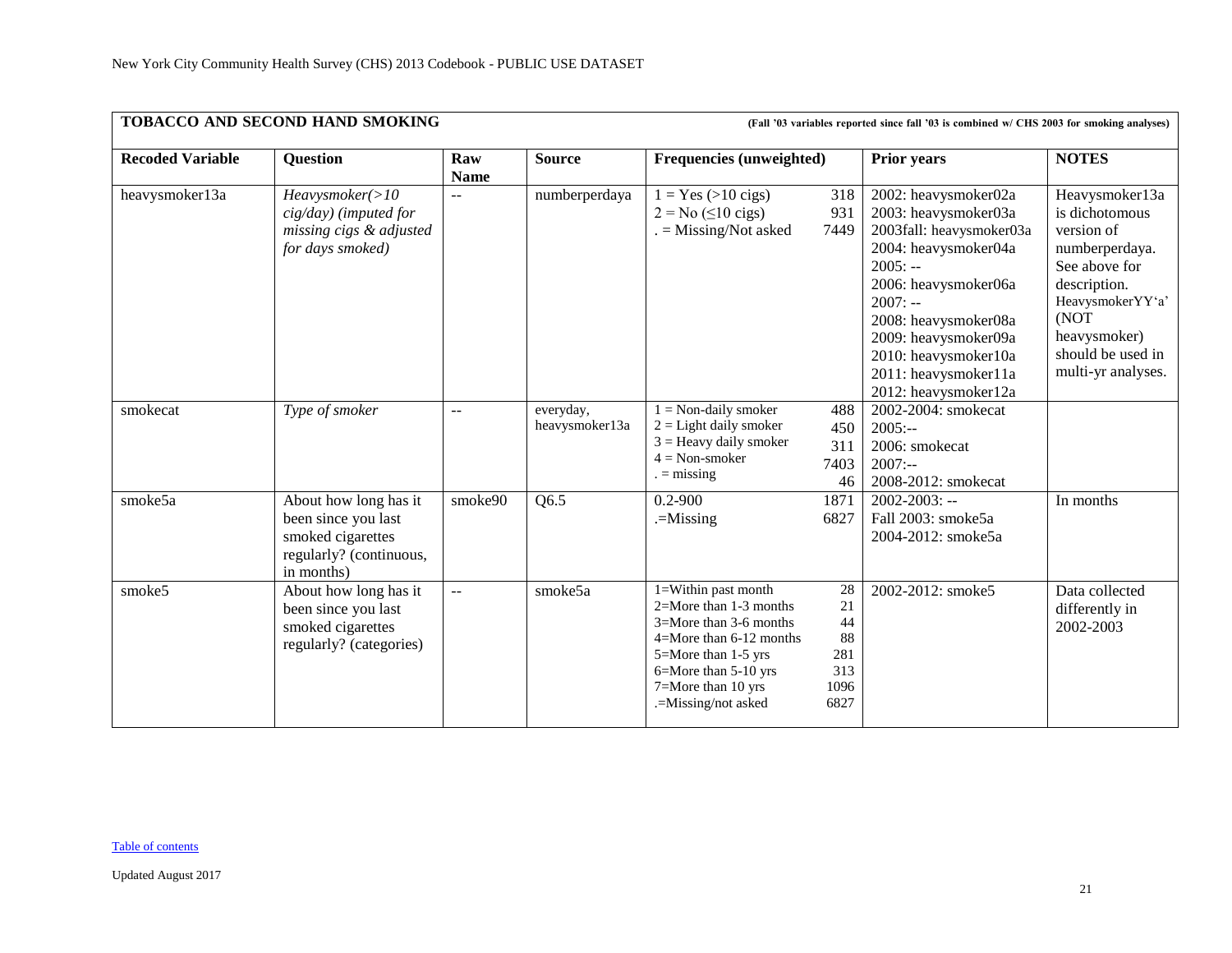|                         | TOBACCO AND SECOND HAND SMOKING                                                                                                                                                                                       |                                  |                       |                                                                                                                                        |                                            | (Fall '03 variables reported since fall '03 is combined w/ CHS 2003 for smoking analyses)                                       |                                                                                                      |
|-------------------------|-----------------------------------------------------------------------------------------------------------------------------------------------------------------------------------------------------------------------|----------------------------------|-----------------------|----------------------------------------------------------------------------------------------------------------------------------------|--------------------------------------------|---------------------------------------------------------------------------------------------------------------------------------|------------------------------------------------------------------------------------------------------|
| <b>Recoded Variable</b> | <b>Question</b>                                                                                                                                                                                                       | Raw<br><b>Name</b>               | <b>Source</b>         | <b>Frequencies (unweighted)</b>                                                                                                        |                                            | <b>Prior years</b>                                                                                                              | <b>NOTES</b>                                                                                         |
| triedtoquit             | During the past 12<br>months, have you<br>stopped smoking for 24<br>hours or longer because<br>you were trying to quit<br>smoking?<br>About how long has it<br>been since you last<br>smoked cigarettes<br>regularly? | smoke4;<br>smoke $90/$<br>smoke5 | Q6.4<br>Q6.5          | $1 = Yes$<br>$2=N0$<br>$=$ Missing/Not asked                                                                                           | 938<br>483<br>7277                         | 2002-2012: triedtoquit                                                                                                          | Former smokers<br>who quit in past<br>year $\left(\leq12\right)$<br>months) are<br>included in 'Yes' |
| recentquit              | Those who quit in the<br>past year $vs > 1$ yr ago                                                                                                                                                                    | $\mathbb{L}^2$                   | smoke5                | $1=0-12$ mo ago<br>$2 = >1$ yr ago<br>$=$ Missing/Not asked                                                                            | 181<br>1690<br>6827                        | 2002-2012: recentquit                                                                                                           | Denominator is<br>persons who are<br>former smokers                                                  |
| successfulquit1         | Quit for $> 3$ months<br>among those who quit<br>last year                                                                                                                                                            | $\mathbb{L}^{\mathbb{L}}$        | smoke5,<br>recentquit | 1=Quit for $>3$ mo<br>2= $Q$ uit for < $3$ mo<br>$=$ Missing/Not asked                                                                 | 132<br>49<br>8517                          | 2002-12: successfulquit1                                                                                                        | Denominator is<br>persons who quit<br>smoking in past<br>year                                        |
| smokelastyr13           | Smoked in the past 12<br>months (includes quit<br>12 months ago)                                                                                                                                                      | $\mathbb{L}^{\mathbb{L}}$        | smoker;<br>smoke90    | $1 = Yes$<br>$2=N0$<br>$=$ Missing                                                                                                     | 1430<br>7166<br>102                        | $2002 - 2010$ :--<br>2011: smokedlastyr11<br>2012: smokedlastyr12                                                               |                                                                                                      |
| smokelt12m              | Smoked less than 12<br>months ago                                                                                                                                                                                     | $\mathbf{u}$                     | smoker;<br>smoke90    | $1 = Yes$<br>$2=N0$<br>$=$ Missing                                                                                                     | 1361<br>7233<br>104                        | $2002 - 2010$ :--<br>2011: smokelt12m<br>2012: smokelt12m                                                                       | Used for<br>eligibility for<br>follow-up<br>questions on<br>cessation                                |
| sourcelastcig           | Was the last cigarette<br>you smoked from a<br>carton, a pack, a single<br>or loosie, bummed, or<br>did you roll your own?                                                                                            | smoke39                          | Q6.6;<br>smoker       | $1 =$ Carton<br>$2 = Pack$<br>3=Single/loosie<br>$4 = B$ ummed<br>5=Roll own<br>.d= Don't know<br>.r= Refused<br>$=$ Missing/Not asked | 123<br>818<br>160<br>83<br>55<br>9<br>7449 | $2002: -$<br>2003: smoke39<br>2003 fall: smoke39<br>2005: smoke39<br>2006-10: sourcelastcig<br>$2011: -$<br>2012: sourcelastcig | Denominator is<br>current smokers                                                                    |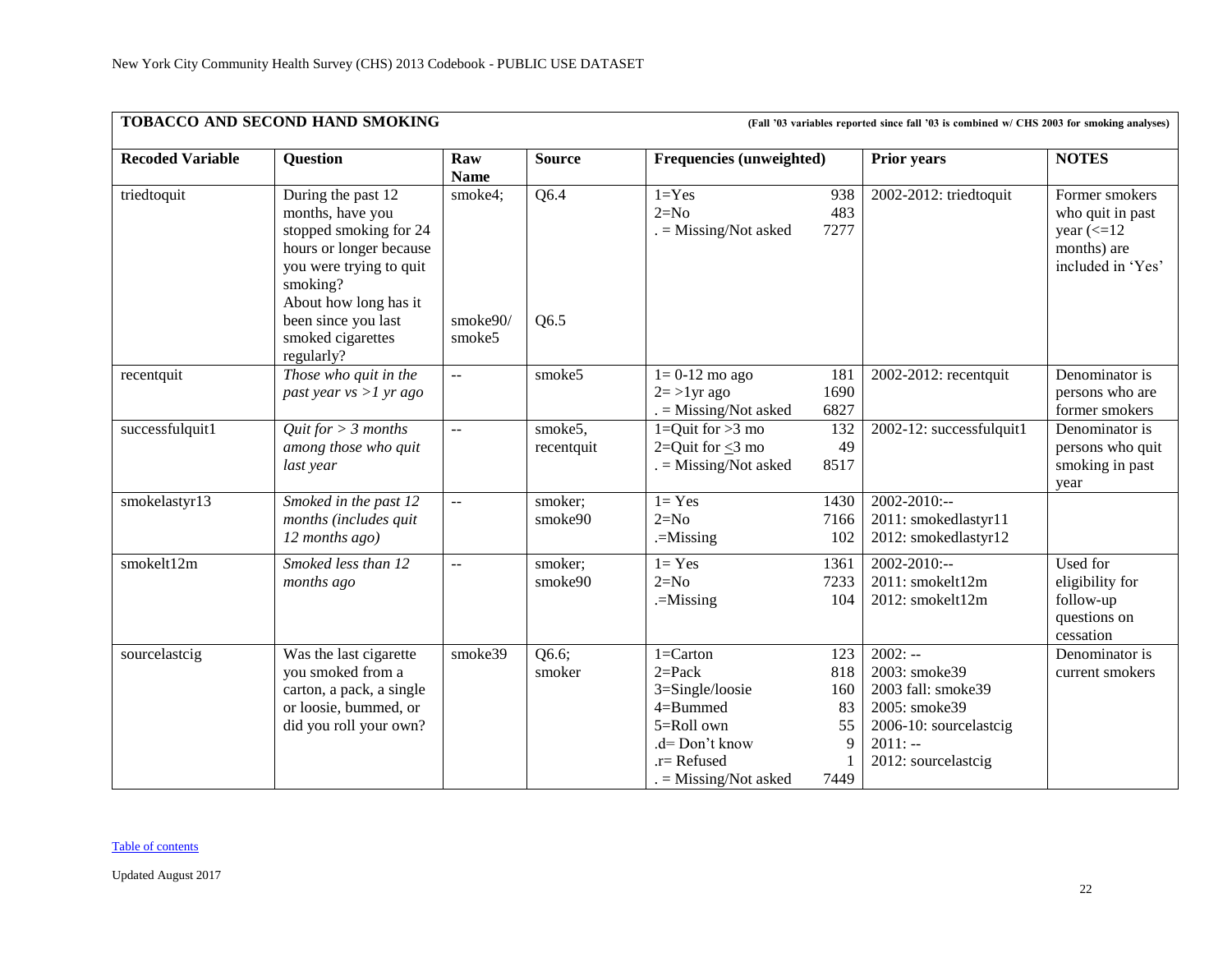|                         | TOBACCO AND SECOND HAND SMOKING<br>(Fall '03 variables reported since fall '03 is combined w/ CHS 2003 for smoking analyses) |                    |               |                          |                  |                        |                   |  |  |
|-------------------------|------------------------------------------------------------------------------------------------------------------------------|--------------------|---------------|--------------------------|------------------|------------------------|-------------------|--|--|
| <b>Recoded Variable</b> | <b>Question</b>                                                                                                              | Raw<br><b>Name</b> | <b>Source</b> | Frequencies (unweighted) |                  | <b>Prior years</b>     | <b>NOTES</b>      |  |  |
| cost20cigarettes        | Cost of 20 cigarettes                                                                                                        | smoke40,           | Q6.7,         | $$0.20 - $20$            | 995              | $2002: -$              |                   |  |  |
|                         | (pack)                                                                                                                       | smoke41,           | Q6.6          | .d= Don't know           | 28               | 2003-2006:             |                   |  |  |
|                         |                                                                                                                              | smoke42            |               | $.r =$ Refused           | 3                | cost20cigarettes       |                   |  |  |
|                         |                                                                                                                              |                    |               | $=$ Missing/Not asked    | 7672             | $2007: -$              |                   |  |  |
|                         |                                                                                                                              |                    |               |                          |                  | 2008-2010:             |                   |  |  |
|                         |                                                                                                                              |                    |               |                          |                  | cost20cigarettes       |                   |  |  |
|                         |                                                                                                                              |                    |               |                          |                  | 2011-2012:--           |                   |  |  |
| cigpurchase             | Where did you get that?                                                                                                      | smoke65;           | Q6.8,         | 1=New York City          | $\bf{0}$         | 2002-2012: cigpurchase | Cigpurchase       |  |  |
|                         | [Follows: Was the last]                                                                                                      | smoke65o           | Q6.6          | 2=Store in NYC           | 835              |                        | designed to       |  |  |
|                         | cigarette you smoked                                                                                                         | th;                |               | 3=Person/street NYC      | 113              |                        | provide clearer   |  |  |
|                         | from a carton, a pack, a                                                                                                     |                    |               | 4=Person/street loc unk  | 10               |                        | distinctions of   |  |  |
|                         | single or a loosie,                                                                                                          |                    |               | 5=Store loc unk          | 10               |                        | purchase location |  |  |
|                         | bummed, or did you                                                                                                           |                    |               | 6= In NYS, out NYC       | 20               |                        | than cigbuy and   |  |  |
|                         | roll your own?]                                                                                                              |                    |               | 7=In other state         | 69               |                        | wherebuy.         |  |  |
|                         |                                                                                                                              |                    |               | 8=Internet or mail       | $\boldsymbol{2}$ |                        |                   |  |  |
|                         |                                                                                                                              |                    |               | 9=Indian Reserv          | 3                |                        | Cigpurchase has   |  |  |
|                         |                                                                                                                              |                    |               | 10=Outside US            | 13               |                        | comparable        |  |  |
|                         |                                                                                                                              |                    |               | $11 =$ Airport           |                  |                        | location          |  |  |
|                         |                                                                                                                              |                    |               | 12=Duty free             | 4                |                        | categories across |  |  |
|                         |                                                                                                                              |                    |               | 13=Other                 |                  |                        | all years         |  |  |
|                         |                                                                                                                              |                    |               | .u=Unk loc cig           | 17               |                        |                   |  |  |
|                         |                                                                                                                              |                    |               | purchase                 |                  |                        | Denominator is    |  |  |
|                         |                                                                                                                              |                    |               | $=$ Missing/Not asked    | 7597             |                        | current smokers   |  |  |
|                         |                                                                                                                              |                    |               |                          |                  |                        | whose last        |  |  |
|                         |                                                                                                                              |                    |               |                          |                  |                        | cigarette came    |  |  |
|                         |                                                                                                                              |                    |               |                          |                  |                        | from carton, pack |  |  |
|                         |                                                                                                                              |                    |               |                          |                  |                        | or single/loosie  |  |  |
| taxavoid                | Tax avoidance status of                                                                                                      | $\sim$ $\sim$      | cigpurchase   | 1=NYC tax avoidant       | 234              | 2002: taxavoid         | Denominator is    |  |  |
|                         | the cigarette purchase                                                                                                       |                    |               | 2=Not NYC tax avoid      | 835              | 2003: taxavoid         | persons whose     |  |  |
|                         | location                                                                                                                     |                    |               | 3=Cannot determine       | 15               | 2003 fall: taxavoid    | last cigarette    |  |  |
|                         |                                                                                                                              |                    |               | .u=Unk location          | 17               | 2004-10: taxavoid      | came from carton, |  |  |
|                         |                                                                                                                              |                    |               | $=$ Missing/Not asked    | 7597             | $2011: -$              | pack or           |  |  |
|                         |                                                                                                                              |                    |               |                          |                  |                        | single/loosie     |  |  |
|                         |                                                                                                                              |                    |               |                          |                  |                        | Includes former   |  |  |
|                         |                                                                                                                              |                    |               |                          |                  |                        | smokers in '02    |  |  |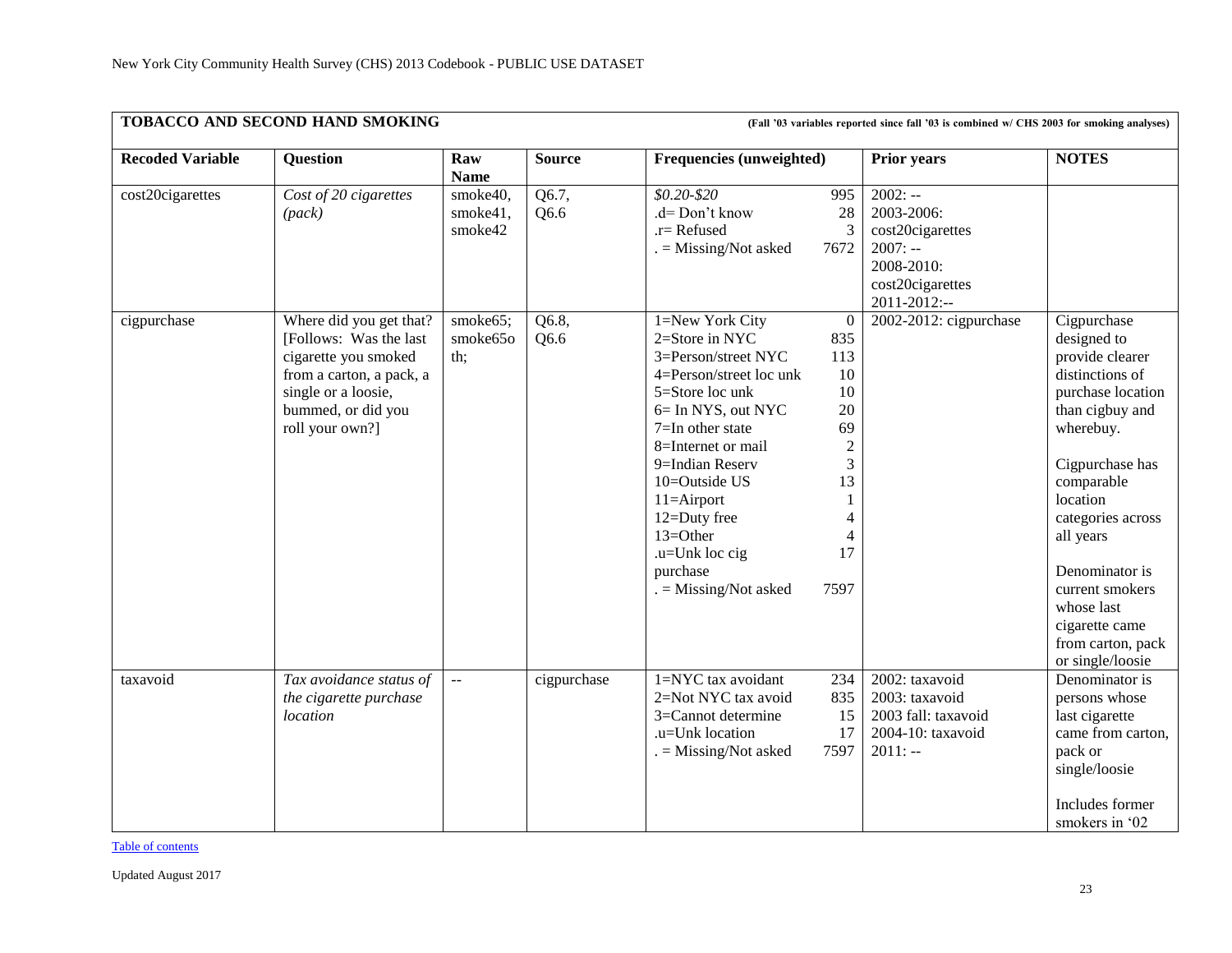|                         | TOBACCO AND SECOND HAND SMOKING<br>(Fall '03 variables reported since fall '03 is combined w/ CHS 2003 for smoking analyses)       |                    |               |                                                                                                                                                                                           |                                                           |                    |                                                                                        |  |  |  |  |
|-------------------------|------------------------------------------------------------------------------------------------------------------------------------|--------------------|---------------|-------------------------------------------------------------------------------------------------------------------------------------------------------------------------------------------|-----------------------------------------------------------|--------------------|----------------------------------------------------------------------------------------|--|--|--|--|
| <b>Recoded Variable</b> | Question                                                                                                                           | Raw<br><b>Name</b> | <b>Source</b> | <b>Frequencies (unweighted)</b>                                                                                                                                                           |                                                           | <b>Prior years</b> | <b>NOTES</b>                                                                           |  |  |  |  |
| packdiscount            | The last time you<br>bought a SINGLE<br>PACK of cigarettes, did<br>you receive any type of<br>discount on the pack?                | smoke112           | Q6.9          | $1 = Yes$<br>$2=N0$<br>3=[VOL] Do not buy<br>single packs<br>.d=Don't know<br>.r=Refused<br>$=$ Missing/Not asked                                                                         | 114<br>1085<br>38<br>$\boldsymbol{0}$<br>$\theta$<br>7461 | 2002-2012:--       | New in 2013                                                                            |  |  |  |  |
| packdiscountamt         | The last time you used<br>a discount or special<br>offer to buy a single<br>pack of cigarettes,<br>about how much did<br>you save? | smoke113           | Q6.10         | $1 = < $1.00$<br>$2 = $1.00$ to $\leq 1.50$<br>$3 = $1.50$ to $< $2.00$<br>$4 = $2.00$ or more (incl.<br>buy-one-get-one-free)<br>.d=Don't know<br>.r=Refused<br>$. =$ Missing /Not asked | 31<br>16<br>12<br>45<br>9<br>8584                         | 2002-2012:--       | New in 2013<br>Among those<br>who received<br>discount on single<br>pack of cigarettes |  |  |  |  |
| dentistquitsmoke        | During the last 12<br>months, has a dentist or<br>dental hygienist advised<br>you to quit smoking?                                 | smoke114           | Q6.11         | $1 = Yes$<br>$2=N0$<br>.d=Don't know<br>.r=Refused<br>$=$ Missing /Not asked                                                                                                              | 490<br>859<br>11<br>7337                                  | $2002 - 2012$ :--  | New in 2013<br>Among current<br>and former<br>smokers who quit<br>$<$ 1 yr ago         |  |  |  |  |
| cigarillo               | In the past 30 days,<br>have you smoked a<br>cigarillo or little cigar<br>with a plastic or filter<br>$tip$                        | smoke115           | Q6.12         | $1 = Yes$<br>$2=N0$<br>.d=Don't know<br>.r=Refused                                                                                                                                        | 198<br>8482<br>13<br>5                                    | $2002 - 2012$ :--  | New in 2013                                                                            |  |  |  |  |
| dayscigarillosmk        | On how many days in<br>the past 30 days have<br>you smoked cigarillos<br>or little cigars?<br>(continuous)                         | smoke116           | Q6.13         | $1 - 30$<br>d=Don't know<br>.r=Refused<br>$=$ Missing /Not asked                                                                                                                          | 185<br>11<br>$\overline{2}$<br>8500                       | 2002-2012:--       | New in 2013<br>Among those<br>who smoked<br>cigarillos/little<br>cigars                |  |  |  |  |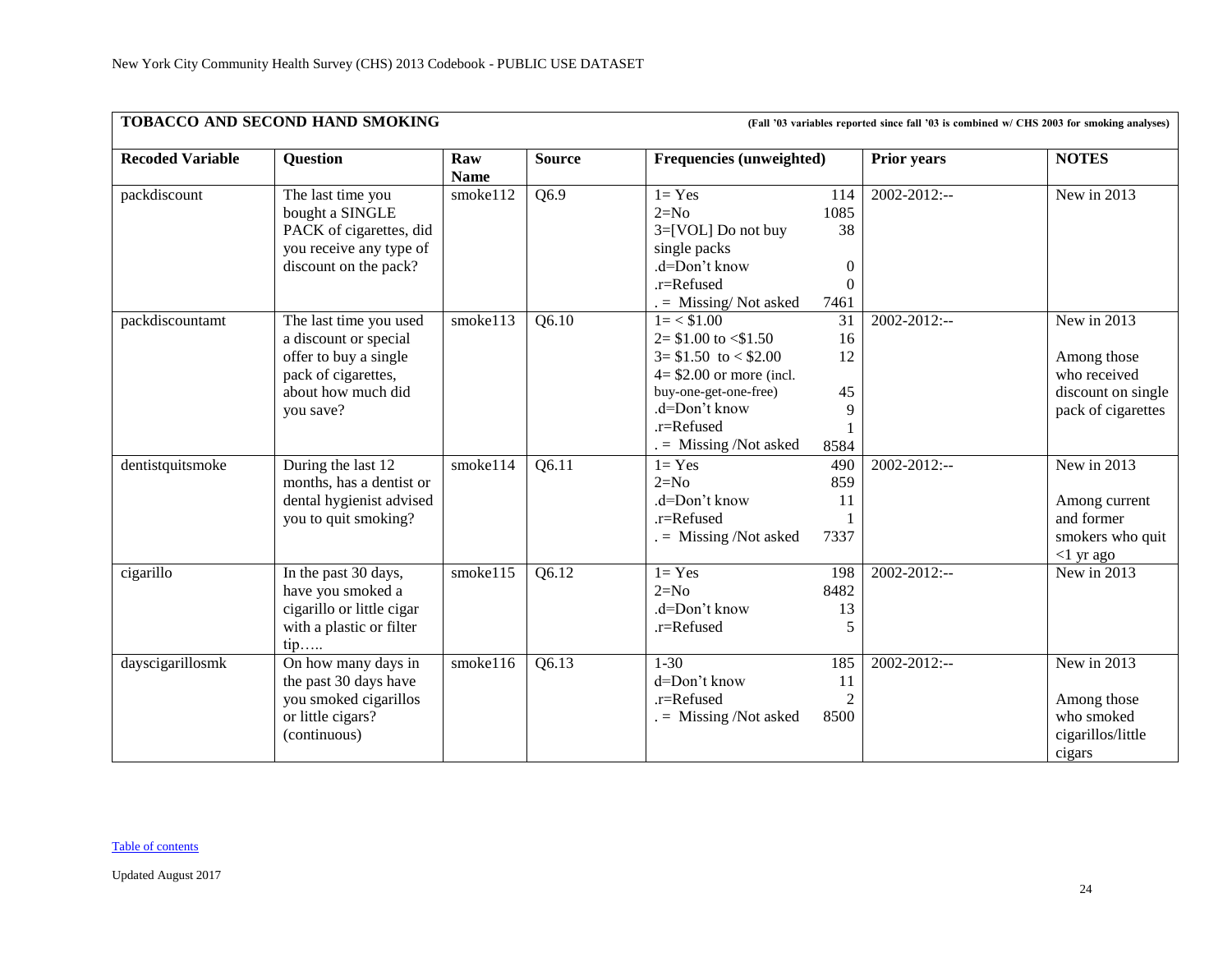|                         | TOBACCO AND SECOND HAND SMOKING                                                                                                      |                           |               | (Fall '03 variables reported since fall '03 is combined w/ CHS 2003 for smoking analyses)                                   |                                                      |                    |                                                                         |  |
|-------------------------|--------------------------------------------------------------------------------------------------------------------------------------|---------------------------|---------------|-----------------------------------------------------------------------------------------------------------------------------|------------------------------------------------------|--------------------|-------------------------------------------------------------------------|--|
| <b>Recoded Variable</b> | Question                                                                                                                             | Raw<br><b>Name</b>        | <b>Source</b> | <b>Frequencies (unweighted)</b>                                                                                             |                                                      | <b>Prior years</b> | <b>NOTES</b>                                                            |  |
| dayssmokedcigarillos    | On how many days in<br>the past 30 days have<br>you smoked cigarillos<br>or little cigars?<br><i>(categorical)</i>                   | $\mathbf{u}$              | Q6.13         | $1=1$ day<br>$2=2-7$ days<br>$3=8-14$ days<br>$4 = > 14$ days<br>$d=Don't know$<br>$.r =$ Refused<br>$=$ Missing /Not asked | 67<br>65<br>10<br>43<br>11<br>$\overline{2}$<br>8500 | 2002-2012:--       | New in 2013<br>Among those<br>who smoked<br>cigarillos/little<br>cigars |  |
| cgrleveryday            | Smoke cigarillos/little<br>cigars every day vs<br>some days                                                                          | $\sim$ $\sim$             | Q6.13         | $1 = Every day$<br>2=Someday<br>.d=Don't know<br>$r =$ Refused<br>$=$ Missing /Not asked                                    | 22<br>163<br>11<br>8500                              | 2002-2012:--       | New in 2013<br>Among those<br>who smoked<br>cigarillos/little<br>cigars |  |
| numcigarillossmk        | During the past 30<br>days, on days that you<br>smoked cigarillos, how<br>many on average did<br>you smoke per day?<br>(continuous)  | smoke117                  | Q6.14         | $1-20$<br>d=Don't know<br>$r =$ Refused<br>$=$ Missing /Not asked                                                           | 181<br>8513                                          | 2002-2012:--       | New in 2013<br>Among those<br>who smoked<br>cigarillos/little<br>cigars |  |
| cigarillospd            | During the past 30<br>days, on days that you<br>smoked cigarillos, how<br>many on average did<br>you smoke per day?<br>(categorical) | $\mathbf{u} = \mathbf{v}$ | Q6.14         | $l=1$<br>$2 = 2 - 5$<br>$3 = > 5$<br>d=Don't know<br>$.r =$ Refused<br>$=$ Missing /Not asked                               | 107<br>66<br>8<br>$\Omega$<br>8513                   | 2002-2012:--       | New in 2013<br>Among those<br>who smoked<br>cigarillos/little<br>cigars |  |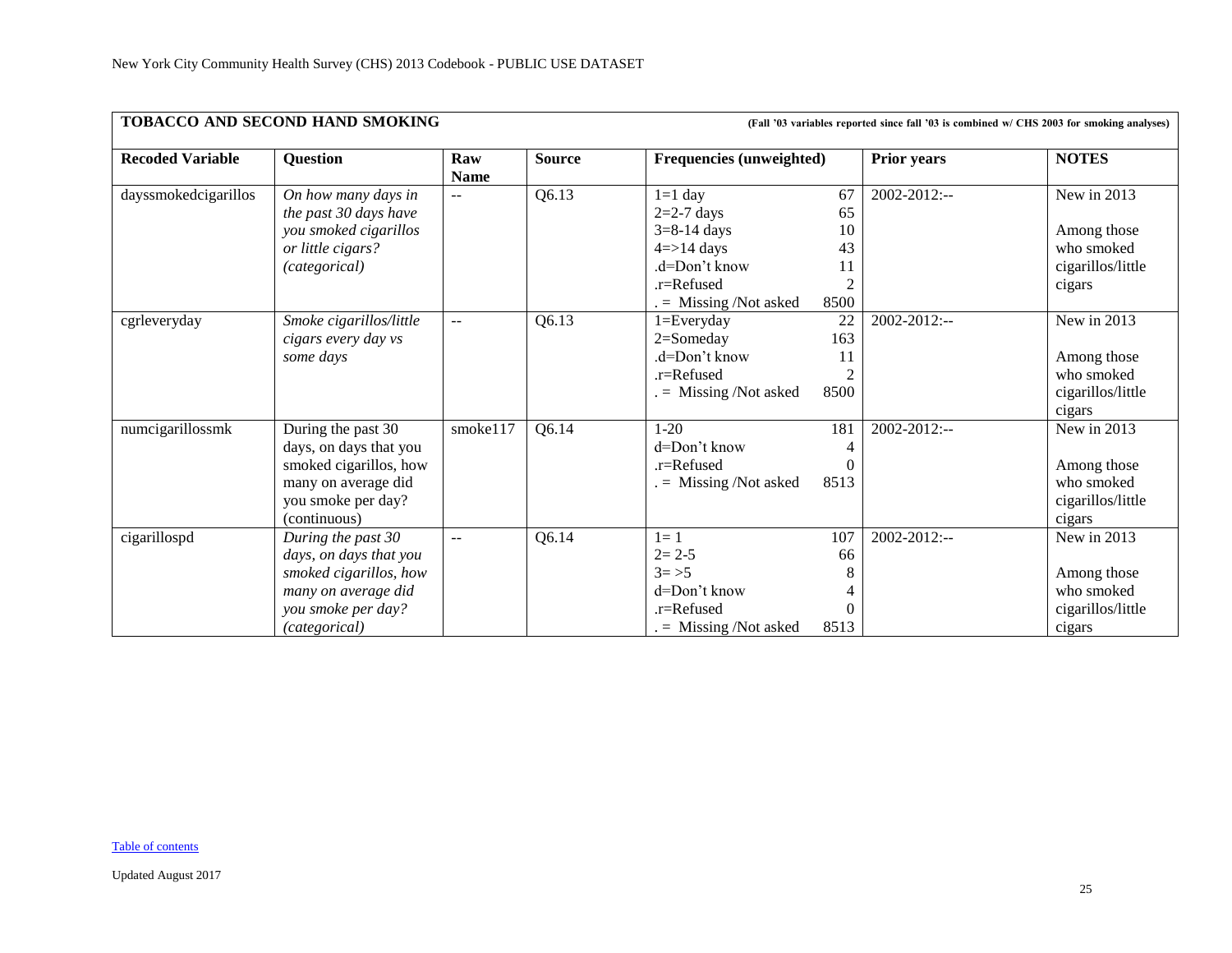|                         | TOBACCO AND SECOND HAND SMOKING                                                                                                   |                           |               | (Fall '03 variables reported since fall '03 is combined w/ CHS 2003 for smoking analyses)                                                          |                                         |                                                                                                                                                                                                                        |                                 |  |
|-------------------------|-----------------------------------------------------------------------------------------------------------------------------------|---------------------------|---------------|----------------------------------------------------------------------------------------------------------------------------------------------------|-----------------------------------------|------------------------------------------------------------------------------------------------------------------------------------------------------------------------------------------------------------------------|---------------------------------|--|
| <b>Recoded Variable</b> | <b>Question</b>                                                                                                                   | Raw<br><b>Name</b>        | <b>Source</b> | <b>Frequencies (unweighted)</b>                                                                                                                    |                                         | <b>Prior years</b>                                                                                                                                                                                                     | <b>NOTES</b>                    |  |
| homesmokerule           | Which statement best<br>describes the rules<br>about smoking inside<br>your home?                                                 | smoke17                   | Q6.15         | 1=Not allowed<br>anywhere<br>$2=$ Allowed some<br>3= Allowed anywhere<br>$4=$ No rules in home<br>.d=Don't know<br>.r=Refused                      | 6696<br>584<br>122<br>1216<br>70<br>10  | 2002: smoke17<br>2003: smoke17<br>$2003$ fall: --<br>2004: smoke17<br>$2005: -$<br>2006: smoke17<br>$2007: -$<br>2008: homesmokerule<br>2009: homesmokerule<br>2010: homesmokerule<br>2011: homesmokerule<br>$2012: -$ |                                 |  |
| smellcigsmoke           | How often do you smell<br>cigarette smoke in your<br>home that comes from<br>another home or<br>apartment or from the<br>outside? | smoke118                  | Q6.16         | $1 = Every day$<br>2=A few times per week<br>$3=$ A few times per month<br>4=A few times per year<br>$5 =$ Never<br>$d = Don't know$<br>.r=Refused | 771<br>1103<br>857<br>711<br>5154<br>99 | $2002 - 2012$ :--                                                                                                                                                                                                      | New in 2013                     |  |
| smellsmkoutside         | How often do you smell<br>cigarette smoke in your<br>home that comes from<br>another home or<br>apartment or from the<br>outside? | $\mathbb{L}^{\mathbb{L}}$ | smellcigsmoke | $1 = Every day$<br>$2=$ Sometimes<br>$3=$ Never<br>$d = Don't know$<br>.r=Refused                                                                  | 771<br>2671<br>5154<br>99<br>3          | $2002 - 2012$ :--                                                                                                                                                                                                      | $\overline{\text{New}}$ in 2013 |  |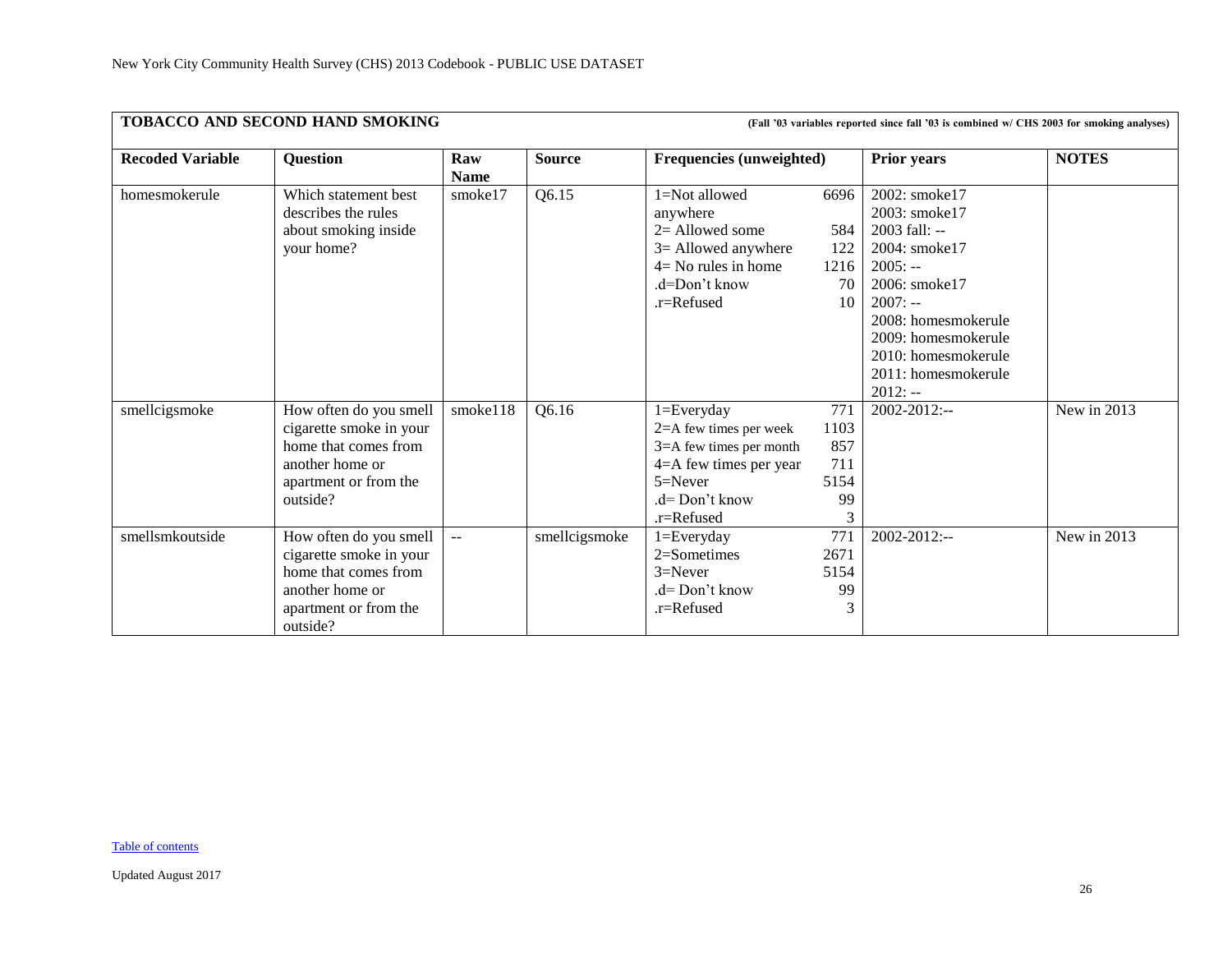<span id="page-26-0"></span>

|                                   | <b>DEMOGRAPHICS</b>                            |                 |               |                                    |                  |                    |                       |  |  |  |  |
|-----------------------------------|------------------------------------------------|-----------------|---------------|------------------------------------|------------------|--------------------|-----------------------|--|--|--|--|
| <b>Recoded</b><br><b>Variable</b> | Question                                       | <b>Raw Name</b> | <b>Source</b> | <b>Frequencies (unweighted)</b>    |                  | <b>Prior years</b> | <b>NOTES</b>          |  |  |  |  |
| agegroup                          | What is your age? We<br>are only asking this   | demog1,         | Q7.1,         | $1 = 18 - 24$ yrs<br>$2=25-44$ yrs | 685<br>2898      | 2002-12: agegroup  |                       |  |  |  |  |
|                                   | information to make                            | $d$ emog $128$  | Q7.1a         | $3=45-64$ yrs                      | 3238             |                    |                       |  |  |  |  |
|                                   | sure we have talked to                         |                 |               | $4=65+yrs$                         | 1866             |                    |                       |  |  |  |  |
|                                   | enough people in each                          |                 |               | .d=Don't know                      | $\boldsymbol{0}$ |                    |                       |  |  |  |  |
|                                   | age group. Can you just<br>tell me if you are: |                 |               | .r=Refused                         | 11               |                    |                       |  |  |  |  |
| agegroup5                         | What is your age? We                           | demog1,         | Q7.1,         | $1 = 18 - 24$ yrs                  | 685              | $2002 - 10: -$     | Response option 25-29 |  |  |  |  |
|                                   | are only asking this                           |                 |               | $2=25-29$ yrs                      | 661              | 2011: agegroup5    | new in 2011           |  |  |  |  |
|                                   | information to make                            | $d$ emog $128$  | Q7.1a         | $3=30-44$ yrs                      | 2237             | 2012: agegroup5    |                       |  |  |  |  |
|                                   | sure we have talked to                         |                 |               | $4 = 45 - 64$ yrs                  | 3238             |                    |                       |  |  |  |  |
|                                   | enough people in each                          |                 |               | $5=65+yrs$                         | 1866             |                    |                       |  |  |  |  |
|                                   | age group. Can you just                        |                 |               | .d=Don't know                      | $\mathbf{0}$     |                    |                       |  |  |  |  |
|                                   | tell me if you are:                            |                 |               | .r=Refused                         | 11               |                    |                       |  |  |  |  |
| age18_64                          | See above                                      | See above       | See above     | $1 = 18 - 24$ yrs                  | 685              | 2002-12: age18_64  |                       |  |  |  |  |
|                                   |                                                |                 |               | $2=25-44$ yrs                      | 2898             |                    |                       |  |  |  |  |
|                                   |                                                |                 |               | $3=45-64$ yrs                      | 3238             |                    |                       |  |  |  |  |
|                                   |                                                |                 |               | . = Missing/not applicable         | 1877             |                    |                       |  |  |  |  |
| age21up                           | See above                                      | See above       | See above     | $1 = 21 - 44$ yrs                  | 3305             | 2002-12:age21up    | age21up               |  |  |  |  |
|                                   |                                                |                 |               | $2 = 45 - 64$ yrs                  | 3238             |                    |                       |  |  |  |  |
|                                   |                                                |                 |               | $3 = 65 + yrs$                     | 1866             |                    |                       |  |  |  |  |
|                                   |                                                |                 |               | .= Missing/not applicable          | 289              |                    |                       |  |  |  |  |
| age25up                           | See above                                      | See above       | See above     | $1=25-44$ yrs                      | 2898             | 2002-12: age25up   |                       |  |  |  |  |
|                                   |                                                |                 |               | $2=45-64$ yrs                      | 3238             |                    |                       |  |  |  |  |
|                                   |                                                |                 |               | $3=65+yrs$                         | 1866             |                    |                       |  |  |  |  |
|                                   |                                                |                 |               | . = Missing/not applicable         | 696              |                    |                       |  |  |  |  |
| age40new                          | See above                                      | See above       | See above     | $1=40-44$ yrs                      | 733              | 2002-12: age40new  | Use age40new NOT      |  |  |  |  |
|                                   |                                                |                 |               | $2=45-64$ yrs                      | 3238             |                    | age40up for           |  |  |  |  |
|                                   |                                                |                 |               | $3=65+yrs$                         | 1866             |                    | mammography           |  |  |  |  |
|                                   |                                                |                 |               | . = Missing/not applicable         | 2861             |                    | screening variables   |  |  |  |  |
| age45up                           | See above                                      | See above       | See above     | $1=45-64$ yrs                      | 3238             | 2002-12: age45up   |                       |  |  |  |  |
|                                   |                                                |                 |               | $2=65+yrs$                         | 1866             |                    |                       |  |  |  |  |
|                                   |                                                |                 |               | . = Missing/not applicable         | 3594             |                    |                       |  |  |  |  |
| age50up                           | See above                                      | See above       | See above     | $1=50-64$ yrs                      | 2422             | 2002-12: age50up   |                       |  |  |  |  |
|                                   |                                                |                 |               | $2=65+yrs$                         | 1866             |                    |                       |  |  |  |  |
|                                   |                                                |                 |               | $=$ Missing/not applicable         | 4410             |                    |                       |  |  |  |  |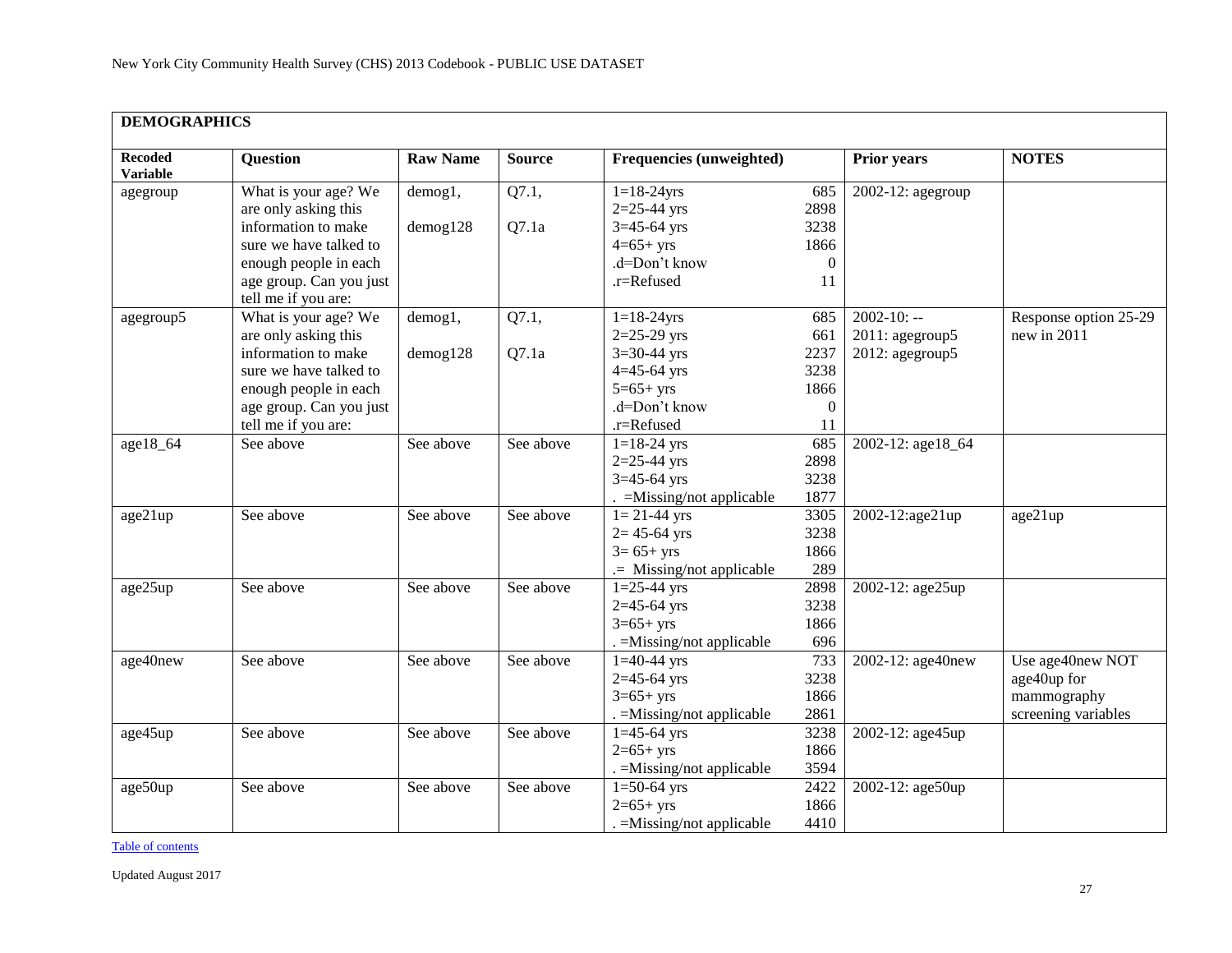| <b>DEMOGRAPHICS</b>               |                                                                                                                                                                                                                             |                 |               |                                                                                                                                                                                                              |                                                                   |                    |                                                                                                                |  |  |  |
|-----------------------------------|-----------------------------------------------------------------------------------------------------------------------------------------------------------------------------------------------------------------------------|-----------------|---------------|--------------------------------------------------------------------------------------------------------------------------------------------------------------------------------------------------------------|-------------------------------------------------------------------|--------------------|----------------------------------------------------------------------------------------------------------------|--|--|--|
| <b>Recoded</b><br><b>Variable</b> | <b>Question</b>                                                                                                                                                                                                             | <b>Raw Name</b> | <b>Source</b> | Frequencies (unweighted)                                                                                                                                                                                     |                                                                   | <b>Prior years</b> | <b>NOTES</b>                                                                                                   |  |  |  |
| sex                               | Because it is sometimes<br>difficult to determine<br>over the phone, I am<br>asked to confirm with<br>everyone. Are you<br>male or female?                                                                                  | $d$ emog $72$   | Q7.2          | $1 = Male$<br>$2 =$ Female                                                                                                                                                                                   | 3740<br>4958                                                      | 2002-12: sex       |                                                                                                                |  |  |  |
| newrace                           | Are you Hispanic or<br>Latino?<br>Some people, aside<br>from being Hispanic,<br>also consider<br>themselves to be a<br>member of a racial<br>group. Which one or<br>more of the following<br>would you say is your<br>race? | $-$             | Q7.3,<br>Q7.4 | 1=White Non-Hispanic<br>2=Black Non-Hispanic<br>3=Hispanic<br>4=Asian/PI Non-Hispanic<br>5=Other Non-Hispanic                                                                                                | 2977<br>1975<br>2558<br>1008<br>180                               | 2002-12: newrace   | Race is assigned for<br>missing observations<br>**Use newrace for<br>analyses that include<br>race/ethnicity** |  |  |  |
| demog55                           | Please tell me which<br>group best represents<br>your Hispanic or Latino<br>origin or ancestry                                                                                                                              | demog55         | Q7.3a         | 1= Puerto Rican<br>$2=$ Cuban<br>3=Dominican<br>$4 =$ Mexican<br>5= Central/ South Amer<br>6=Other Latin Amer<br>7=Other Hispanic<br>9=[VOL] Spanish<br>.d=Don't know<br>.r=Refused<br>$=$ Missing/not asked | 733<br>52<br>835<br>263<br>555<br>27<br>60<br>8<br>8<br>3<br>6154 | 2003-2012: demog55 | Available with a Data<br>Use Agreement. Please<br>contact<br>EpiDataRequest@health.<br>nyc.gov                 |  |  |  |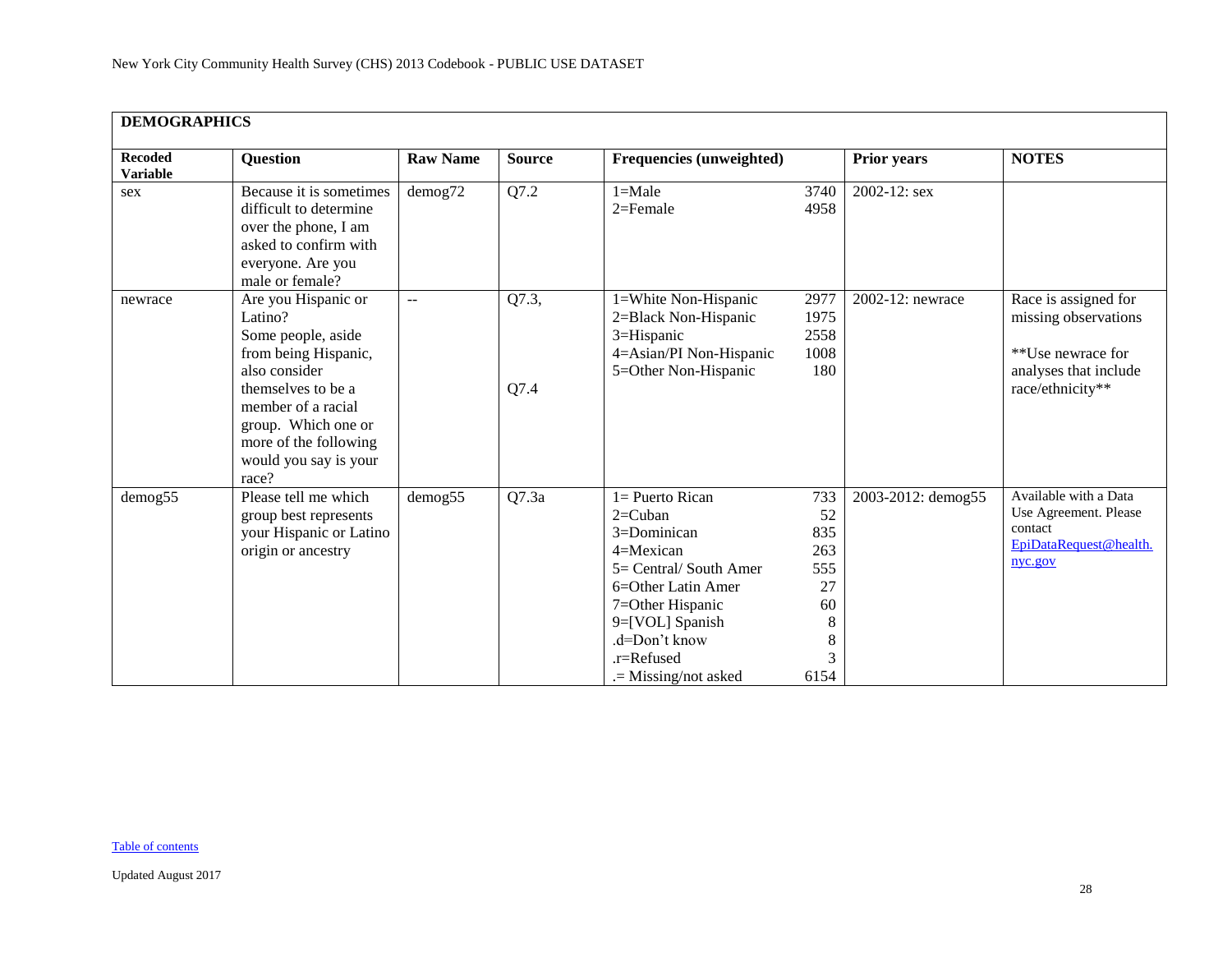| <b>DEMOGRAPHICS</b>               |                                                                                     |                            |               |                                                                                                                                                                                                                                         |                                                             |                                                                                                                                                                                                                                                                                                                                                                                                                                                                                                                                                                                              |
|-----------------------------------|-------------------------------------------------------------------------------------|----------------------------|---------------|-----------------------------------------------------------------------------------------------------------------------------------------------------------------------------------------------------------------------------------------|-------------------------------------------------------------|----------------------------------------------------------------------------------------------------------------------------------------------------------------------------------------------------------------------------------------------------------------------------------------------------------------------------------------------------------------------------------------------------------------------------------------------------------------------------------------------------------------------------------------------------------------------------------------------|
| <b>Recoded</b><br><b>Variable</b> | <b>Question</b>                                                                     | <b>Raw Name</b>            | <b>Source</b> | Frequencies (unweighted)                                                                                                                                                                                                                | <b>Prior years</b>                                          | <b>NOTES</b>                                                                                                                                                                                                                                                                                                                                                                                                                                                                                                                                                                                 |
| $d$ emog135r                      | Please tell me which<br>group best represents<br>your Asian heritage or<br>ancestry | demog135;<br>demog135vr    | Q7.5          | $1 =$ Chinese<br>625<br>2=Asian Indian<br>164<br>44<br>$3 =$ Filipino<br>4=Korean<br>31<br>5=Japanese<br>26<br>8<br>6=Vietnamese<br>7=Something else (specify)<br>76<br>.d=Don't know<br>5<br>.r=Refused<br>.=Missing/not asked<br>7715 | $2002 - 2012$ : --<br>$\overline{4}$                        | Available with a Data<br>Use Agreement. Please<br>contact<br>EpiDataRequest@health.<br>nyc.gov<br>Also see asianancestry.<br>Note the small<br>numbers in some<br>groups.                                                                                                                                                                                                                                                                                                                                                                                                                    |
| asianancestry                     | Please tell me which<br>group best represents<br>your Asian heritage or<br>ancestry | $d$ emog135;<br>demog135vr | Q7.5          | 1=East Asian<br>685<br>2=South Asian<br>197<br>3=Southeast Asian<br>63<br>29<br>$4=Other$<br>.d=Don't know<br>5<br>.r=Refused<br>.= Missing/not asked<br>7715                                                                           | $2002 - 2011$ : --<br>2012: asianancestry<br>$\overline{4}$ | Available with a Data<br>Use Agreement. Please<br>contact<br>EpiDataRequest@health.<br>nyc.gov<br>If more refined groups<br>are of interest, use<br>demog135r and<br>demog135vr.<br>Regions defined per:<br>http://en.wikipedia.org/wi<br>ki/United Nations geosc<br>heme<br>Due to the way newrace<br>is coded, there are a few<br>responses for<br>asianancestry among<br>those whose newrace is<br>Hispanic or other.<br>Asianancestry is based on<br>self-reported responses to<br>heritage and in some<br>cases will not be the same<br>as respondents self-<br>reported birth country. |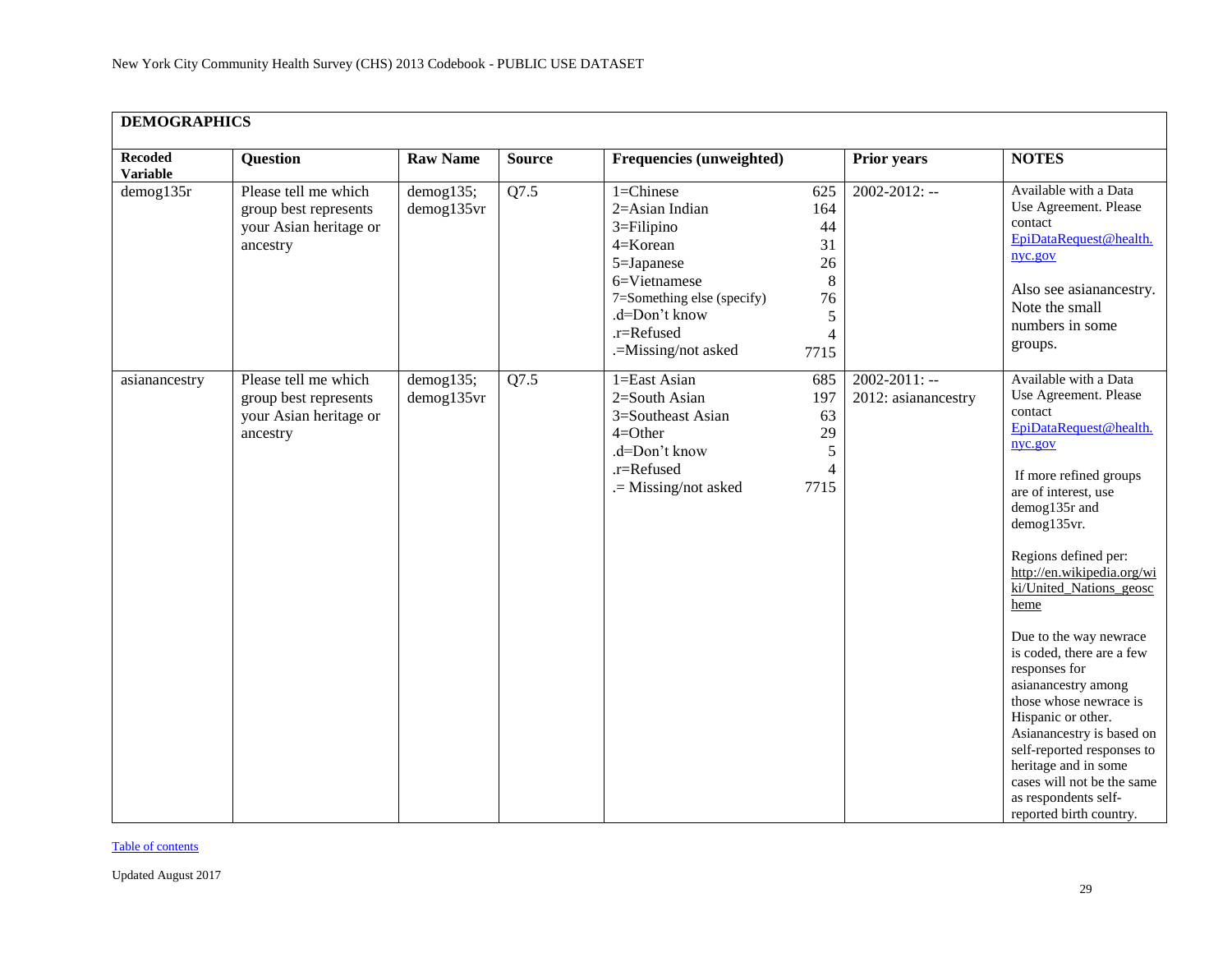|                                   | <b>DEMOGRAPHICS</b>                                        |                 |                                |                                                                                                                                                                                                                                                                                                                                                                                                                                                                                                  |                                                                                                                                                                        |                     |                                                                                                                                                                                                                                                                  |  |  |  |  |
|-----------------------------------|------------------------------------------------------------|-----------------|--------------------------------|--------------------------------------------------------------------------------------------------------------------------------------------------------------------------------------------------------------------------------------------------------------------------------------------------------------------------------------------------------------------------------------------------------------------------------------------------------------------------------------------------|------------------------------------------------------------------------------------------------------------------------------------------------------------------------|---------------------|------------------------------------------------------------------------------------------------------------------------------------------------------------------------------------------------------------------------------------------------------------------|--|--|--|--|
| <b>Recoded</b><br><b>Variable</b> | <b>Question</b>                                            | <b>Raw Name</b> | <b>Source</b>                  | Frequencies (unweighted)                                                                                                                                                                                                                                                                                                                                                                                                                                                                         |                                                                                                                                                                        | <b>Prior years</b>  | <b>NOTES</b>                                                                                                                                                                                                                                                     |  |  |  |  |
| westindianancestry                | Were either of your<br>parents born in the<br>West Indies? | demog137        | Q7.6b,<br>Q7.4,<br>usborn      | $1 = Yes$<br>$2=N0$<br>.d=Don't know<br>.r=Refused<br>.=Missing/not asked                                                                                                                                                                                                                                                                                                                                                                                                                        | 227<br>904<br>$\boldsymbol{0}$<br>$\boldsymbol{0}$<br>7567                                                                                                             | $2002 - 2012$ : --  | Available with a Data<br>Use Agreement. Please<br>contact<br>EpiDataRequest@health.<br>nyc.gov<br>New in 2013<br>Asked among U.S.-<br>born Blacks/African-                                                                                                       |  |  |  |  |
| bthregion2                        | Where were you born?                                       | n/a             | bthregion13,<br>countrybirth13 | 1=Northern Europe<br>2=Western Europe<br>3=Southern Europe<br>4=Eastern Europe<br>5=Eastern Asia<br>6=South Central Asia<br>7=South Eastern Asia<br>8=Western Asia<br>9=Eastern Africa<br>10=Middle Africa<br>11=Northern Africa<br>12=Southern Africa<br>13=Western Africa<br>14=Australia and New<br>Zealand<br>15=Elsewhere Oceana<br>16=Caribbean<br>17=Central America<br>18=South America<br>19=Northern America - not<br>including U.S.<br>20=United States<br>d=Don't know<br>.r=Refused | 76<br>91<br>69<br>372<br>600<br>198<br>73<br>65<br>$\tau$<br>$\overline{4}$<br>21<br>3<br>91<br>11<br>$\boldsymbol{0}$<br>1322<br>407<br>506<br>31<br>4601<br>76<br>74 | 2002-12: bthregion2 | Americans<br>Available with a Data<br>Use Agreement. Please<br>contact<br>EpiDataRequest@health.<br>nyc.gov<br>Top coded from<br>bthregion13<br><b>NOTE: United States</b><br>includes US territories<br>such as Puerto Rico,<br>US Virgin Islands, and<br>Guam. |  |  |  |  |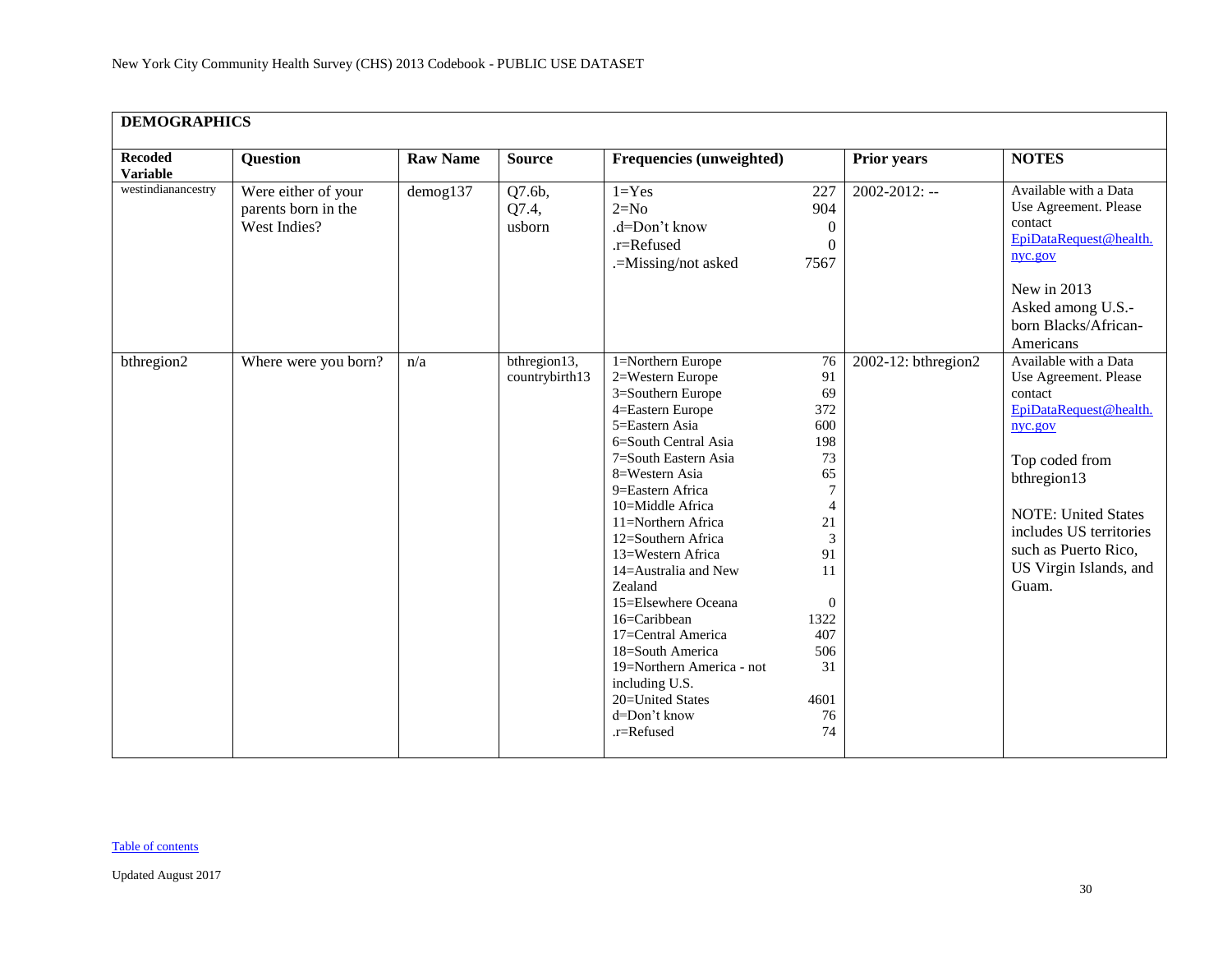| <b>DEMOGRAPHICS</b>               |                                                       |                                           |                                       |                                                                                                    |                          |                                                                                                                                                                                                                                                                  |                                                                                                |  |  |  |
|-----------------------------------|-------------------------------------------------------|-------------------------------------------|---------------------------------------|----------------------------------------------------------------------------------------------------|--------------------------|------------------------------------------------------------------------------------------------------------------------------------------------------------------------------------------------------------------------------------------------------------------|------------------------------------------------------------------------------------------------|--|--|--|
| <b>Recoded</b><br><b>Variable</b> | Question                                              | <b>Raw Name</b>                           | <b>Source</b>                         | Frequencies (unweighted)                                                                           |                          | <b>Prior years</b>                                                                                                                                                                                                                                               | <b>NOTES</b>                                                                                   |  |  |  |
| bthregion13                       | Where were you born?                                  | demog129,<br>$d$ emog $136$<br>demog136vr | Q8.6, Q8.6a,                          | Region frequencies not<br>reported due to length<br>$d=Don't know$<br>$.r =$ Refused               | 8593<br>31<br>74         | 2002: bthregion<br>2003: bthregion<br>2004: bthregion04<br>2005: bthregion05<br>2006: bthregion06<br>2007: bthregion07<br>2008: bthregion08<br>2009: bthregion09<br>2010: bthregion10<br>2011: bthregion11<br>2012: bthregion12                                  | Available with a Data<br>Use Agreement. Please<br>contact<br>EpiDataRequest@health.<br>nyc.gov |  |  |  |
| countrybirth13                    | See bthregion13                                       | n/a                                       | bthregion13                           | Country frequencies not<br>reported due to length<br>.d=Don't know<br>$r =$ Refused<br>$=$ Missing | 8523<br>31<br>74<br>70   | 2002: countrybirth<br>2003: countrybirth<br>2004: countrybirth04<br>2005: countrybirth05<br>2006: countrybirth06<br>2007: countrybirth07<br>2008: countrybirth08<br>2009: countrybirth09<br>2010: countrybirth10<br>2011: countrybirth11<br>2012: countrybirth12 | Available with a Data<br>Use Agreement. Please<br>contact<br>EpiDataRequest@health.<br>nyc.gov |  |  |  |
| usborn                            | Where were you born?<br>Please tell me the<br>country | n/a                                       | bthregion13,<br>demog129,<br>demog136 | $1 = US$ born<br>$2 =$ Foreign born<br>.d=Don't know<br>.r=Refused                                 | 4601<br>4404<br>11<br>42 | 2002-12: usborn                                                                                                                                                                                                                                                  | Puerto Rico and the<br>US Territories are<br>classified as US born                             |  |  |  |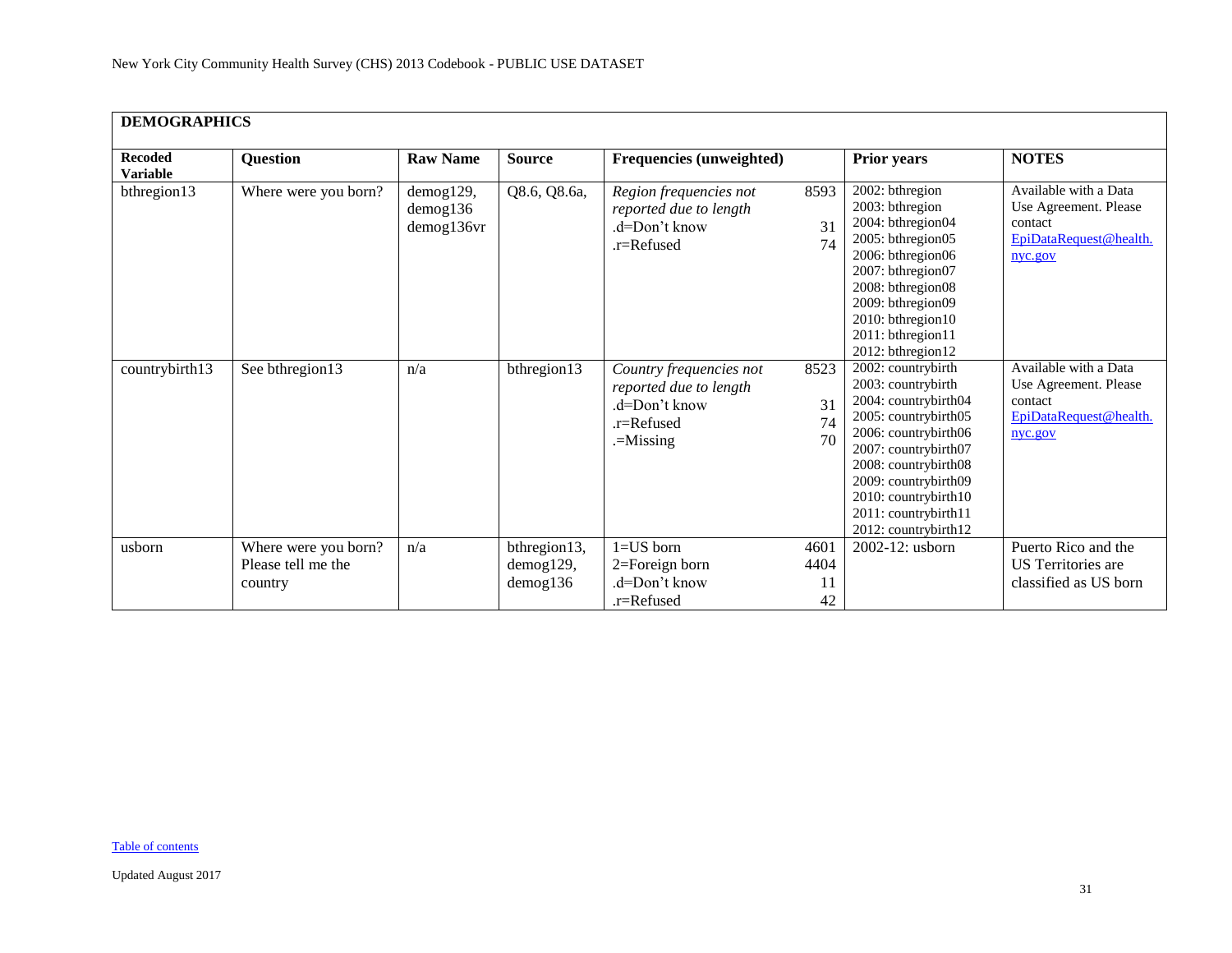|                                   | <b>DEMOGRAPHICS</b>                                                                                                                  |                 |               |                                                                                                                                                          |                                                       |                                                                                                                                                                                                                                                                       |                                                                                                                                                                                                                                                                                                         |  |  |  |
|-----------------------------------|--------------------------------------------------------------------------------------------------------------------------------------|-----------------|---------------|----------------------------------------------------------------------------------------------------------------------------------------------------------|-------------------------------------------------------|-----------------------------------------------------------------------------------------------------------------------------------------------------------------------------------------------------------------------------------------------------------------------|---------------------------------------------------------------------------------------------------------------------------------------------------------------------------------------------------------------------------------------------------------------------------------------------------------|--|--|--|
| <b>Recoded</b><br><b>Variable</b> | <b>Question</b>                                                                                                                      | <b>Raw Name</b> | <b>Source</b> | Frequencies (unweighted)                                                                                                                                 |                                                       | <b>Prior years</b>                                                                                                                                                                                                                                                    | <b>NOTES</b>                                                                                                                                                                                                                                                                                            |  |  |  |
| howlonginus                       | How long have you<br>lived in this country?                                                                                          | $d$ emog $105$  | Q7.7          | $1 = < 5$ yrs<br>$2=5-9$ yrs<br>$3=10+$ yrs<br>.d=Don't know<br>.r=Refused<br>. = Missing/Not asked                                                      | 465<br>488<br>3412<br>$\tau$<br>4<br>4322             | 2002: yearsinus<br>2003:<br>yearsinus/timeinus<br>$2004: -$<br>2005: yearsinus<br>2006: howlonginus<br>2007: howlonginus<br>2008: howlonginus<br>2009: howlonginus<br>2010: howlonginus<br>2011: howlonginus<br>2012: howlonginus                                     | Question wording and<br>response options differ<br>over time; use caution<br>combining or<br>comparing to '02-'05<br>Note: denom is<br>persons born outside of<br>50 states+DC (ie,<br>asked of persons born<br>in U.S. territories, so<br>could be usborn=1<br>with non-miss value<br>for howlonginus) |  |  |  |
| athomelanguage13                  | What language do you<br>speak most often at<br>home?                                                                                 | $d$ emog113     | Q7.8          | $1 =$ English<br>2=Spanish<br>3=Russian<br>4=Chinese<br>5=Indian<br>$6=Other$<br>.d=Don't know<br>.r=Refused                                             | 5701<br>1707<br>263<br>541<br>23<br>422<br>34         | $2002: -$<br>$2003: -$<br>2004: athomelanguage04<br>2005: athomelanguage05<br>2006: athomelanguage06<br>2007: athomelanguage07<br>2008: athomelanguage08<br>2009: athomelanguage09<br>2010: athomelanguage10<br>2011: athomelanguage11<br>2012: athomelanguage12      | Response options<br>differ over time; use<br>caution when<br>combining or<br>comparing years<br>No verbatims asked in<br>2006-2012                                                                                                                                                                      |  |  |  |
| maritalstatus13                   | Are you:<br>Married, Divorced,<br>Widowed, Separated,<br>Never married, OR A<br>member of an<br>unmarried couple<br>living together? | $d$ emog $114$  | Q7.9          | 1=Married<br>2=Divorced<br>3=Widowed<br>4=Separated<br>5=Never married<br>6=Member of unmarried<br>couple living together<br>.d=Don't know<br>.r=Refused | 3388<br>1066<br>731<br>481<br>2453<br>518<br>22<br>39 | 2002: maritalstatus<br>2003: maritalstatus<br>2004: maritalstatus<br>2005: maritalstatus<br>2006: maritalstatus<br>2007: maritalstatus07<br>2008: maritalstatus08<br>2009: maritalstatus09<br>2010: maritalstatus10<br>2011: maritalstatus11<br>2012: maritalstatus12 | Starting in 2007 added<br>to demog $114=6$ ,<br>"member of unmarried<br>couple LIVING<br>TOGETHER"                                                                                                                                                                                                      |  |  |  |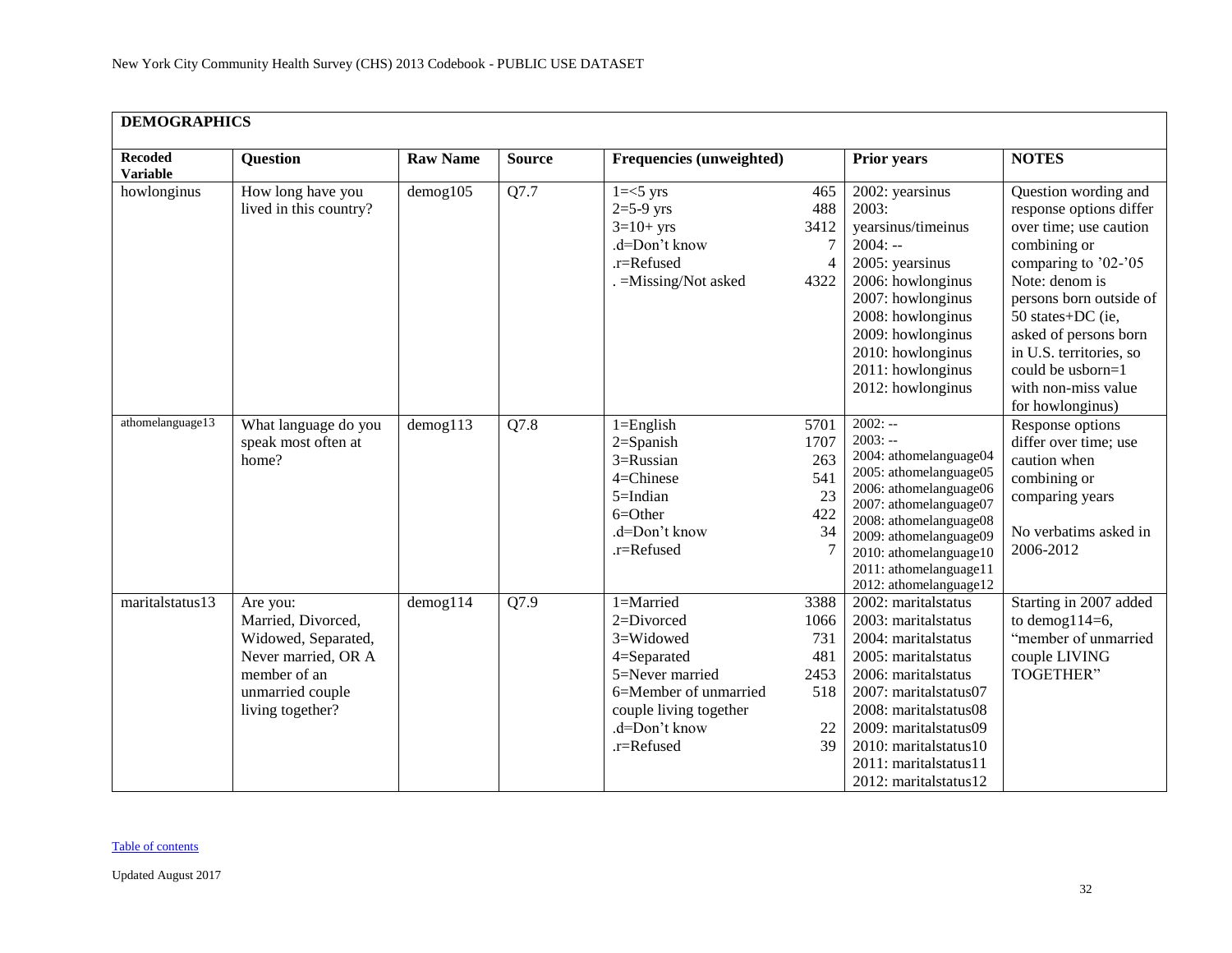| <b>DEMOGRAPHICS</b>               |                                                                                                                                                                                                                                                                                                     |                           |               |                                                                                                                                                                                              |                                                      |                                |                                                                                              |  |  |
|-----------------------------------|-----------------------------------------------------------------------------------------------------------------------------------------------------------------------------------------------------------------------------------------------------------------------------------------------------|---------------------------|---------------|----------------------------------------------------------------------------------------------------------------------------------------------------------------------------------------------|------------------------------------------------------|--------------------------------|----------------------------------------------------------------------------------------------|--|--|
| <b>Recoded</b><br><b>Variable</b> | <b>Question</b>                                                                                                                                                                                                                                                                                     | <b>Raw Name</b>           | <b>Source</b> | Frequencies (unweighted)                                                                                                                                                                     |                                                      | Prior years                    | <b>NOTES</b>                                                                                 |  |  |
| sexualid                          | Now I'll read a list of<br>terms people<br>sometimes use to<br>describe themselves --<br>heterosexual or<br>straight; homosexual,<br>gay or lesbian; and<br>bisexual. As I read the<br>list again, please stop<br>me when I get to the<br>term that best describes<br>how you think of<br>yourself: | demog63                   | Q7.10         | 1=Heterosexual<br>2=Gay/Lesbian<br>3=Bisexual<br>.d=Don't know<br>.r=Refused                                                                                                                 | 7738<br>245<br>115<br>462<br>138                     | $2002: -$<br>2003-12: sexualid | Question wording<br>differs in CHS 2003.<br>Use caution when<br>comparing to later<br>years. |  |  |
| education                         | What is the highest<br>grade or year of school<br>you completed?                                                                                                                                                                                                                                    | $d$ emog $17$             | Q7.11         | 1=Less than HS<br>2=High school grad<br>3=Some college<br>4=College graduate<br>.d=Don't know<br>.r=Refused                                                                                  | 1503<br>2012<br>1843<br>3289<br>39<br>12             | $2002-11$ : education          | demog17 contains<br>more detailed<br>education categories                                    |  |  |
| $d$ emog $17$                     | What is the highest<br>grade or year of school<br>you completed?<br>(detailed options)                                                                                                                                                                                                              | $\mathbb{L}^{\mathbb{L}}$ | Q7.11         | 1=Never attended/kindergarten<br>$2 =$ Grades 1 - 8<br>$3 =$ Grades $9-11$<br>4=Grade 12 or GED<br>$5 =$ College 1 to 3 yrs<br>$6=$ College 4 yrs or more<br>.d=Don't know<br>$.r =$ Refused | 54<br>654<br>795<br>2012<br>1843<br>3289<br>39<br>12 | 2002-12: demog17               |                                                                                              |  |  |
| child                             | Presence of children in<br>household                                                                                                                                                                                                                                                                | $\sim$ $\sim$             | Q7.12         | $1 = Yes$<br>$2=N0$<br>.d=Don't know<br>.r=Refused                                                                                                                                           | 3230<br>5444<br>7<br>17                              | 2002-12: child                 | Top coded from<br>children13                                                                 |  |  |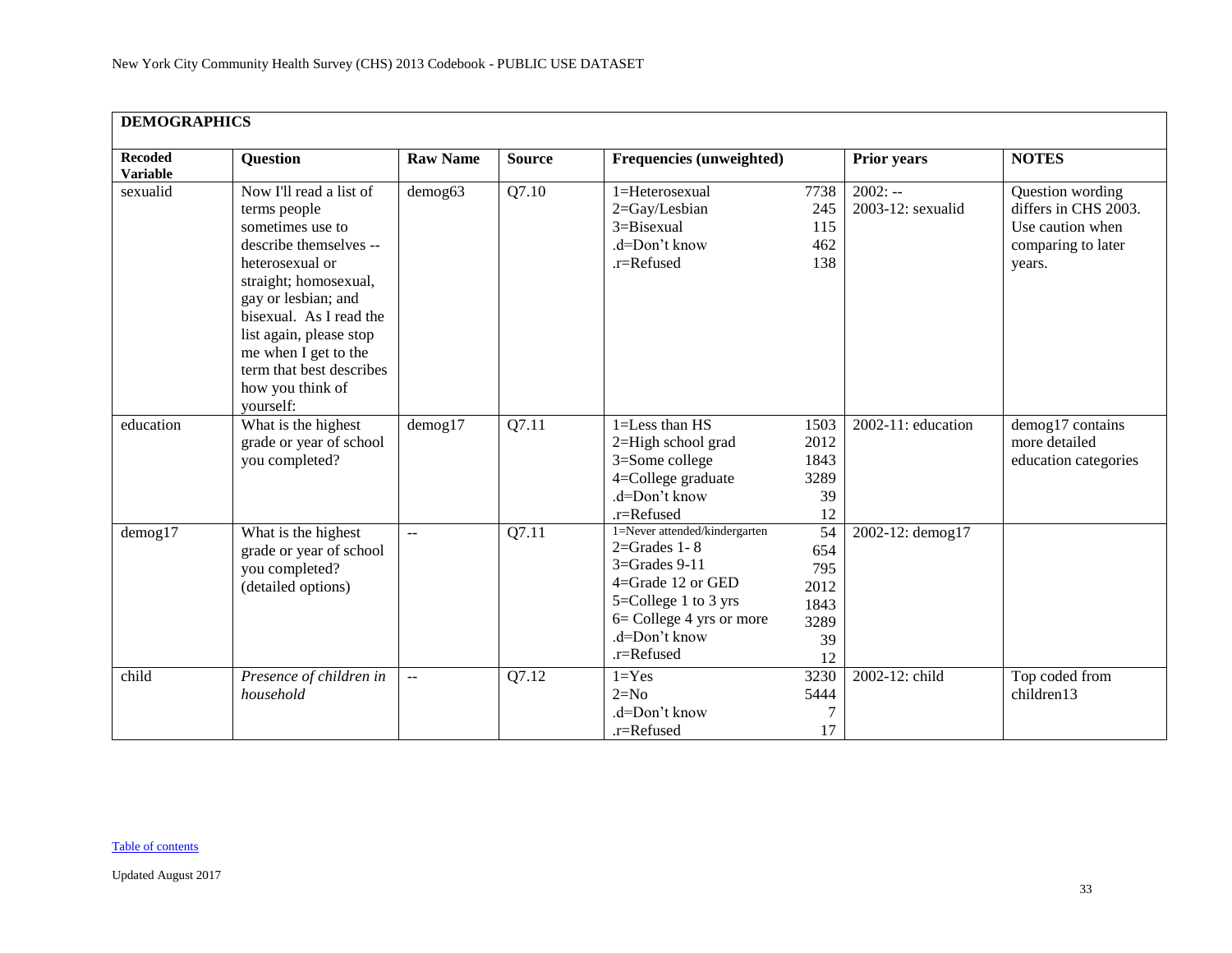| <b>DEMOGRAPHICS</b>               |                                                                                                                                                                                                          |                 |                                                          |                                                                                                                                                                                                              |                                                                    |                                                                                                                                                                                                     |                                                                                                                                                                                                                          |  |  |
|-----------------------------------|----------------------------------------------------------------------------------------------------------------------------------------------------------------------------------------------------------|-----------------|----------------------------------------------------------|--------------------------------------------------------------------------------------------------------------------------------------------------------------------------------------------------------------|--------------------------------------------------------------------|-----------------------------------------------------------------------------------------------------------------------------------------------------------------------------------------------------|--------------------------------------------------------------------------------------------------------------------------------------------------------------------------------------------------------------------------|--|--|
| <b>Recoded</b><br><b>Variable</b> | Question                                                                                                                                                                                                 | <b>Raw Name</b> | <b>Source</b>                                            | Frequencies (unweighted)                                                                                                                                                                                     |                                                                    | <b>Prior years</b>                                                                                                                                                                                  | <b>NOTES</b>                                                                                                                                                                                                             |  |  |
| numadults2                        | Total adults in<br>household                                                                                                                                                                             |                 | (rdd: qhh,<br>hhmen,<br>hhwomen)<br>(cell:<br>numadults) | 1<br>$\overline{c}$<br>$\overline{3}$<br>$\overline{\mathcal{L}}$<br>5<br>6<br>$7+$                                                                                                                          | 2960<br>3448<br>1250<br>693<br>222<br>82<br>43                     | 2002-13: numadults2                                                                                                                                                                                 | Available with a Data<br>Use Agreement. Please<br>contact<br>EpiDataRequest@health.<br>nyc.gov<br>Top coded from<br>numadults                                                                                            |  |  |
| hhsize                            | Total household adults<br>plus children                                                                                                                                                                  |                 | numadults,<br>$d$ emog $118$                             | 1<br>$\overline{c}$<br>3<br>4<br>5<br>6<br>$7+$                                                                                                                                                              | 2358<br>2179<br>1527<br>1326<br>696<br>310<br>302                  | 2002-13:hhsize                                                                                                                                                                                      | Top coded from<br>householdsize13                                                                                                                                                                                        |  |  |
| employment13                      | Are you currently:<br>Employed for wages or<br>salary, Self-employed,<br>unemployed for 1 year<br>or more, unemployed<br>for less than 1 year, A<br>Homemaker, A<br>Student, Retired,<br>Unable to work? | $d$ emog $119$  | Q7.13                                                    | $1 =$ Employed for<br>wages/salary<br>2=Self-employed<br>$3=$ Unempl for $1+$ yrs<br>$4=$ Unempl for $<$ 1 yr<br>5=Homemaker<br>6=Student<br>$7=$ Retired<br>8=Unable to work<br>.d=Don't know<br>.r=Refused | 4239<br>677<br>406<br>304<br>478<br>359<br>1547<br>639<br>27<br>22 | 2002-04: employment<br>2005: employment05<br>2006: employment06<br>2007: employment07<br>2008: employment08<br>2009: employment09<br>2010: employment10<br>2011: employment11<br>2012: employment12 | The response order for<br>Q7.13 differs from the<br>order of responses in<br>formatted frequencies.<br>Employment12 was<br>renumbered so that<br>response options<br>would be consistent<br>with order in prior<br>years |  |  |
| emp3                              | $Employment$ status $-$<br>three categories                                                                                                                                                              | $d$ emog $119$  | O7.13                                                    | $1 =$ Employed<br>2=Unemployed<br>3=Not in labor force<br>.d=Don't know<br>.r=Refused                                                                                                                        | 4916<br>710<br>3023<br>27<br>22                                    | 2002-2012: emp3                                                                                                                                                                                     |                                                                                                                                                                                                                          |  |  |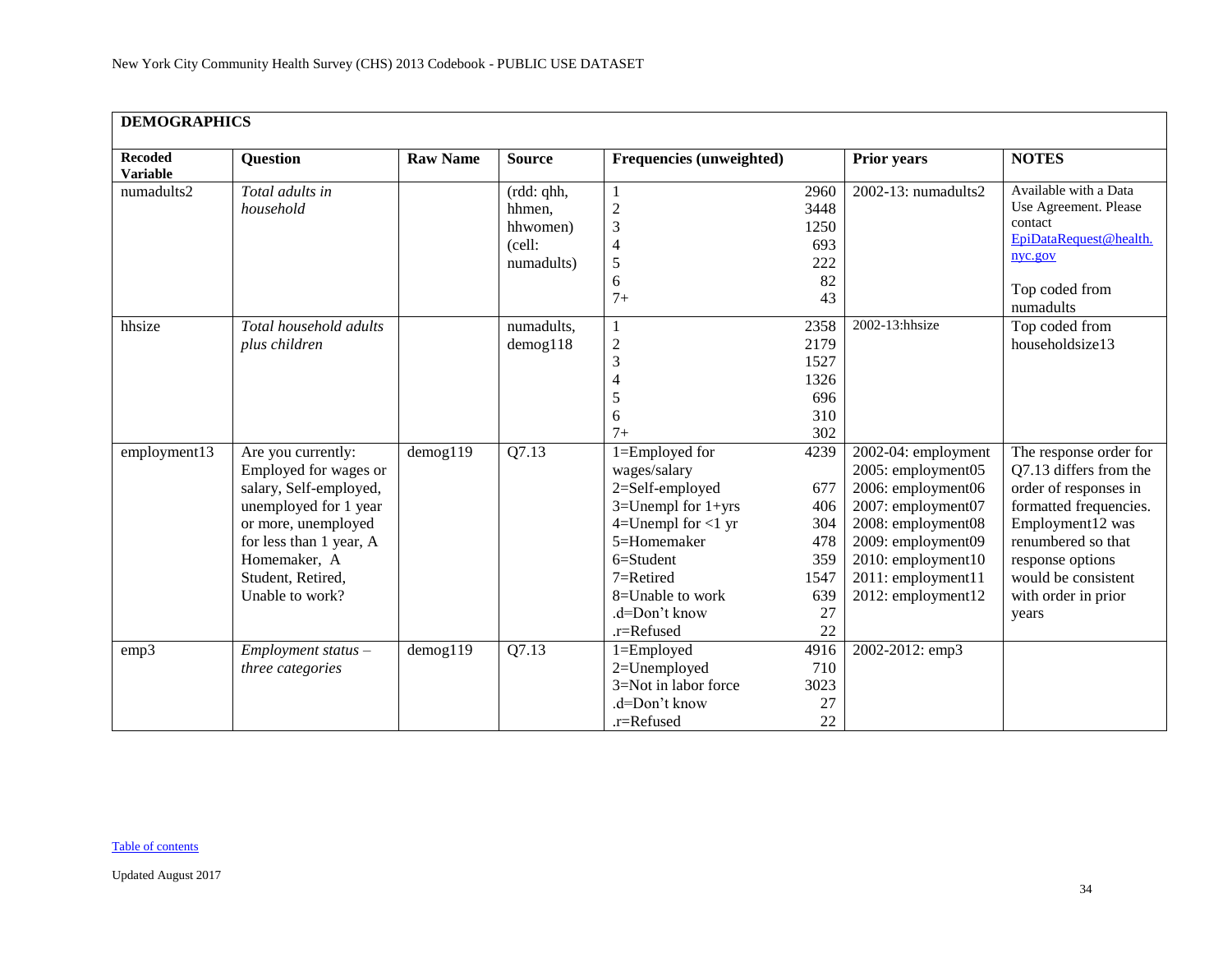| <b>Recoded</b><br><b>Variable</b> | <b>Question</b>                                                                                            | <b>Raw Name</b>        | <b>Source</b>    | Frequencies (unweighted)                                                                                    |                                      | <b>Prior years</b> | <b>NOTES</b>                                                                                                                                                                                                                                                                                                                                                                                                                                                                                                                                                                                  |
|-----------------------------------|------------------------------------------------------------------------------------------------------------|------------------------|------------------|-------------------------------------------------------------------------------------------------------------|--------------------------------------|--------------------|-----------------------------------------------------------------------------------------------------------------------------------------------------------------------------------------------------------------------------------------------------------------------------------------------------------------------------------------------------------------------------------------------------------------------------------------------------------------------------------------------------------------------------------------------------------------------------------------------|
| imputed_<br>povertygroup          | Household annual<br>income from all<br>sources; imputed for<br>those with missing data<br>for povertygroup | $Q7_14_12,$<br>demog68 | Q7.14,<br>Q7.14a | $1 = < 100\%$ FPL<br>2=100 - < 200% FPL<br>3=200 - <400% FPL<br>$4=400 - 600\%$ FPL<br>$5 = \geq 600\%$ FPL | 2229<br>1810<br>1754<br>1457<br>1448 | 2002-2012:--       | new in 2013<br>Household income was<br>imputed for those with<br>missing data, or who<br>responded 'Don't<br>know' or 'refused' to<br>Q7.14 and Q7.14a;<br>variable<br>FLAG_IMPUTED_<br><b>POVERTYGROUP</b><br>indicates whether<br>value was imputed for<br>a given observation<br>If newpovgrps was<br>used to compare<br>income in ' $02$ /' $03$ , to<br>later years use<br>imputed_povertygroup<br>instead<br>**For use as a covariate.<br>e.g., for analyses comparing<br>estimates between two HH<br>income groups, and not for<br>estimates of the prevalence<br>of the income groups |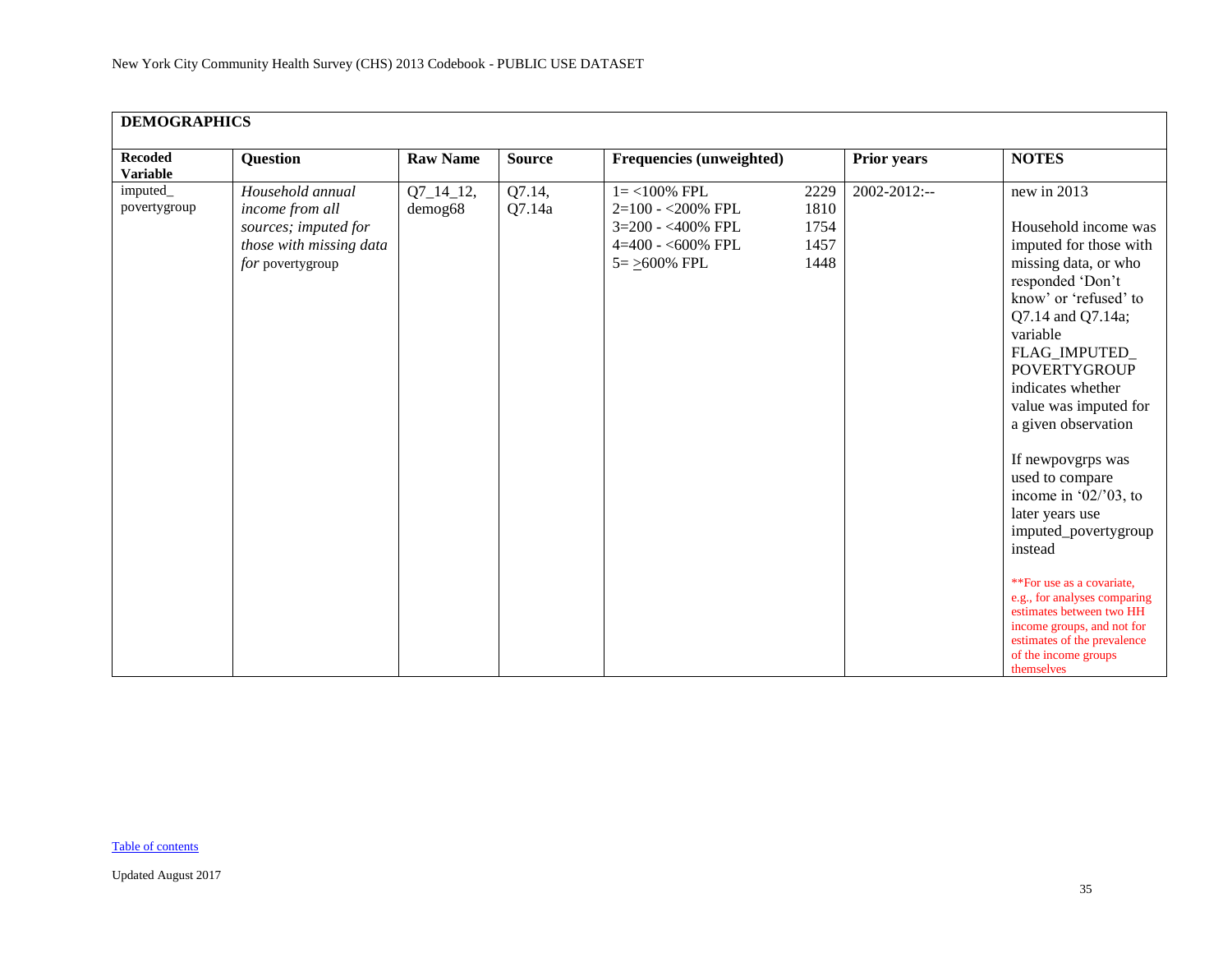| <b>DEMOGRAPHICS</b>        |                                                                                                                   |                 |                  |                                    |              |              |                                                                                                                                                                                                                                                                                                                                                                                                                                                                                                              |  |  |  |
|----------------------------|-------------------------------------------------------------------------------------------------------------------|-----------------|------------------|------------------------------------|--------------|--------------|--------------------------------------------------------------------------------------------------------------------------------------------------------------------------------------------------------------------------------------------------------------------------------------------------------------------------------------------------------------------------------------------------------------------------------------------------------------------------------------------------------------|--|--|--|
| <b>Recoded</b><br>Variable | <b>Question</b>                                                                                                   | <b>Raw Name</b> | <b>Source</b>    | Frequencies (unweighted)           |              | Prior years  | <b>NOTES</b>                                                                                                                                                                                                                                                                                                                                                                                                                                                                                                 |  |  |  |
| imputed_pov200             | Household annual<br>income from all<br>sources <200% FPL;<br>imputed for those with<br>missing data for<br>pov200 | $\mathbf{u}$    | Q7.14,<br>Q7.14a | $1 = 200\%$ FPL<br>$2 = 200\%$ FPL | 4039<br>4659 | 2002-2012:-- | new in 2013<br>Household income was<br>imputed for those with<br>missing data, or who<br>responded 'Don't<br>know' or 'refused' to<br>Q7.14 and Q7.14a;<br>variable<br>FLAG_IMPUTED_<br>POV200 indicates<br>whether value was<br>imputed for a given<br>observation<br>Not a collapse of<br>imputed_povertygroup<br>**For use as a covariate,<br>e.g., for analyses comparing<br>estimates between two HH<br>income groups, and not for<br>estimates of the prevalence<br>of the income groups<br>themselves |  |  |  |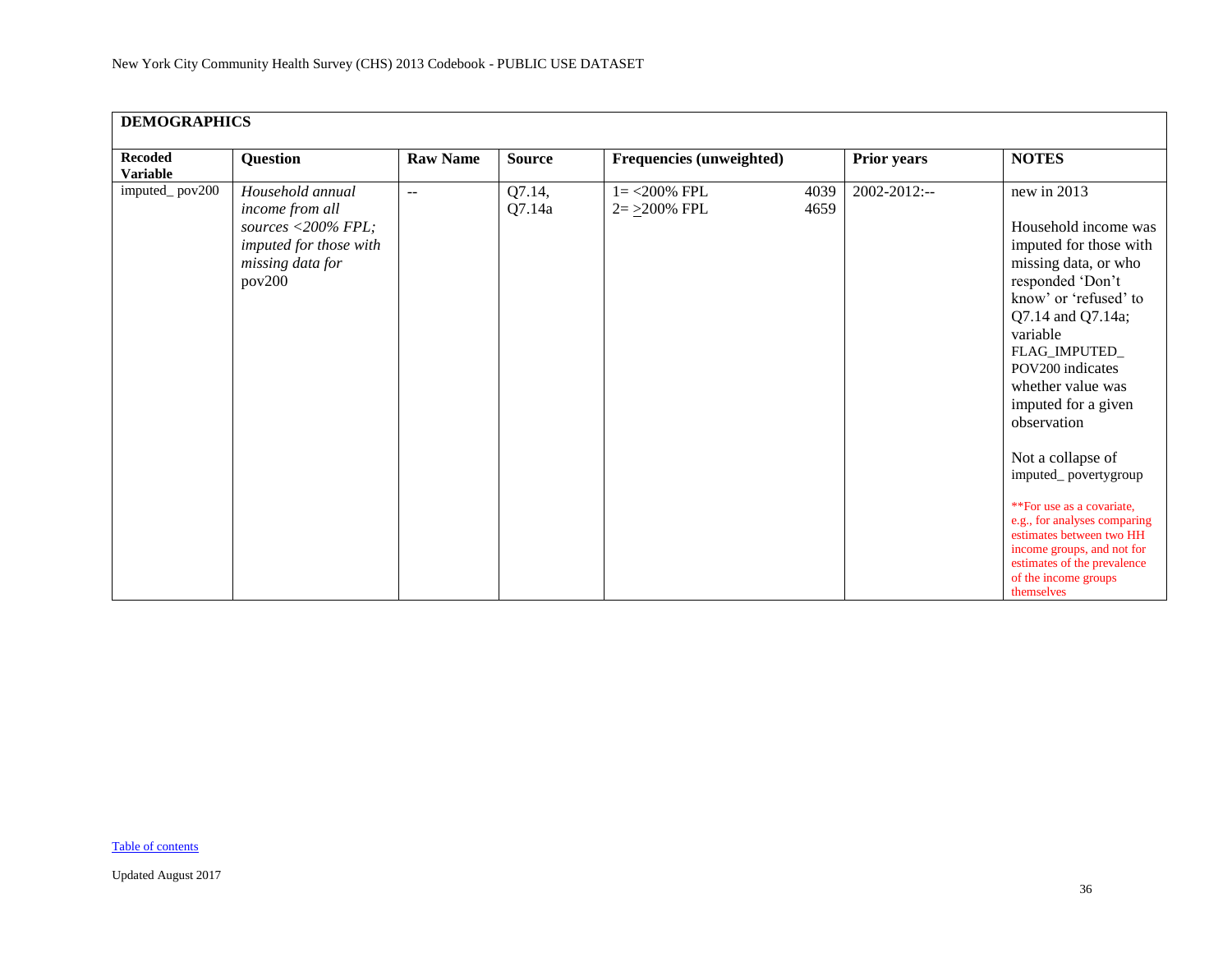| <b>DEMOGRAPHICS</b>               |                                                                                                                    |                        |                  |                                                          |                      |                    |                                                                                                                                                                                                                                                                                                                                                                                                                                                                                                                 |
|-----------------------------------|--------------------------------------------------------------------------------------------------------------------|------------------------|------------------|----------------------------------------------------------|----------------------|--------------------|-----------------------------------------------------------------------------------------------------------------------------------------------------------------------------------------------------------------------------------------------------------------------------------------------------------------------------------------------------------------------------------------------------------------------------------------------------------------------------------------------------------------|
| <b>Recoded</b><br><b>Variable</b> | <b>Question</b>                                                                                                    | <b>Raw Name</b>        | <b>Source</b>    | Frequencies (unweighted)                                 |                      | <b>Prior</b> years | <b>NOTES</b>                                                                                                                                                                                                                                                                                                                                                                                                                                                                                                    |
| <i>imputed</i><br>povgroup3       | 3-category household<br>annual income from all<br>sources; imputed for<br>those with missing data<br>for povgroup3 | $\mathbf{u}$           | Q7.14,<br>Q7.14a | $1 = 200\%$ FPL<br>2=200 - <400% FPL<br>$3 = >400\%$ FPL | 4039<br>1754<br>2905 | $2002 - 2012$ :--  | new in 2013<br>Household income was<br>imputed for those with<br>missing data, or who<br>responded 'Don't<br>know' or 'refused' to<br>Q7.14 and Q7.14a;<br>variable<br>FLAG_IMPUTED_<br>POVGROUP3 indicates<br>whether value was<br>imputed for a given<br>observation<br>Not a collapse of<br>imputed_povertygroup<br>**For use as a covariate,<br>e.g., for analyses comparing<br>estimates between two HH<br>income groups, and not for<br>estimates of the prevalence<br>of the income groups<br>themselves |
| bmi                               | About how tall are you<br>without shoes?<br>About how much do<br>you weigh without<br>shoes?                       | demog120,<br>demog127; | Q7.15; Q7.16     | 4.08-81.2 $\text{kg/in}^2$<br>$=$ Missing                | 8330<br>368          | 2002-12: bmi       | <b>Body Mass Index</b><br>(BMI) based on self-<br>reported height and<br>weight.                                                                                                                                                                                                                                                                                                                                                                                                                                |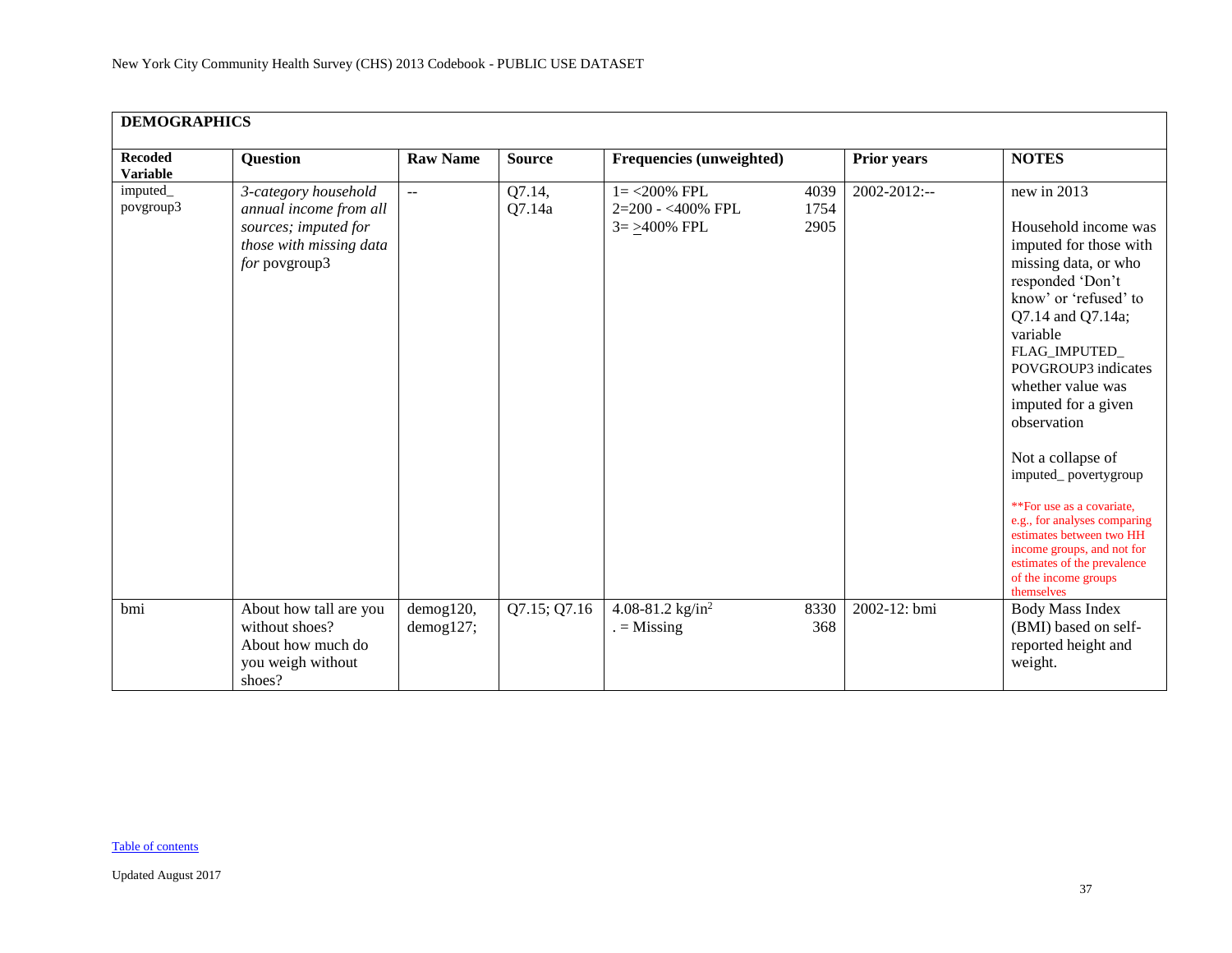| <b>DEMOGRAPHICS</b>               |          |                 |                                                                                                                     |                                                                                                                                                                                                   |                                                                                                                                                                                                             |                                                                                                                                      |
|-----------------------------------|----------|-----------------|---------------------------------------------------------------------------------------------------------------------|---------------------------------------------------------------------------------------------------------------------------------------------------------------------------------------------------|-------------------------------------------------------------------------------------------------------------------------------------------------------------------------------------------------------------|--------------------------------------------------------------------------------------------------------------------------------------|
| <b>Recoded</b><br><b>Variable</b> | Question | <b>Raw Name</b> | <b>Source</b>                                                                                                       | Frequencies (unweighted)                                                                                                                                                                          | <b>Prior years</b>                                                                                                                                                                                          | <b>NOTES</b>                                                                                                                         |
| weight13in4                       | See bmi  | --              | weightin4<br>probableweig<br>ht13;<br>demog48;<br>$d$ emog $131$                                                    | $l =$ Under:<br>$bmi$ <18.5<br>228<br>$2=Normal$ :<br>$18.5 \leq$ bmi<25<br>3257<br>2946<br>$3=0$ verwt:<br>$25 \leq b$ mi<30<br>2097<br>$4 = O$ bese:<br>$30$ cbmi $< 100$<br>170<br>$=$ Missing | $2002 - 2004$ : --<br>2005: weight05in4<br>2006: weight06in4<br>2007: weight07in4<br>2008: weight08in4<br>2009: weight09in4<br>2010: weight10in4<br>$2011$ : weight $11$ in $4$<br>$2012$ : weight $12$ in4 | Includes responses to<br>follow up questions on<br>wt, ht                                                                            |
| weight13in5                       | See bmi  | $- -$           | weightin4;<br>probableweig<br>ht13                                                                                  | $1 =$ Under: $<$ 18.5<br>228<br>2=Normal: 18.5<br>bmi<25<br>3257<br>3=Overwt: $25\leq$ bmi<30<br>                                                                                                 | $2002 - 10: -$<br>2011: weight11in5<br>$2012$ : weight $12$ in5                                                                                                                                             | New in 2011. Added<br>very obese.<br>Includes responses to<br>follow up questions on<br>wt, ht                                       |
| weightall                         | See bmi  | $- -$           | weightin3;<br>probableweig<br>ht12;<br>$demog48-51;$<br>demog100-<br>103:<br>$demog36-39;$<br>demog131;<br>demog133 | $bmi$ <25<br>$1 = Und/norm$ :<br>3494<br>2946<br>$2=0$ verwt:<br>$25 \leq bmi < 30$<br>2100<br>$3 = O$ bese:<br>$30$ cbmi $< 100$<br>158<br>$=$ Missing                                           | 2002-12: weightall                                                                                                                                                                                          | **Weightall should be<br>used for analyses using<br>3-category weight **<br>Include responses to<br>follow up questions on<br>wt, ht |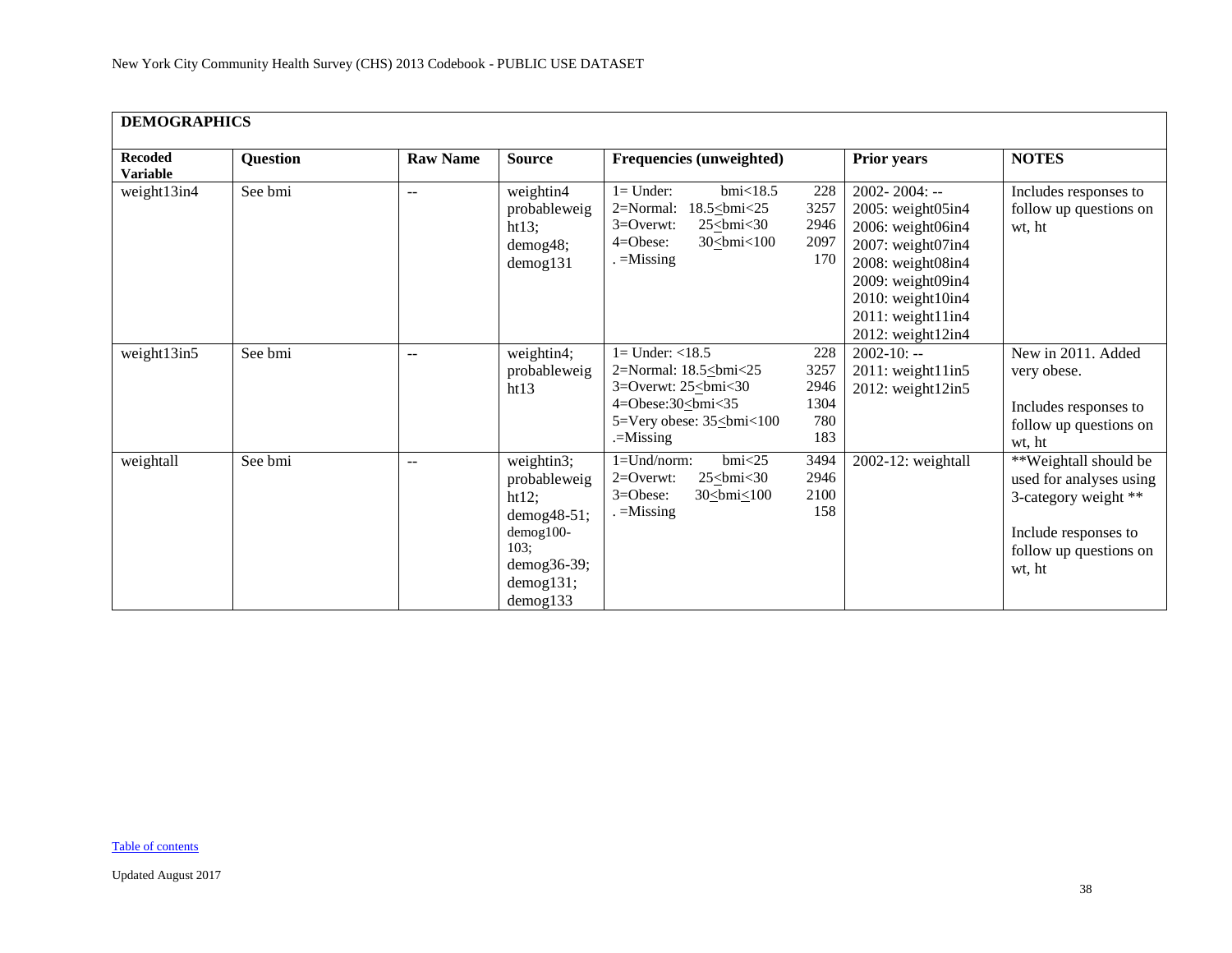<span id="page-38-0"></span>

| <b>NEIGHBORHOODS</b>    |                                                                                                                                    |                           |                        |                                                                                           |                                     |                                                                        |                                                                                                                                                                                                                                                                                                                                                                                           |
|-------------------------|------------------------------------------------------------------------------------------------------------------------------------|---------------------------|------------------------|-------------------------------------------------------------------------------------------|-------------------------------------|------------------------------------------------------------------------|-------------------------------------------------------------------------------------------------------------------------------------------------------------------------------------------------------------------------------------------------------------------------------------------------------------------------------------------------------------------------------------------|
| <b>Recoded Variable</b> | <b>Question</b>                                                                                                                    | Raw<br><b>Name</b>        | <b>Source</b>          | Frequencies (unweighted)                                                                  |                                     | <b>Prior years</b>                                                     | <b>NOTES</b>                                                                                                                                                                                                                                                                                                                                                                              |
| uhf34                   | 34 United Hospital<br>Fund neighborhoods -<br>few neighborhoods are<br>combined due to the<br>survey design<br>categorized 1 to 34 | $\mathbb{L} \mathbb{L}$   | uhf                    | $1 - 34$<br>$=$ . Missing                                                                 | 8496<br>202                         | 2002: uhf33*<br>2003-12 uhf34                                          | Available with a Data Use<br>Agreement. Please contact<br>EpiDataRequest@health.nyc.gov<br>*UHF34 not available in CHS<br>2002 (uhf33 available)<br>UHFs were not assigned to cell<br>respondents when information<br>was missing.                                                                                                                                                        |
| borough                 | Borough of residence<br>based on uhf<br>assignment                                                                                 | $\mathbb{L}^{\mathbb{L}}$ | uhf42;<br>respbo<br>ro | $1 = Brown$<br>2=Brooklyn<br>3=Manhattan<br>$4 =$ Queens<br>5=Staten Island               | 1602<br>2397<br>2062<br>1946<br>691 | 2002-12: borough                                                       | Available with a Data Use<br>Agreement. Please contact<br>EpiDataRequest@health.nyc.gov<br>Borough is based first on<br>responses from UHF (from<br>orgzip or qzip1). For cell<br>respondents with missing UHF,<br>self-reported borough is used.<br>NOTE there are some cases<br>where borough based on UHF<br>does not match self-reported<br>borough                                   |
| dphonew06               | <b>District Public Health</b><br>Offices in New York<br>City                                                                       | $-$                       | uhf                    | 1=South Bronx<br>2=East/Cen Harlem<br>3=North/Cen Bklyn<br>4=All other areas<br>.=Missing | 736<br>396<br>766<br>6598<br>202    | $2002: -$<br>$2003: -$<br>$2004: -$<br>$2005: -$<br>2006-12: dphonew06 | Available with a Data Use<br>Agreement. Please contact<br>EpiDataRequest@health.nyc.gov<br>DPHO areas were expanded<br>Sept. 2005, therefore dphonew06<br>(CHS 06-09) not directly<br>comparable to dpho (CHS 02-<br>05). May consider manually<br>recoding DPHO variable to get a<br>consistent geographic area.<br>For explanation of missing<br>values, see note on 'uhf'<br>variable. |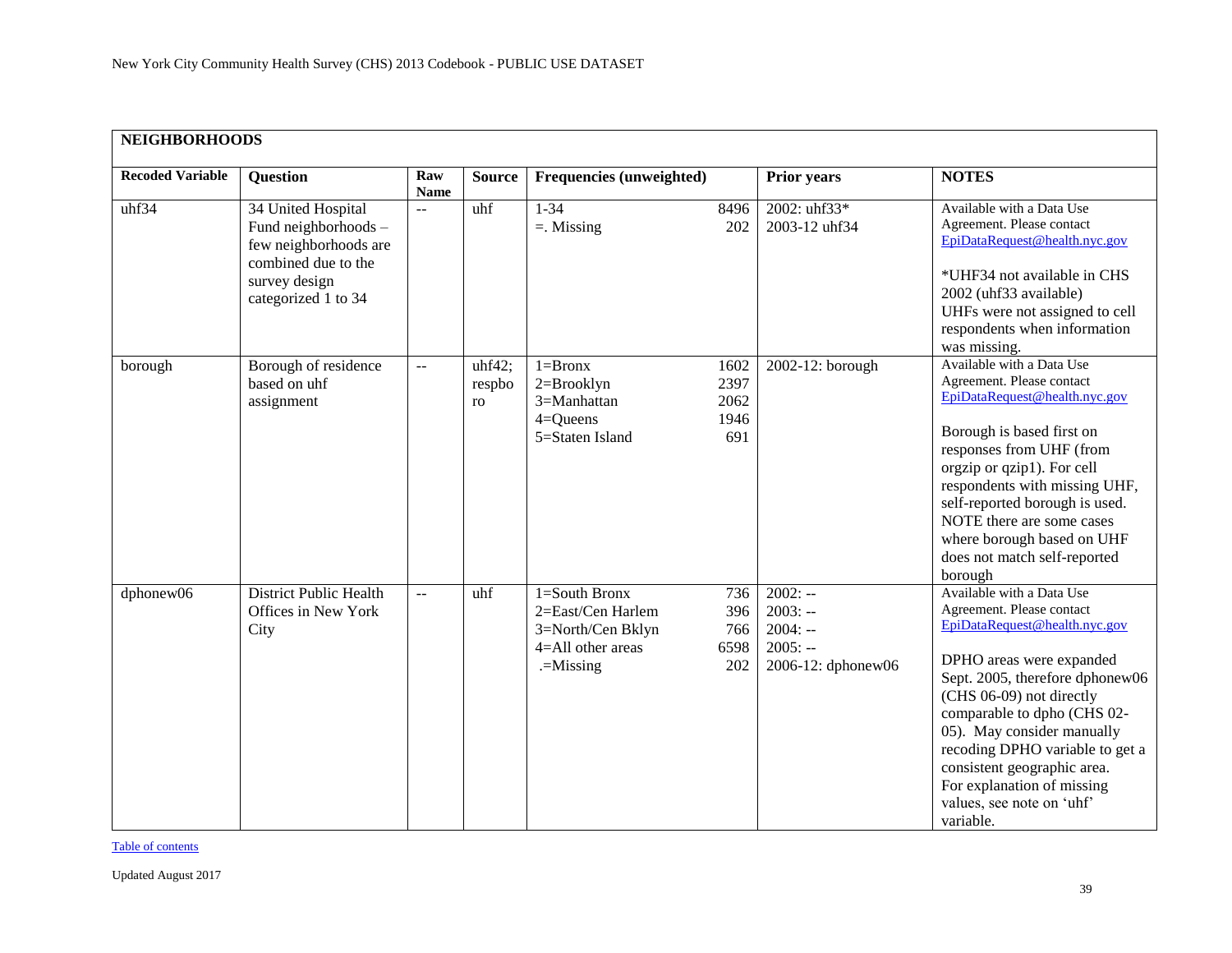| <b>NEIGHBORHOODS</b>    |                                                                                                                                                  |                    |        |                                                                                                     |                                     |                                                                                                                                                 |                                                                                                                                                                                                                                                                                     |
|-------------------------|--------------------------------------------------------------------------------------------------------------------------------------------------|--------------------|--------|-----------------------------------------------------------------------------------------------------|-------------------------------------|-------------------------------------------------------------------------------------------------------------------------------------------------|-------------------------------------------------------------------------------------------------------------------------------------------------------------------------------------------------------------------------------------------------------------------------------------|
| <b>Recoded Variable</b> | <b>Question</b>                                                                                                                                  | Raw<br><b>Name</b> | Source | <b>Frequencies (unweighted)</b>                                                                     |                                     | <b>Prior years</b>                                                                                                                              | <b>NOTES</b>                                                                                                                                                                                                                                                                        |
| neighpovgroup4_<br>0812 | Neighborhood poverty;<br>percent of zip code<br><i>population living</i><br>below 100% FPL per<br><b>American Community</b><br>Survey, 2008-2012 | $- -$              | fixzip | $1=0 - 10\%$ (low pov)<br>$2=10 - 20\%$<br>$3=20 - 30\%$<br>$4=30 - 100\%$ (very hi)<br>$=$ Missing | 1837<br>2699<br>2095<br>1827<br>240 | $2002 - 04$ :<br>neighpovgroup4_2000<br>$2005-09$ :<br>neighpovgroup4_0711<br>2010:<br>neighpovgroup4_0711<br>2011-2012:<br>neighpovgroup4_0711 | Standard Agency area-based<br>poverty measure, based on % of<br>population in respondent's zip<br>code living below 100% FPL<br>(based on the American<br>Community Survey 2008-2012)<br>Updated definition where zip<br>codes with zero poverty<br>denominator are set to missing. |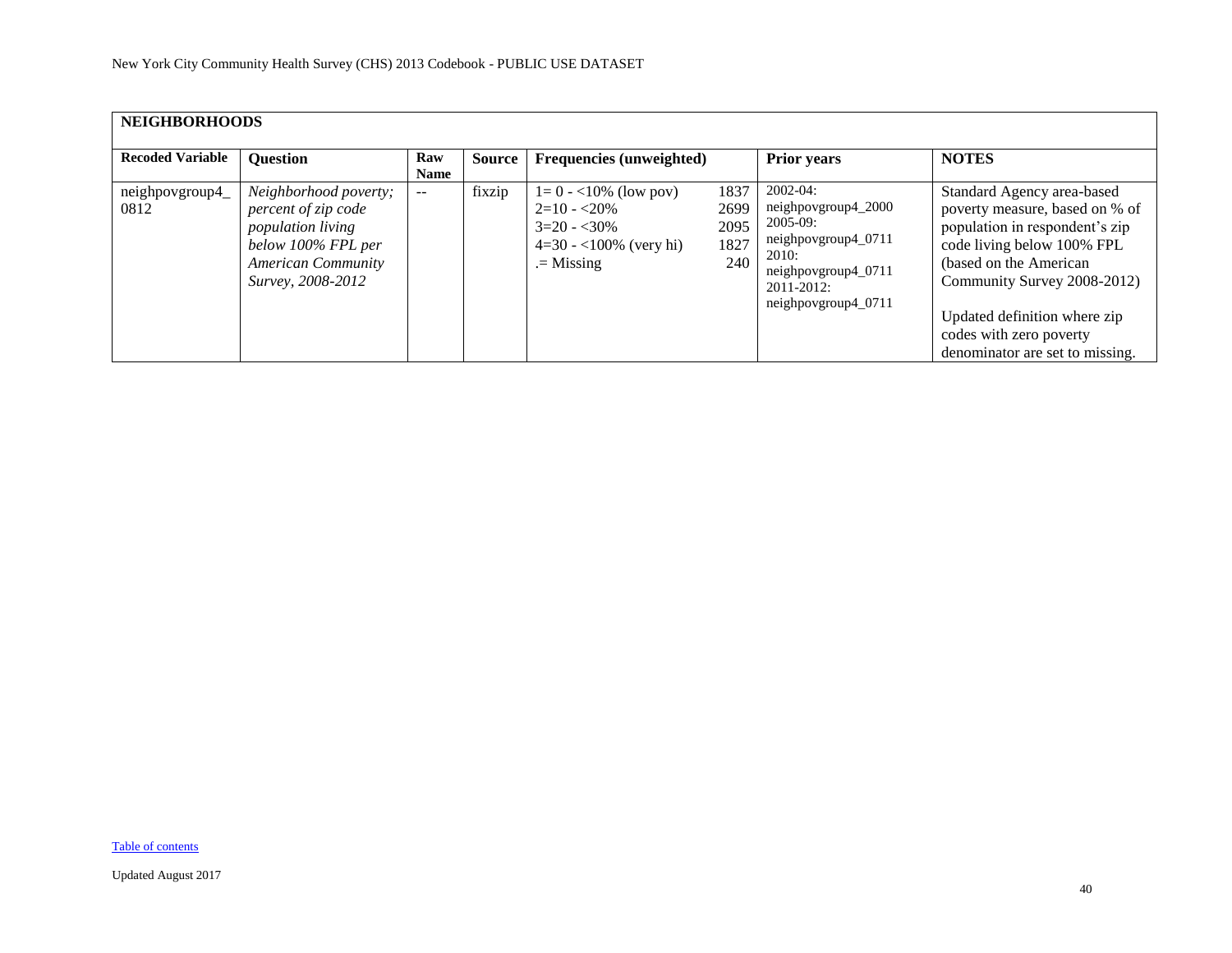<span id="page-40-0"></span>

| <b>IMMUNIZATIONS</b>    |                                                                                                                                                                                                 |                 |                 |                                                        |                          |                                                                                                                                                                                                                        |                                             |
|-------------------------|-------------------------------------------------------------------------------------------------------------------------------------------------------------------------------------------------|-----------------|-----------------|--------------------------------------------------------|--------------------------|------------------------------------------------------------------------------------------------------------------------------------------------------------------------------------------------------------------------|---------------------------------------------|
| <b>Recoded Variable</b> | <b>Question</b>                                                                                                                                                                                 | <b>Raw Name</b> | <b>Source</b>   | <b>Frequencies</b> (unweighted)                        |                          | <b>Prior years</b>                                                                                                                                                                                                     | <b>NOTES</b>                                |
| fluvaccineshot          | During the past 12 months,<br>have you had a flu shot in<br>your arm or a flu vaccine<br>that was sprayed in your<br>nose?                                                                      | immuniz10       | Q10.1           | $1 = Yes$<br>$2=N0$<br>$d=Don't know$<br>.r=Refused    | 3903<br>4740<br>49<br>6  | 2002-2005: flushot<br>2006-2012: fluvaccineshot                                                                                                                                                                        | Question<br>wording<br>changed over<br>time |
| fluvaccineshot1213      | Did you have a flu shot in<br>your arm or a flu vaccine<br>that was sprayed in your<br>nose during last year's flu<br>season, between the dates of<br>September 1, 2012, and<br>March 31, 2013? | immuniz21       | Q10.2;<br>Q10.1 | $1 = Yes$<br>$2=N0$<br>$d=Don't know$<br>$r =$ Refused | 3345<br>5092<br>253<br>8 | $2002 - 2005$ : --<br>2006: fluvaccineshot0506<br>2007: fluvaccineshot0607<br>2008: fluvaccineshot0708<br>2009: fluvaccineshot0809<br>2010: fluvaccineshot0910<br>2011:fluvaccineshot1011<br>2012: fluvaccines hot 112 | Question<br>wording<br>changed over<br>time |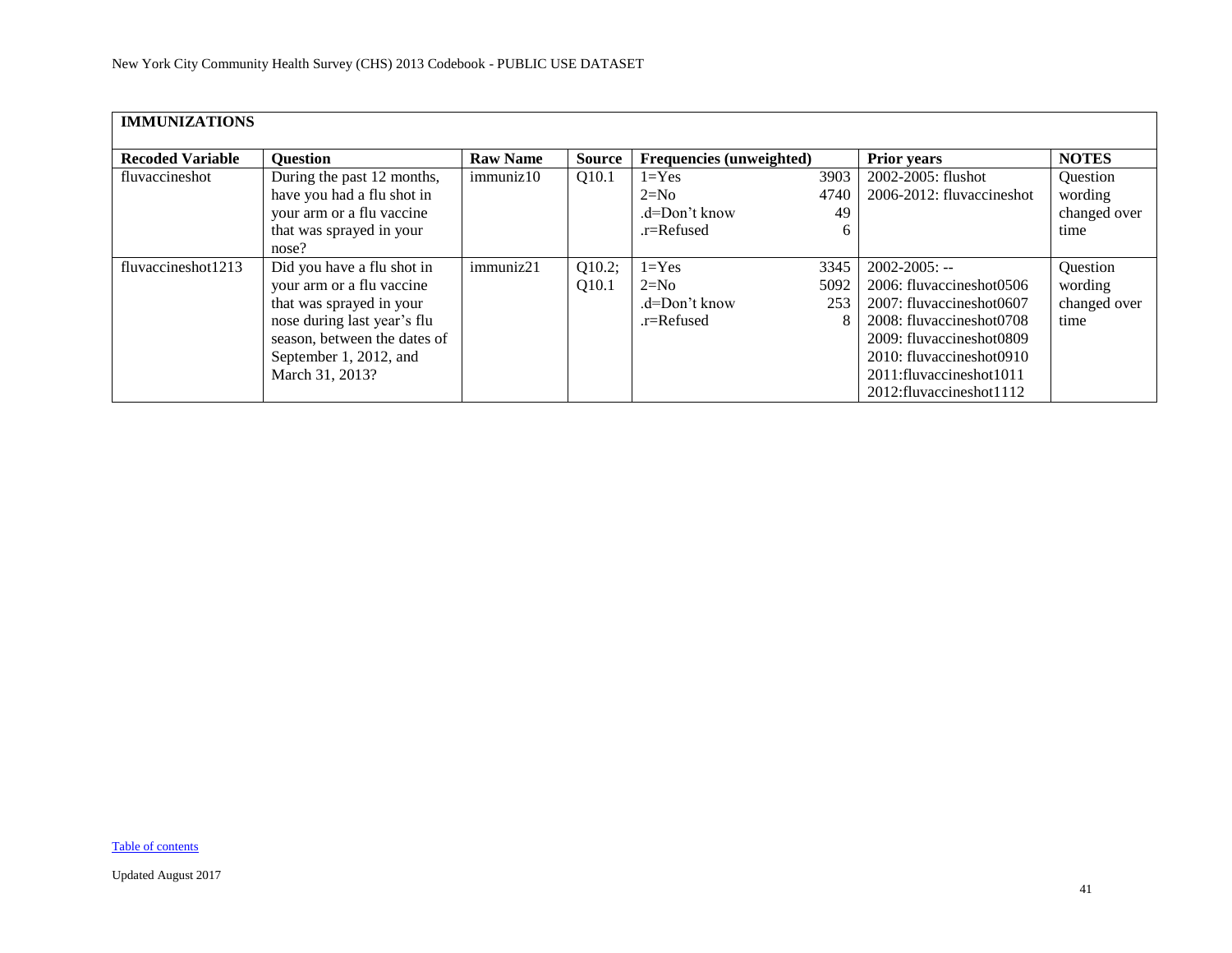<span id="page-41-0"></span>

| <b>CANCER SCREENING</b> |                                                                                                                                                                                           |                 |                                  |                                                                                                              |                                              |                                                                                                                                                                                                                                                                                                |                                                                                                                                                                  |
|-------------------------|-------------------------------------------------------------------------------------------------------------------------------------------------------------------------------------------|-----------------|----------------------------------|--------------------------------------------------------------------------------------------------------------|----------------------------------------------|------------------------------------------------------------------------------------------------------------------------------------------------------------------------------------------------------------------------------------------------------------------------------------------------|------------------------------------------------------------------------------------------------------------------------------------------------------------------|
| <b>Recoded Variable</b> | <b>Question</b>                                                                                                                                                                           | <b>Raw Name</b> | <b>Source</b>                    | Frequencies (unweighted)                                                                                     |                                              | <b>Prior years</b>                                                                                                                                                                                                                                                                             | <b>NOTES</b>                                                                                                                                                     |
| evercolon13             | Colonoscopy is an<br>exam in which a tube<br>is inserted in the<br>rectum to view the<br>bowel for signs of<br>cancer or other health<br>problems. Have you<br>ever had a<br>colonoscopy? | sigmoid7        | Q13.1                            | $1 = Yes$<br>$2=N0$<br>.d=Don't know<br>.r=Refused<br>. = Missing/Not asked                                  | 3116<br>1150<br>18<br>$\overline{4}$<br>4410 | $2002: -$<br>2003: evercolon03<br>2004: evercolon04<br>2005: evercolon05<br>2006: evercolon06<br>2007: evercolon07<br>2008: evercolon08<br>2009: evercolon09<br>2010: evercolon10<br>2011: evercolon11<br>2012: evercolon12                                                                    | Denominator is adults<br>$50+$ yrs<br>Question wording<br>modified from '03;<br>using caution when<br>comparing '03 vs. '08<br>Age-adjustment weight:<br>age50up |
| colonoscopy10yr13       | When was your most<br>recent colonoscopy<br>performed?                                                                                                                                    | sigmoid11       | Q13.2;<br>sigmoid7               | $1 =$ Less than 10 yrs ago<br>$2=$ Never or $>10$ yr<br>.d=Don't know<br>.r=Refused<br>$=$ Missing/Not asked | 2959<br>1277<br>47<br>5<br>4410              | 2002: colonoscopy10yr<br>2003: colonoscopy10yr<br>2004: colonoscopy10yr<br>2005: colonoscopy10yr05i<br>2006: colonoscopy10yr<br>2007: colonoscopy10yr07<br>2008: colonoscopy10yr08<br>2009: colonoscopy10yr09<br>2010: colonoscopy10yr10<br>2011: colonoscopy10yr11<br>2012: colonoscopy10yr12 | Denominator is persons<br>$50+$ yrs<br>Age-adjustment weight:<br>age50up                                                                                         |
| evercolon13_45          | See evercolon13                                                                                                                                                                           | sigmoid7        | Q11.5                            | $1 = Yes$<br>$2=N0$<br>.d=Don't know<br>.r=Refused<br>$=$ Missing/Not asked                                  | 3368<br>1712<br>19<br>5<br>3594              | 2002-2006: --<br>2007: evercolon07_45<br>2008: evercolon08_45<br>2009: evercolon09_45<br>2010: evercolon10 45<br>$2011$ : evercolon $11_45$<br>2012: evercolon12_45                                                                                                                            | Denominator is persons<br>$45+$ yrs<br>Age-adjustment weight:<br>age45up                                                                                         |
| colonoscopy10yr_45      | See<br>colonoscopy10yr13                                                                                                                                                                  | sigmoid11       | $\overline{Q11.2}$ ;<br>sigmoid7 | $1 = \leq 10$ yrs ago<br>$2=$ Never or >10yrs<br>.d=Don't know<br>.r= Refused<br>$=$ Missing/Not asked       | 3196<br>1853<br>48<br>$\tau$<br>3594         | $2002 - 2006$ : --<br>2007-2012:<br>colonoscopy10yr_45                                                                                                                                                                                                                                         | Denominator is persons<br>$45+$ yrs<br>Age-adjustment weight:<br>age45up                                                                                         |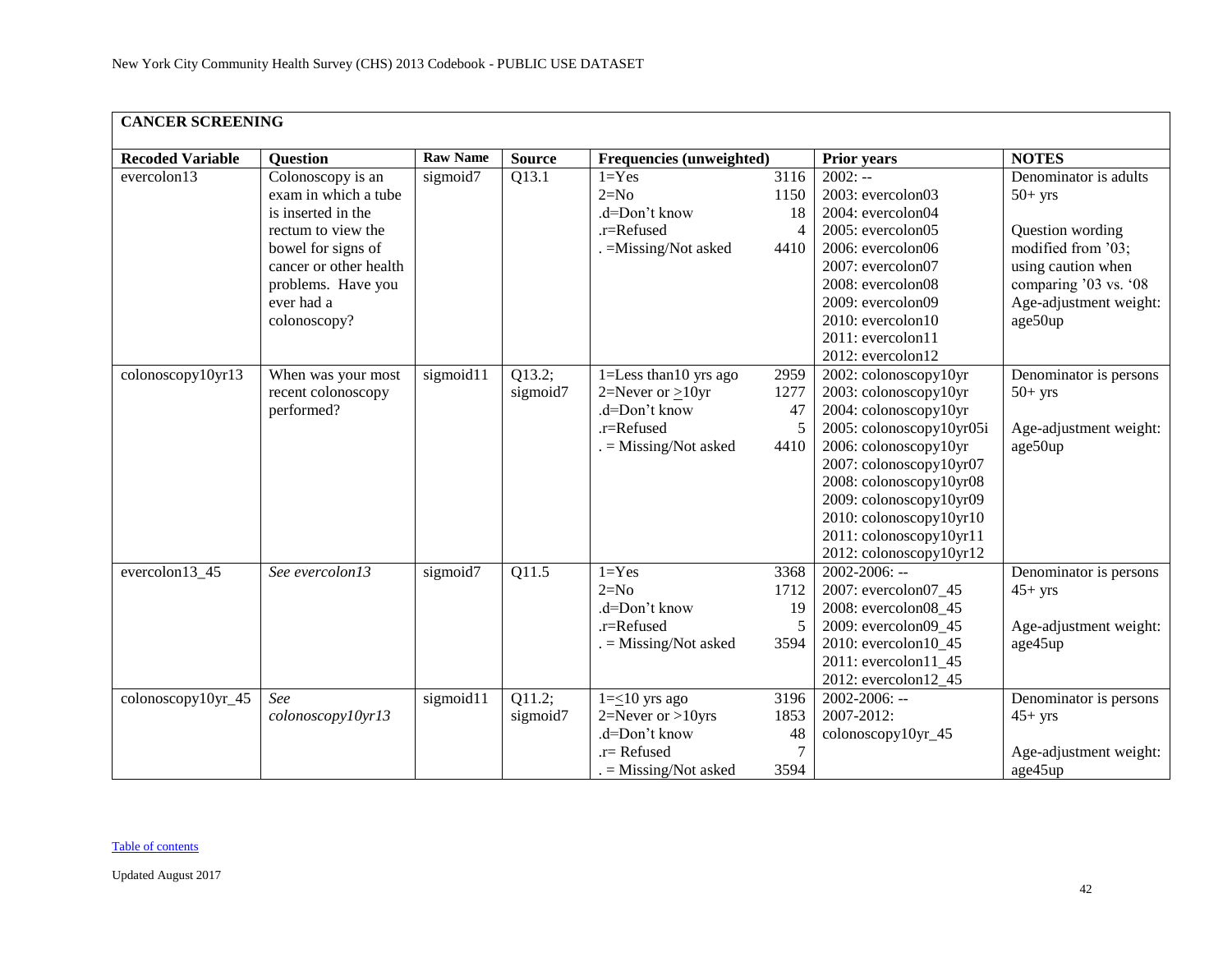<span id="page-42-0"></span>

| <b>HIV AND</b><br><b>HEPATITIS C</b> |                                                       |                    |                 |                                                     |                            |                                                                                                                                                                                                                                                                  |                                                                                                                                               |
|--------------------------------------|-------------------------------------------------------|--------------------|-----------------|-----------------------------------------------------|----------------------------|------------------------------------------------------------------------------------------------------------------------------------------------------------------------------------------------------------------------------------------------------------------|-----------------------------------------------------------------------------------------------------------------------------------------------|
| <b>Recoded Variable</b>              | Question                                              | Raw<br><b>Name</b> | <b>Source</b>   | Frequency (unweighted)                              |                            | <b>Prior years</b>                                                                                                                                                                                                                                               | <b>NOTES</b>                                                                                                                                  |
| hiv12months13                        | Have you had an HIV<br>test in the last 12<br>months? | hiv18              | Q14.1           | $1 = Yes$<br>$2=N0$<br>.d=Don't know<br>.r=Refused  | 2801<br>5675<br>192<br>30  | $2002: -$<br>2003: hiv6<br>$2004: -$<br>$2005$ : hiv12months05<br>2006: hiv12months06<br>$2007$ : hiv12months07<br>$2008$ : hiv12months08<br>$2009:$ hiv $12$ months 09<br>$2010$ : hiv $12$ months $10$<br>2011: hiv12 months11<br>$2011:$ hiv $12$ months $12$ | Question wording differs<br>in '05/'06 v. '07-'09                                                                                             |
| everhivtest13                        | Have you ever had an<br>HIV test?                     | hiv19              | Q14.2;<br>hiv18 | $1 = Yes$<br>$2=N0$<br>$d=Don't know$<br>.r=Refused | 5345<br>3094<br>239<br>20  | $2002 - 04: -$<br>2005: everhivtest05<br>$2006: -$<br>2007: everhivtest07<br>2008: everhivtest08<br>2009: everhivtest09<br>$2010$ : everhivtest $10$<br>2011: everhivtest11<br>$2012$ : everhivtest $12$                                                         | Question wording changed<br>over time and response<br>coding/level changed.<br>In 2002 and 2004 question<br>restricted to 18-64 year<br>olds. |
| everhepctest                         | Have you ever had a<br>Hepatitis C test?              | hepc1              | Q14.3           | $1 = Yes$<br>$2=N0$<br>$d=Don't know$<br>.r=Refused | 3208<br>4334<br>1137<br>19 | $2002 - 2012$ : --                                                                                                                                                                                                                                               | New in 2013                                                                                                                                   |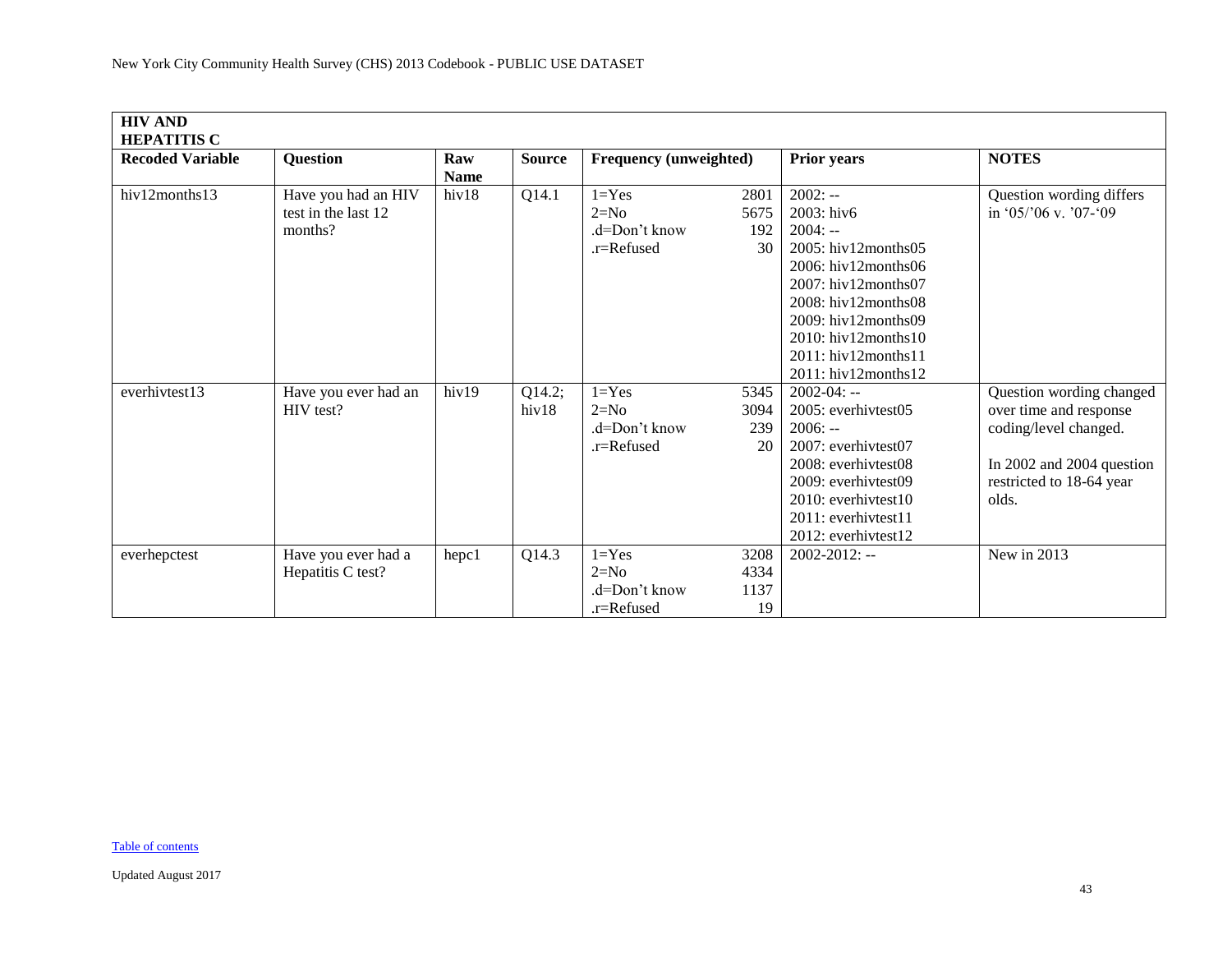<span id="page-43-0"></span>

| <b>SEXUAL BEHAVIOR</b>  |                                                                    |                              |                                                    |                                                                                                             |                                   |                                                                                                                                                                                                                                                                                 |                                                                                                      |
|-------------------------|--------------------------------------------------------------------|------------------------------|----------------------------------------------------|-------------------------------------------------------------------------------------------------------------|-----------------------------------|---------------------------------------------------------------------------------------------------------------------------------------------------------------------------------------------------------------------------------------------------------------------------------|------------------------------------------------------------------------------------------------------|
| <b>Recoded Variable</b> | <b>Question</b>                                                    | <b>Raw Name</b>              | <b>Source</b>                                      | Frequencies (unweighted)                                                                                    |                                   | <b>Prior years</b>                                                                                                                                                                                                                                                              | <b>NOTES</b>                                                                                         |
| sexbehav_active13       | Sexual behavior, past 12<br>months                                 | sex21, sex32<br>sex40, sex43 | $Q15.1f$ ,<br>Q15.10f,<br>Q15.1m,<br>Q15.2m        | 1=Homosexual<br>$2 = Bisexual$<br>3=Heterosexual<br>4=Incomplete info<br>. = Missing/Not sexually<br>active | 196<br>55<br>4852<br>45<br>3550   | $2002: -$<br>2003: sexbehav_active<br>2004: sexbehav_active<br>2005: sexbehav_active<br>2006: sexbehav_active<br>2007: sexbehav_active07<br>2008: sexbehav_active08<br>2009: sexbehav_active09<br>2010: sexbehav_active10<br>2011: sexbehav_active11<br>2012: sexbehav_active12 | Denominator is all<br>sexually active                                                                |
| sexuallyactive13        | Sexually active in past 12<br>months                               | $\mathbf{u} = \mathbf{v}$    | sexbehav_acti<br>ve13                              | $1 = Yes$<br>$2=N0$<br>$. =$ Missing                                                                        | 5148<br>2628<br>922               | $2002: -$<br>2003: sexuallyactive<br>2004: sexuallyactive<br>2005: sexuallyactive<br>2006: sexuallyactive06<br>2007: sexuallyactive07<br>2008: sexuallyactive08<br>2009: sexuallyactive09<br>2010: sexuallyactive10<br>2011: sexuallyactive11<br>2012: sexuallyactive12         | Question wording<br>modified across<br>years<br>In 2002 question<br>restricted to 18-<br>64yrs       |
| sexpartner              | Number of male and<br>female sex partners in the<br>past 12 months | $\mathbb{L}^{\mathbb{L}}$    | $\overline{\text{sex}}$ 21, sex43,<br>sex32, sex40 | $1 = None$<br>$2=One$<br>$3 = Two$<br>4=Three or more<br>$=$ Missing                                        | 2628<br>4332<br>334<br>482<br>922 | $2002: -$<br>2003-2012: sexpartner                                                                                                                                                                                                                                              | Question wording<br>modified across<br>years<br>In 2002 question<br>restricted to 18-<br>64yrs       |
| <b>WSW</b>              | Women who have sex with<br>women, past 12 months                   | sex32                        | Q15.10f<br>demog72                                 | $1 = Yes$<br>$2=N0$<br>. = Missing/Not asked                                                                | 100<br>2443<br>6155               | $2002: -$<br>2003-2012: wsw                                                                                                                                                                                                                                                     | WSW:<br>denominator is<br>sexually active<br>women<br>In 2002 question<br>restricted to 18-<br>64yrs |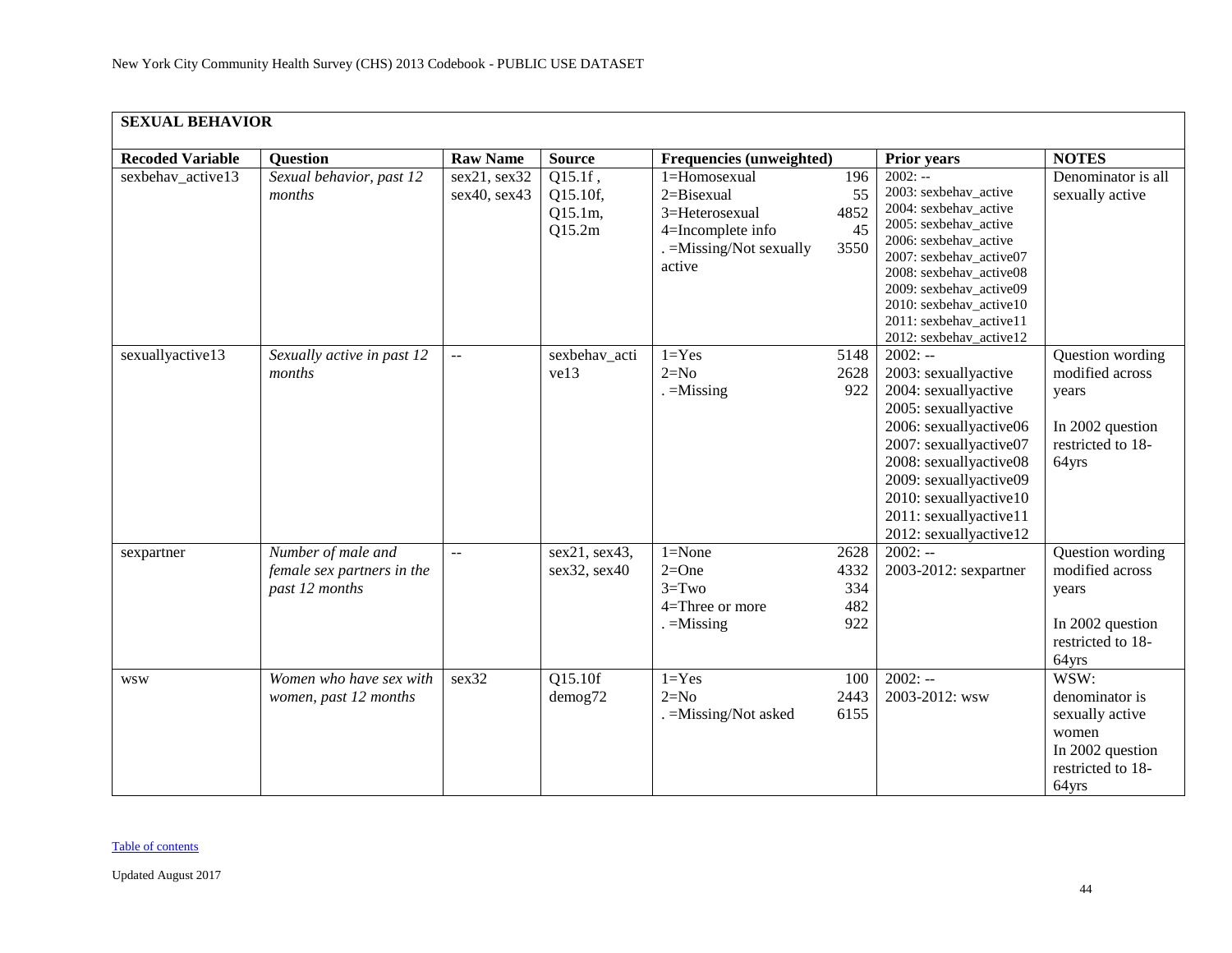| <b>SEXUAL BEHAVIOR</b> |                                                                                  |                                  |                                        |                                                                             |                                  |                                                                                                                                                                                               |                                                                                                                                                                                                                                                    |
|------------------------|----------------------------------------------------------------------------------|----------------------------------|----------------------------------------|-----------------------------------------------------------------------------|----------------------------------|-----------------------------------------------------------------------------------------------------------------------------------------------------------------------------------------------|----------------------------------------------------------------------------------------------------------------------------------------------------------------------------------------------------------------------------------------------------|
| wswexclusive           | Women who have sex with<br>women, exclusively in<br>past 12 months               | sex32,<br>sex21                  | Q15.10f,<br>Q15.1f,<br>demog72         | $1 = Yes$<br>$2=N0$<br>. = Missing/Not asked                                | 61<br>2509<br>6128               | $2002: -$<br>2003-2012: wswexclusive                                                                                                                                                          | Denominator is<br>sexually active<br>women<br>In 2002 question<br>restricted to 18-<br>64yrs                                                                                                                                                       |
| msm                    | Men who have sex with<br>men, past 12 months                                     | sex43                            | Q15.2m<br>demog72                      | $1 = Yes$<br>$2=N0$<br>. = Missing/Not asked                                | 154<br>2409<br>6135              | $2002: -$<br>2003-2012: msm                                                                                                                                                                   | MSM: denominator<br>is sexually active<br>men<br>In 2002 question<br>restricted to 18-<br>64yrs                                                                                                                                                    |
| msmexclusive           | Men who have sex with<br>men, exclusively in past<br>12 months                   | sex43,<br>sex40                  | Q15.2m,<br>Q15.1m<br>demog72           | $1 = Yes$<br>$2=N0$<br>. = Missing/Not asked                                | 135<br>2440<br>6123              | $2002: -$<br>2003-2012: msmexclusive                                                                                                                                                          | Question wording<br>modified across<br>years<br>Denominator is<br>sexually active<br>men<br>In 2002 question<br>restricted to 18-<br>64yrs                                                                                                         |
| condom13               | The last time you had sex,<br>did you use a condom?<br>Among all sexually active | sex60,<br>sex44,<br>sex45, sex46 | Q15.2f<br>Q15.3m,<br>Q15.4m,<br>Q15.5m | $1 = Yes$<br>$2=N0$<br>.d=Don't know<br>.r=Refused<br>. = Missing/Not asked | 1635<br>3392<br>20<br>39<br>3612 | $2002: -$<br>2003: condom03<br>2004: condomNOToral<br>2005: condom05<br>2006: condom06<br>$2007: -$<br>2008: condom08<br>2009: condom09<br>2010: condom10<br>2011: condom11<br>2012: condom12 | Among those<br>sexually active in<br>last 12 months<br>In 2007 condom<br>use question was<br>not asked of MSM<br>exclusive so<br>condomuse07 not<br>directly<br>comparable to any<br>other years<br>In 2002 question<br>restricted to 18-<br>64yrs |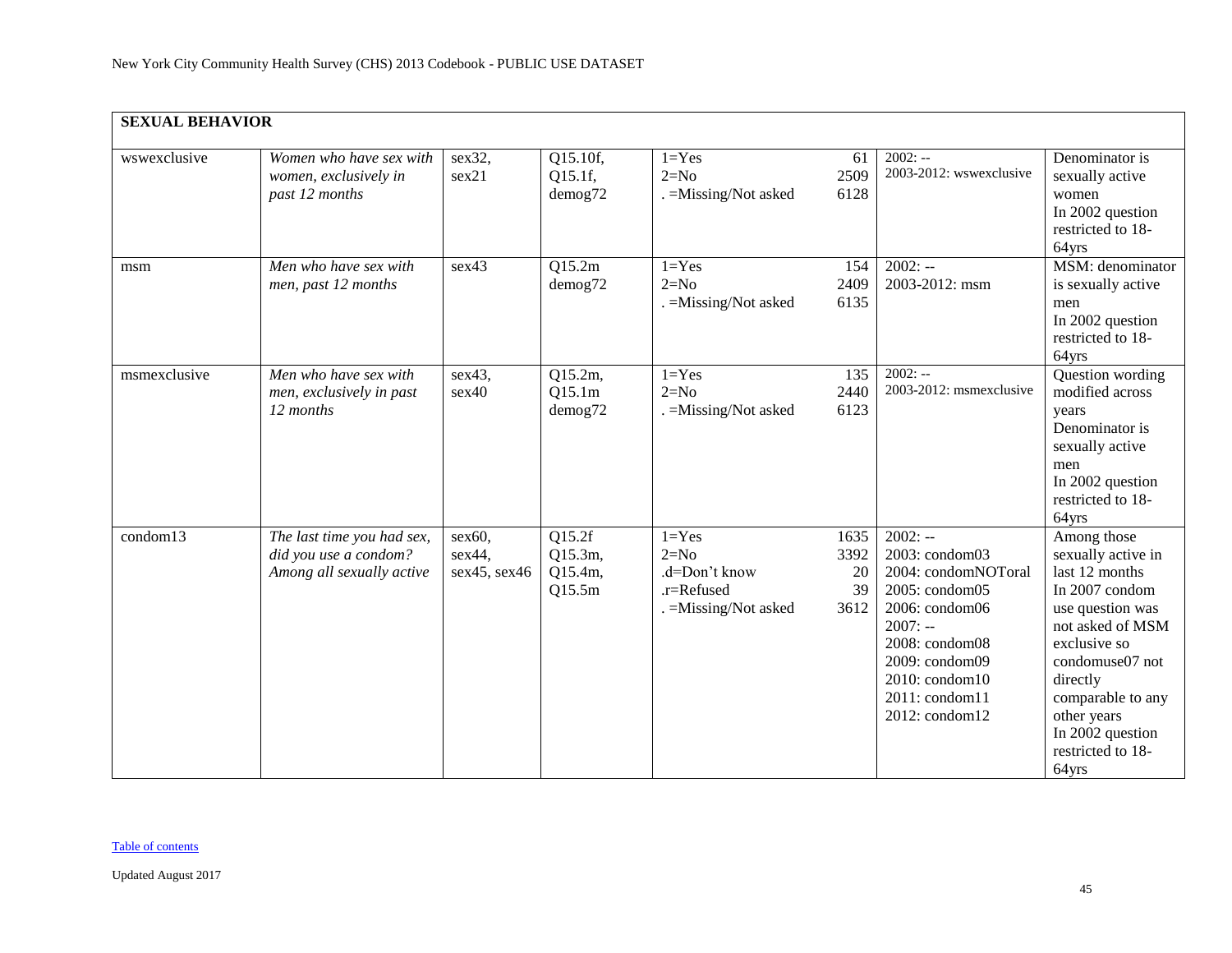| <b>SEXUAL BEHAVIOR</b> |                                                                                                                                                                                 |                                               |                                                                    |                                                                                                                 |                                       |                                                                                             |                                                                                                                     |
|------------------------|---------------------------------------------------------------------------------------------------------------------------------------------------------------------------------|-----------------------------------------------|--------------------------------------------------------------------|-----------------------------------------------------------------------------------------------------------------|---------------------------------------|---------------------------------------------------------------------------------------------|---------------------------------------------------------------------------------------------------------------------|
| condomusetrend         | The last time you had sex,<br>did you use a condom?<br>Among sexually active 18-<br>64 year olds who had sex<br>with 1 or more partners of<br>opposite sex in past 12<br>months | $\mathord{\hspace{1pt}\text{--}\hspace{1pt}}$ | sex60,<br>sex45, sex46,<br>sex44;<br>msmexclusive,<br>wswexclusive | $1 = Yes$<br>$2=N0$<br>.d=Don't know<br>.r=Refused<br>. = Missing/Not asked                                     | 1499<br>2889<br>14<br>30<br>4266      | 2002-2012:<br>condomusetrend                                                                | Denominator is<br>persons 18-64 yrs<br>who had sex with<br>$\geq$ 1 partner of<br>opposite sex in past<br>12 months |
| analsex                | In the past 12 months,<br>have you had anal sex?                                                                                                                                | sex61,<br>sex68                               | Q15.8f, sex21;<br>Q15.10m,<br>sex40, sex43                         | $1 = Yes$<br>$2=N0$<br>.d=Don't know<br>$.r =$ Refused<br>$=$ Missing/Not asked                                 | 383<br>4611<br>36<br>56<br>3612       | $2002 - 2006$ : --<br>2007: analsex<br>$2008: -$<br>2009-2012: analsex                      | Denominator is<br>WSM and MSWM                                                                                      |
| analsexcondomuse       | In the past 12 months,<br>when you have had anal<br>sex have you or your<br>partner used a condom?                                                                              | sex62,<br>sex69                               | Q13.5f<br>$(sex61)$ ,<br>Q15.10m<br>(sex68)                        | $1 = Every time$<br>$2=$ Some of the time<br>$3 =$ Never<br>.d=Don't know<br>.r=Refused<br>. =Missing/Not asked | 129<br>63<br>190<br>$\Omega$<br>8315  | $2002 - 2006$ : --<br>2007: analsexcondomuse<br>$2008: -$<br>2009-2012:<br>analsexcondomuse | Denominator is<br>those report anal<br>sex                                                                          |
| condomlastanalsex      | The last time you had anal<br>sex, did you or your<br>partner use a condom?                                                                                                     | sex86                                         | Q15.12m                                                            | $1 = Yes$<br>$2=N0$<br>.d=Don't know<br>.r=Refused<br>$. =$ Missing/Not asked                                   | 153<br>38<br>$\Omega$<br>8506         | 2002-2012:--                                                                                | New in 2013<br>Denominator is<br>those who report<br>condom use with<br>anal sex every time<br>or some of the time  |
| birthcontrolpills      | The last time you had<br>vaginal sex, were<br>you/your partner taking<br>birth control pills?                                                                                   | sex81, sex87                                  | Q15.3f,<br>Q15.6m                                                  | $1 = Yes$<br>$2=N0$<br>3=[VOL] Never had<br>vaginal sex<br>.d=Don't know<br>.r=Refused<br>.=Missing/Not asked   | 682<br>2844<br>3<br>115<br>21<br>5033 | 2002-2012:--                                                                                | New in 2013<br>Denominator is<br>women 18-45 and<br>men 18-65 with at<br>least one opposite<br>sex partner          |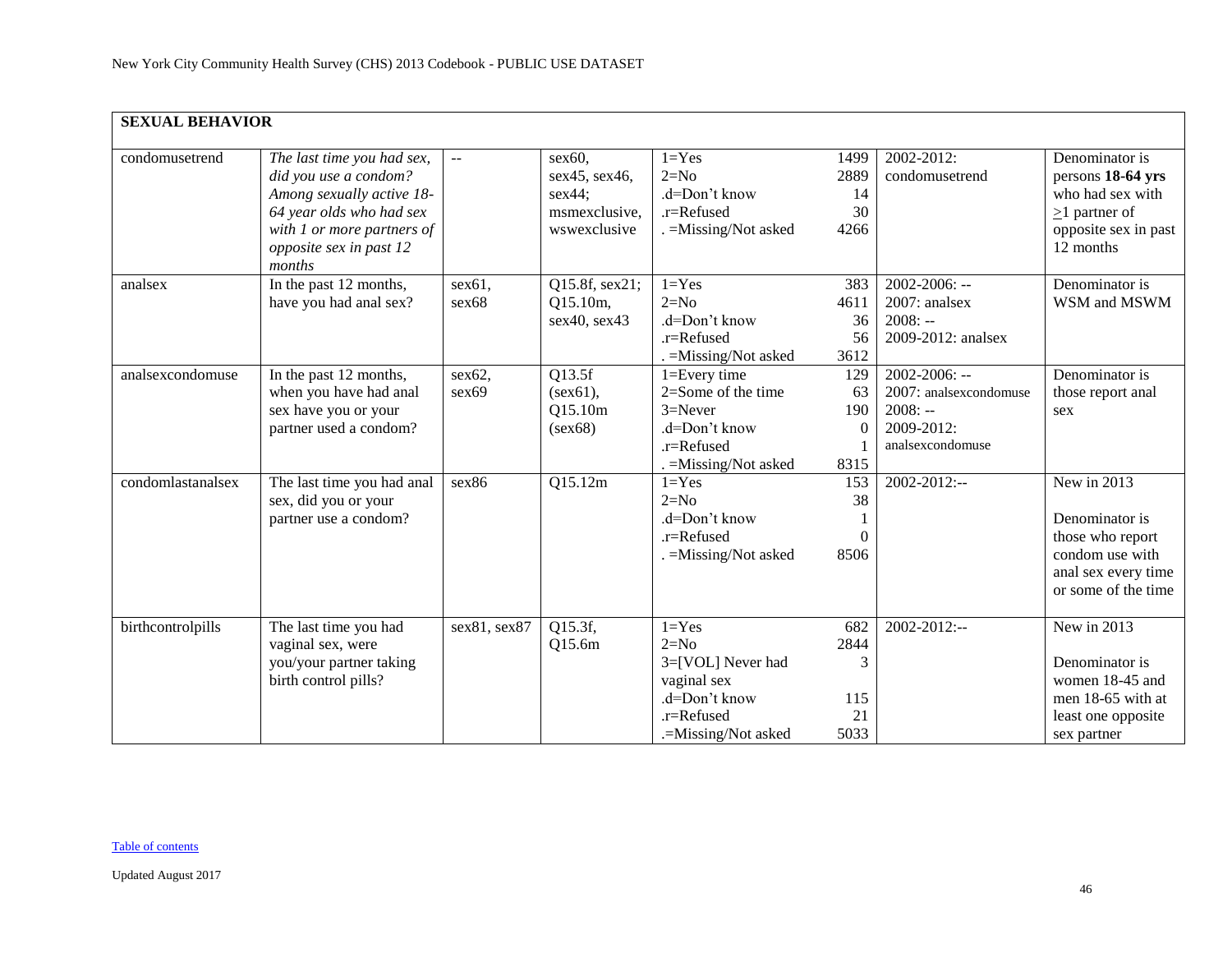| <b>SEXUAL BEHAVIOR</b> |                            |                           |                    |                             |      |                   |                    |
|------------------------|----------------------------|---------------------------|--------------------|-----------------------------|------|-------------------|--------------------|
| otherbirthcontrol      | The last time you had      | sex82, sex88              | Q15.4f,            | $1 = Yes$                   | 545  | $2002 - 2012$ :-- | New in 2013        |
|                        | vaginal sex, did you/your  |                           | Q15.7m             | $2=N0$                      | 3046 |                   |                    |
|                        | partner use any other      |                           |                    | .d=Don't know               | 42   |                   | Denominator is     |
|                        | method of birth control?   |                           |                    | .r=Refused                  | 29   |                   | women 18-45 and    |
|                        |                            |                           |                    | .=Missing/Not asked         | 5036 |                   | men 18-65 with at  |
|                        |                            |                           |                    |                             |      |                   | least one opposite |
|                        |                            |                           |                    |                             |      |                   | sex partner        |
| bthcontroltype         | Type of birth control used | $\mathcal{L} \mathcal{L}$ | birthcontrolpills; | 1=No contraception          | 2391 | 2002-2012:--      | New in 2013        |
|                        | at last vaginal sex        |                           | otherbc1;          | $2 =$ Pill only             | 587  |                   |                    |
|                        | (EXCLUDES condom           |                           | otherbc2;          | $3 =$ Pill + shots, vaginal | 31   |                   | Denominator is     |
|                        | use)                       |                           | otherbc3;          | ring, or patch              |      |                   | women 18-45 and    |
|                        |                            |                           | otherbc4;          | $4 =$ Pill + IUD or implant | 11   |                   | men 18-65 with at  |
|                        |                            |                           | otherbc5;          | $5 =$ Pill + EC             | 14   |                   | least one opposite |
|                        |                            |                           | otherbc6           | $6 =$ Pill + other          | 38   |                   | sex partner        |
|                        |                            |                           |                    | $7 =$ Pill + sterilization  |      |                   |                    |
|                        |                            |                           |                    | $8 =$ Shots, vaginal ring,  | 59   |                   | Categories DO      |
|                        |                            |                           |                    | or patch                    |      |                   | NOT include        |
|                        |                            |                           |                    | 9=IUD or implant            | 135  |                   | condom use         |
|                        |                            |                           |                    | $10=EC$                     | 9    |                   |                    |
|                        |                            |                           |                    | $11 = Other$                | 141  |                   |                    |
|                        |                            |                           |                    | 12=Sterilization            | 53   |                   |                    |
|                        |                            |                           |                    | .=Missing/not asked.        | 5228 |                   |                    |
| bthcontrollastsex      | Any birth control used at  | $\sim$ $\sim$             | condom13,          | $1 = Yes$                   | 2067 | 2002-2012:--      | New in 2013        |
|                        | last vaginal sex           |                           | birthcontrolpills, | $2=N0$                      | 1529 |                   |                    |
|                        |                            |                           | otherbirthcontrol  | .=Missing/Not asked         | 5102 |                   | Denominator is     |
|                        |                            |                           |                    |                             |      |                   | women 18-45 and    |
|                        |                            |                           |                    |                             |      |                   | men 18-65 with at  |
|                        |                            |                           |                    |                             |      |                   | least one opposite |
|                        |                            |                           |                    |                             |      |                   | sex partner        |
|                        |                            |                           |                    |                             |      |                   | Includes condom    |
|                        |                            |                           |                    |                             |      |                   | use                |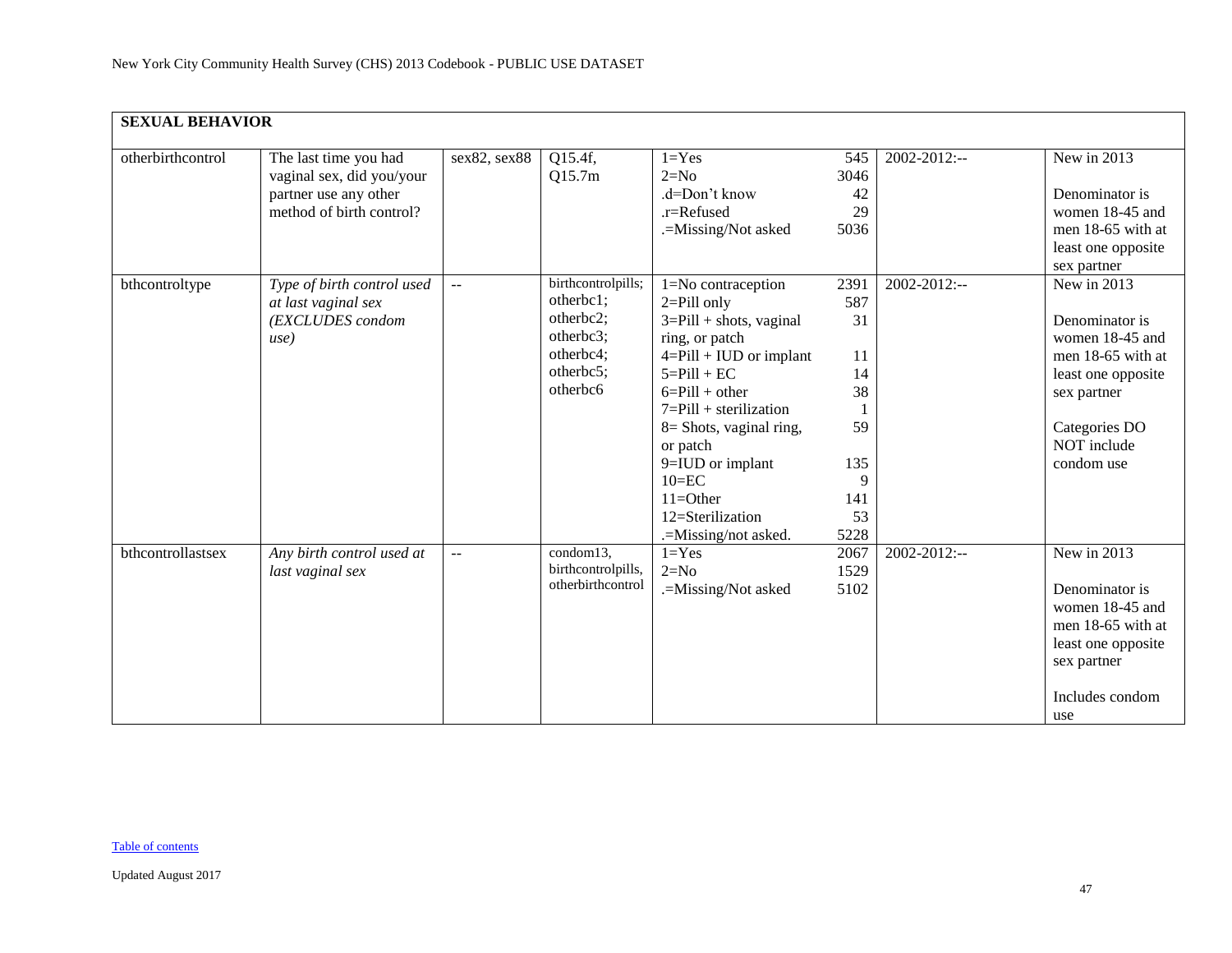| <b>SEXUAL BEHAVIOR</b> |                           |        |         |                         |      |              |                       |
|------------------------|---------------------------|--------|---------|-------------------------|------|--------------|-----------------------|
| intendpregnancy        | The last time you had     | sex84, | Q15.6f, | $1 = Yes$               | 140  | 2002-2012:-- | New in 2013           |
|                        | vaginal sex, did you      | sex91, | Q15.9m  | $2=N0$                  | 1027 |              |                       |
|                        | intend to become          | sex91i |         | $3 = No$ , but wouldn't |      |              | Denominator is        |
|                        | pregnant/get your partner |        |         | have minded             | 265  |              | women 18-45 and       |
|                        | pregnant?                 |        |         | $4 =$ Already pregnant/ | 26   |              | men $18-65$ with at   |
|                        |                           |        |         | partner already         |      |              | least one opposite    |
|                        |                           |        |         | pregnant                |      |              | sex partner who       |
|                        |                           |        |         | 5=Unable to get         | 57   |              | reported not using    |
|                        |                           |        |         | pregnant/partner        |      |              | condoms, birth        |
|                        |                           |        |         | unable to get pregnant  |      |              | control pills, or     |
|                        |                           |        |         | .d=Don't know           | 8    |              | other method of       |
|                        |                           |        |         | $.r =$ Refused          | 6    |              | birth control at last |
|                        |                           |        |         | .=Missing/Not asked     | 7169 |              | vaginal sex           |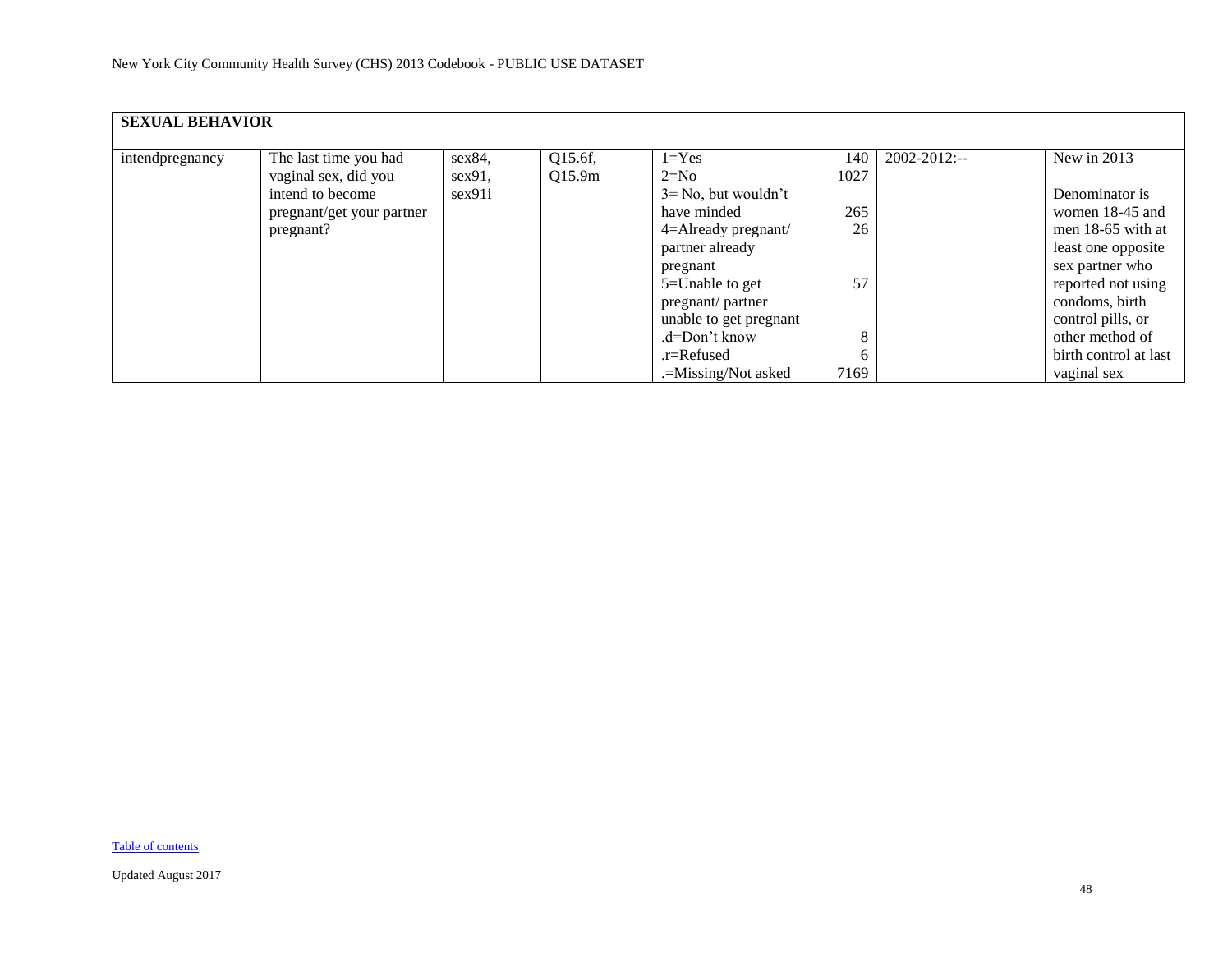<span id="page-48-0"></span>

| <b>ALCOHOL</b>                    |                                                                                                                                                                                                                                                                                                                          |                    |                                 |                                                        |                                    |                                                                                                                                                                                                            |                                                            |  |  |  |
|-----------------------------------|--------------------------------------------------------------------------------------------------------------------------------------------------------------------------------------------------------------------------------------------------------------------------------------------------------------------------|--------------------|---------------------------------|--------------------------------------------------------|------------------------------------|------------------------------------------------------------------------------------------------------------------------------------------------------------------------------------------------------------|------------------------------------------------------------|--|--|--|
| <b>Recoded</b><br><b>Variable</b> | <b>Question</b>                                                                                                                                                                                                                                                                                                          | Raw<br><b>Name</b> | <b>Source</b>                   | Frequencies (unweighted)                               |                                    | <b>Prior years</b>                                                                                                                                                                                         | <b>NOTES</b>                                               |  |  |  |
| drinker                           | Consumed at least one<br>alcohol drink in past 30<br>days                                                                                                                                                                                                                                                                | drink9             | Q16.1                           | $1 = Yes$<br>$2=N0$<br>.d=Don't know<br>.r=Refused     | 4593<br>4027<br>50<br>28           | 2002-05: drinker<br>$2006: -$<br>2007-12: drinker                                                                                                                                                          | Values for none/<br>no drinks have<br>changed over<br>time |  |  |  |
| daysalc30                         | A drink of alcohol is 1 can<br>or bottle of beer, 1 glass of<br>wine, 1 can or bottle of<br>wine cooler, 1 cocktail, or<br>1 shot of liquor. During the<br>past 30 days, how many<br>days per week or per<br>month did you have at least<br>1 drink of any alcoholic<br>beverage?<br><b>STANDARDIZED TO</b><br>PER MONTH | drink9             | Q16.1                           | $0 - 30.1$<br>.d=Don't know<br>.r=Refused              | 8620<br>50<br>28                   | 2002-05: daysalc30<br>$2006: -$<br>2007-12 daysalc30                                                                                                                                                       | Continuous<br>measure<br>standardized to<br>days per month |  |  |  |
| averagedrink13                    | On the days when you<br>drank, about how many<br>drinks did you drink on<br>average? Standardized to<br>average number of drinks<br>per day in last 30 days)                                                                                                                                                             | drink5             | Q16.2;<br>drink9                | $0 - 50$<br>.d=Don't know<br>.r=Refused<br>$=$ Missing | 8571<br>45<br>$\overline{4}$<br>78 | 2002-04: averagedrink<br>2005: averagedrink05<br>$2006: -$<br>2007: averagedrink07<br>2008: averagedrink08<br>2009: averagedrink09<br>2010: averagedrink10<br>2011: averagedrink11<br>2012: averagedrink12 |                                                            |  |  |  |
| heavydrink13                      | Heavy drinking defined as<br>men having $>2$ drinks per<br>day or women having $>1$<br>drink per day                                                                                                                                                                                                                     | $\overline{a}$     | averagedrink13;<br>drinker; sex | $1 = Yes$<br>$2=N0$<br>$=$ Missing                     | 402<br>8169<br>127                 | 2002-04: heavydrink<br>2005: heavydrink05<br>$2006: -$<br>2007: heavydrink07<br>2008: heavydrink08<br>2009: heavydrink09<br>2010: heavydrink10<br>2011: heavydrink11<br>2012: heavydrink12                 |                                                            |  |  |  |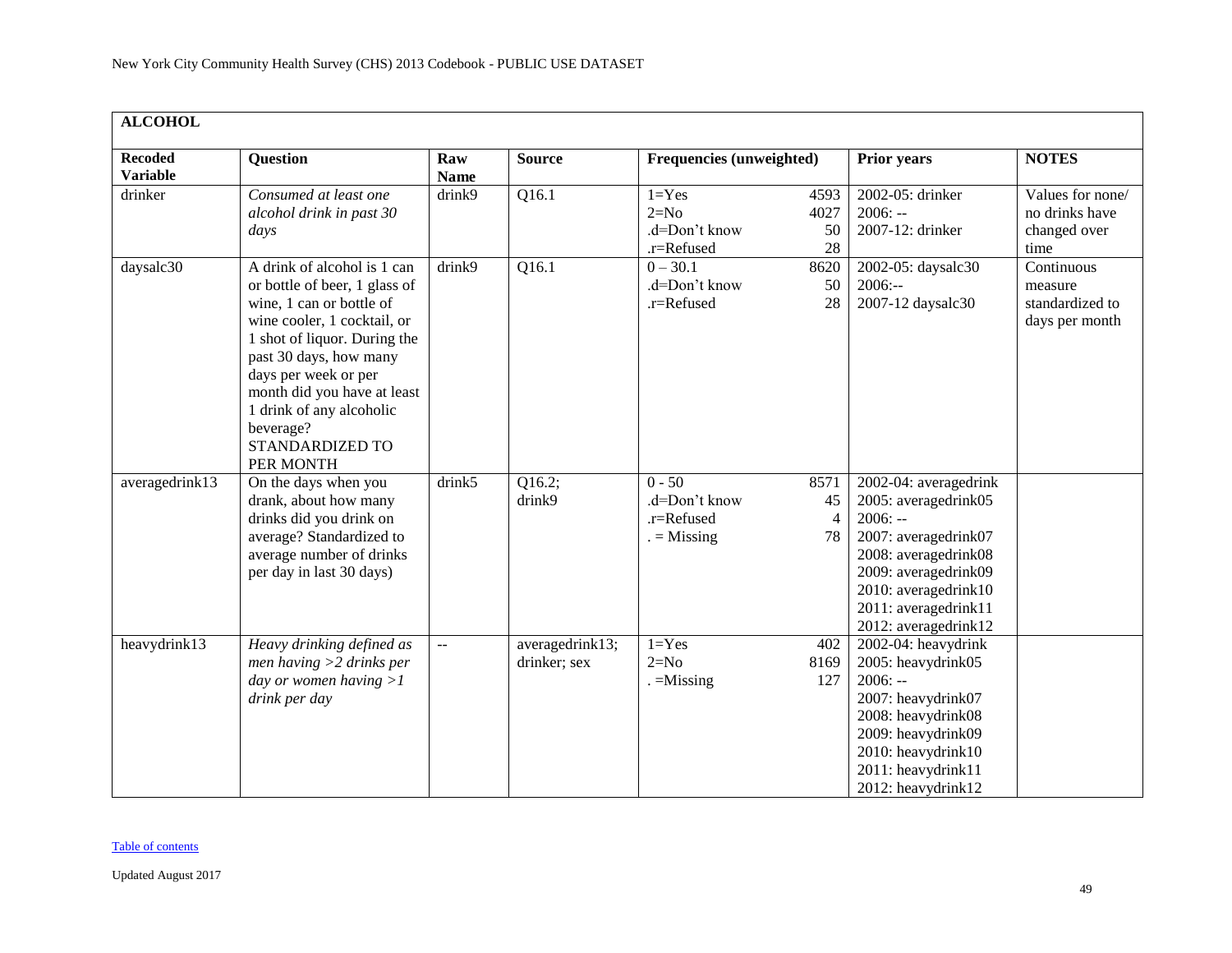| <b>ALCOHOL</b>   |                                                                                                                             |         |                             |                                                                                                                  |                                               |                                                                    |                                                                                                |
|------------------|-----------------------------------------------------------------------------------------------------------------------------|---------|-----------------------------|------------------------------------------------------------------------------------------------------------------|-----------------------------------------------|--------------------------------------------------------------------|------------------------------------------------------------------------------------------------|
| bingenew         | During the past 30 days<br>had [men: 5 or more drinks]<br>on one occasion   [women:<br>4 or more drinks on one<br>occasion] | drink10 | Q16.3; drinker              | $1 = Yes$<br>$2=N0$<br>.d=Don't know<br>.r=Refused                                                               | 1282<br>7269<br>113<br>34                     | 2002-2010: not<br>comparable<br>$2011:$ bingenew<br>2012: bingenew | Change to<br>question in 2011,<br>among women<br>asked 4 or more<br>drinks on one<br>occasion. |
| maxdrinks13      | During the past 30 days,<br>what is the largest number<br>of drinks you had on any<br>occasion? (Continuous)                | drink13 | Q16.4                       | $1 - 50$<br>.d=Don't know<br>.r=Refused<br>$=$ Missing                                                           | 4434<br>194<br>43<br>4027                     | $2002 - 2010$ :--<br>2011: not comparable<br>$2012: -$             | Among adults<br>who drink;<br>not comparable<br>to maxdrinks in<br>2011                        |
| maxdrinkscat_all | During the past 30 days,<br>what is the largest number<br>of drinks you had on any<br>occasion? (Categorical)               |         | $Q16.4$ ; drinker;<br>Q16.3 | $l = None$<br>$2=$ Less than 5<br>$3=5-9$ drinks<br>$4=10+$ drinks<br>.d=Don't know<br>.r=Refused<br>$=$ Missing | 4027<br>3448<br>758<br>228<br>144<br>15<br>78 | $2002 - 2010$ :--<br>2011: maxdrinkscat<br>$2012: -$               | Among all                                                                                      |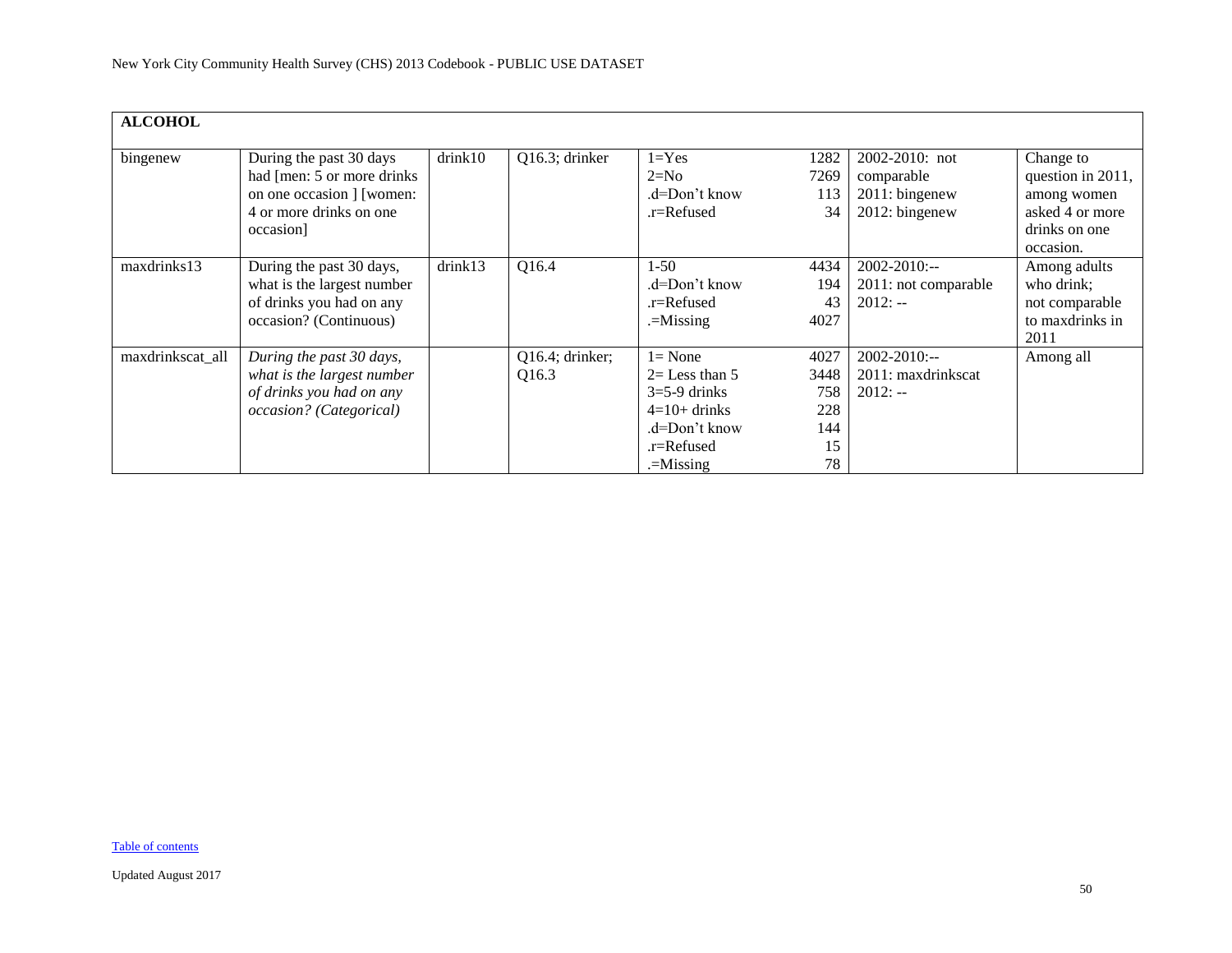<span id="page-50-0"></span>

| <b>ENVIRONMENT</b>      |                                                                                                                                                                 |                      |                          |                                                                                                                                  |                                                |                                                                                                      |                                                                                                                                                              |  |
|-------------------------|-----------------------------------------------------------------------------------------------------------------------------------------------------------------|----------------------|--------------------------|----------------------------------------------------------------------------------------------------------------------------------|------------------------------------------------|------------------------------------------------------------------------------------------------------|--------------------------------------------------------------------------------------------------------------------------------------------------------------|--|
| <b>Recoded Variable</b> | <b>Question</b>                                                                                                                                                 | Raw<br><b>Name</b>   | <b>Source</b>            | Frequency (unweighted)                                                                                                           |                                                | <b>Prior years</b>                                                                                   | <b>NOTES</b>                                                                                                                                                 |  |
| homeownership13         | Is this home or apartment<br>rented or owned?                                                                                                                   | housing32            | Q10.1                    | $1 =$ Owned<br>$2=$ Rented<br>3=[VOL] Occupied<br>with no rent<br>.d=Don't know<br>.r=Refused                                    | 2772<br>5793<br>41<br>28<br>64                 | 2002-2004:--<br>2005: housing3<br>$2006 - 2008$ :--<br>2009:<br>homeownership09<br>$2010 - 2012$ :-- | Available with a Data Use<br>Agreement. Please contact<br>EpiDataRequest@health.ny<br>c.gov<br>Question wording and<br>response options changed<br>over time |  |
| housingunits            | How many living units<br>or apartments are in your<br>building?                                                                                                 | housing4             | Q10.2                    | $1 = 1 - 2$<br>$2=3-9$<br>$3=10-49$<br>$4=50$ or more<br>.d=Don't know<br>.r=Refused                                             | 2379<br>1579<br>1756<br>2364<br>578<br>42      | $2002 - 2004$ :--<br>2005: housing 4<br>2006-2008:--<br>2009: housingunits<br>2010-2012:--           | Available with a Data Use<br>Agreement. Please contact<br>EpiDataRequest@health.ny<br>c.gov                                                                  |  |
| aircon65up              | Do you have a<br>functioning air<br>conditioner in any room<br>of your home? (Among<br>those $65+$ years of age)                                                | environ <sub>5</sub> | Q10.3,<br>Q7.1,<br>Q7.1a | $1 = Yes$ -one or more<br>window units<br>$2=$ Yes-central air<br>$3 = No$<br>.d=Don't know<br>.r=Refused<br>.=Missing/not asked | 1365<br>269<br>220<br>10<br>$\sqrt{2}$<br>6832 | $2002 - 2012$ :--                                                                                    | New in 2013<br>Among adults 65+ years<br>of age                                                                                                              |  |
| acinhome65up            | Do you have a<br>functioning air<br>conditioner in any room<br>of your home? (Among<br>those $65+$ years of age)                                                | $-$                  | Q10.3,<br>Q7.1,<br>Q7.1a | $1 = Yes$<br>$2 = No$<br>.d=Don't know<br>.r=Refused<br>.=Missing/not asked                                                      | 1634<br>220<br>10<br>$\mathfrak{2}$<br>6832    | $2002: -$<br>2003 fall: ac1<br>2004-2006:--<br>2007:acinhome                                         | Among adults 65+ years<br>of age<br>2003 & 2007 asked of all<br>adults; question wording<br>changed over time                                                |  |
| internetathome          | Does your household<br>have at least one<br>computer or other device<br>with access to the<br>internet? Include tablets<br>but not smartphones or<br><b>TVs</b> | environ6             | Q10.4                    | $1 = Yes$<br>$2 = No$<br>.d=Don't know<br>.r=Refused                                                                             | 6970<br>1687<br>22<br>19                       | $2002 - 2012$ :--                                                                                    | New in 2013<br>For analysis at household-<br>level, special weight is<br>required. Email<br>epidatarequest@health.nyc.<br>gov for more info.                 |  |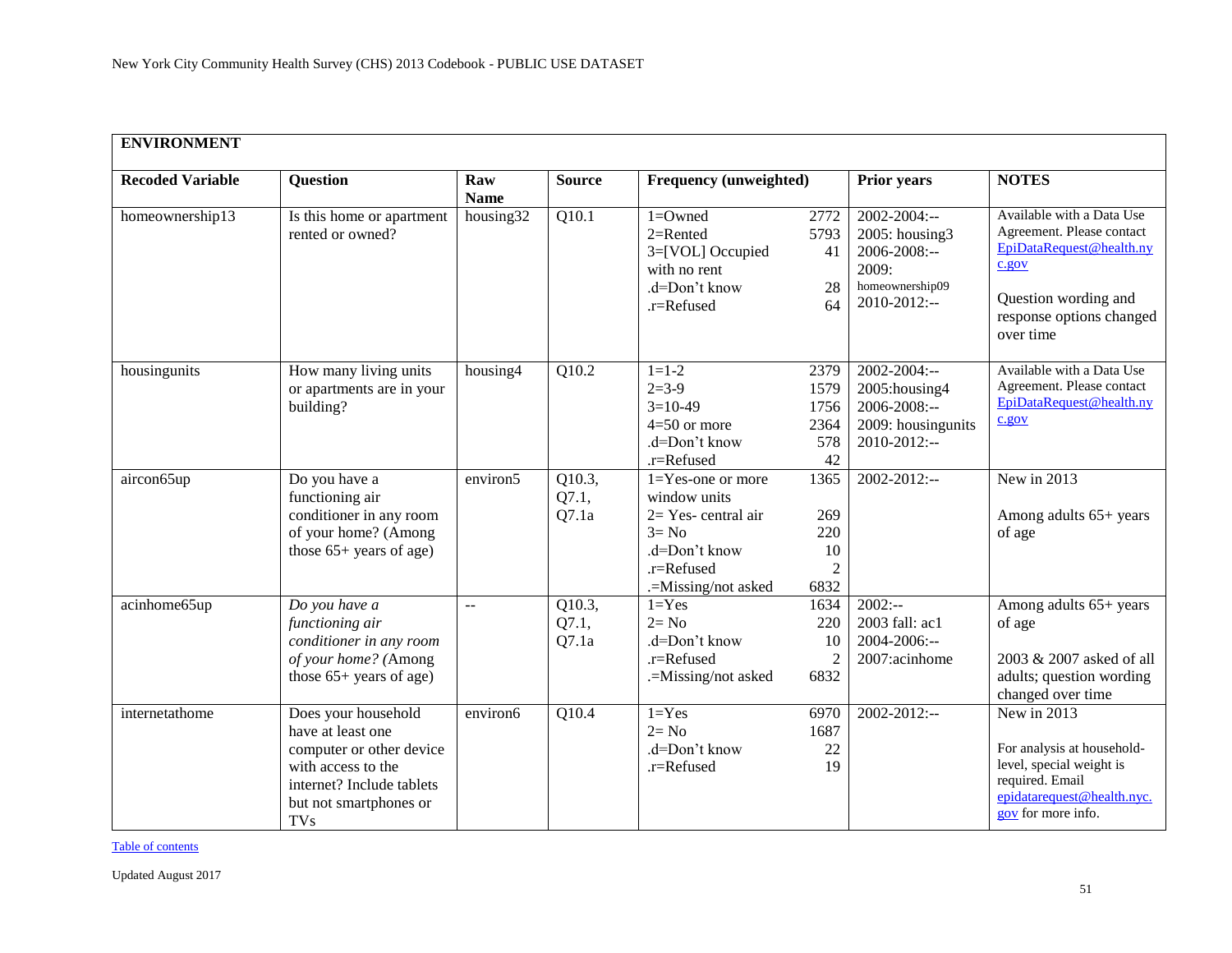| <b>ENVIRONMENT</b>      |                                                                                                 |                         |                    |                                                                                             |                                      |                    |                                                                                                                                                                                                                                                        |  |
|-------------------------|-------------------------------------------------------------------------------------------------|-------------------------|--------------------|---------------------------------------------------------------------------------------------|--------------------------------------|--------------------|--------------------------------------------------------------------------------------------------------------------------------------------------------------------------------------------------------------------------------------------------------|--|
| <b>Recoded Variable</b> | <b>Question</b>                                                                                 | Raw<br><b>Name</b>      | <b>Source</b>      | Frequency (unweighted)                                                                      |                                      | <b>Prior years</b> | <b>NOTES</b>                                                                                                                                                                                                                                           |  |
| printerathome           | Does your household<br>have a working printer<br>for any device with<br>access to the internet? | environ7                | Q10.5              | $1 = Yes$<br>$2 = No$<br>.d=Don't know<br>.r=Refused<br>.=Missing/not asked                 | 4684<br>2235<br>48<br>3<br>1728      | 2002-2012:--       | New in 2013<br>Among those with at<br>least one device in<br>household (not<br>smartphone/TV) with<br>internet access<br>For analysis at household-<br>level, special weight is<br>required. Email<br>epidatarequest@health.nyc.<br>gov for more info. |  |
| anycats                 | Any cats in household<br>(Y/N)                                                                  | $\mathbb{L} \mathbb{L}$ | $\overline{Q10.6}$ | $1 = Yes$<br>$2 = No$<br>.d=Don't know<br>.r=Refused                                        | 1035<br>7638<br>18<br>7              | $2002 - 2012$ :--  | New in 2013<br>For analysis at household-<br>level, special weight is<br>required. Email<br>epidatarequest@health.nyc.<br>$\frac{1}{20}$ for more info.                                                                                                |  |
| catsowned               | Number of cats in<br>household (Categorical)                                                    | $\sim$ $\sim$           | $\overline{Q10.6}$ | $1 = None$<br>$2=One$<br>$3 = Two$<br>4=Three or more<br>.d=Don't know<br>.r=Refused        | 7638<br>645<br>287<br>103<br>18<br>7 | $2002 - 2012$ :--  | New in 2013<br>For analysis at household-<br>level, special weight is<br>required. Email<br>epidatarequest@health.nyc.<br>$\frac{1}{20}$ for more info                                                                                                 |  |
| catsaltered             | Is this cat/How many of<br>these cats are spayed or<br>neutered? (Categorical)                  | $\mathbb{L}^2$          | Q10.7;<br>Q10.6    | $1 = A11$<br>$2 = Some$<br>$3 = None$<br>.d=Don't know<br>.r=Refused<br>.=Missing/not asked | 827<br>33<br>146<br>26<br>3<br>7663  | 2002-2012:--       | New in 2013<br>Among those with one or<br>more cats in household<br>For analysis at household-<br>level, special weight is<br>required. Email<br>epidatarequest@health.nyc.<br>gov for more info                                                       |  |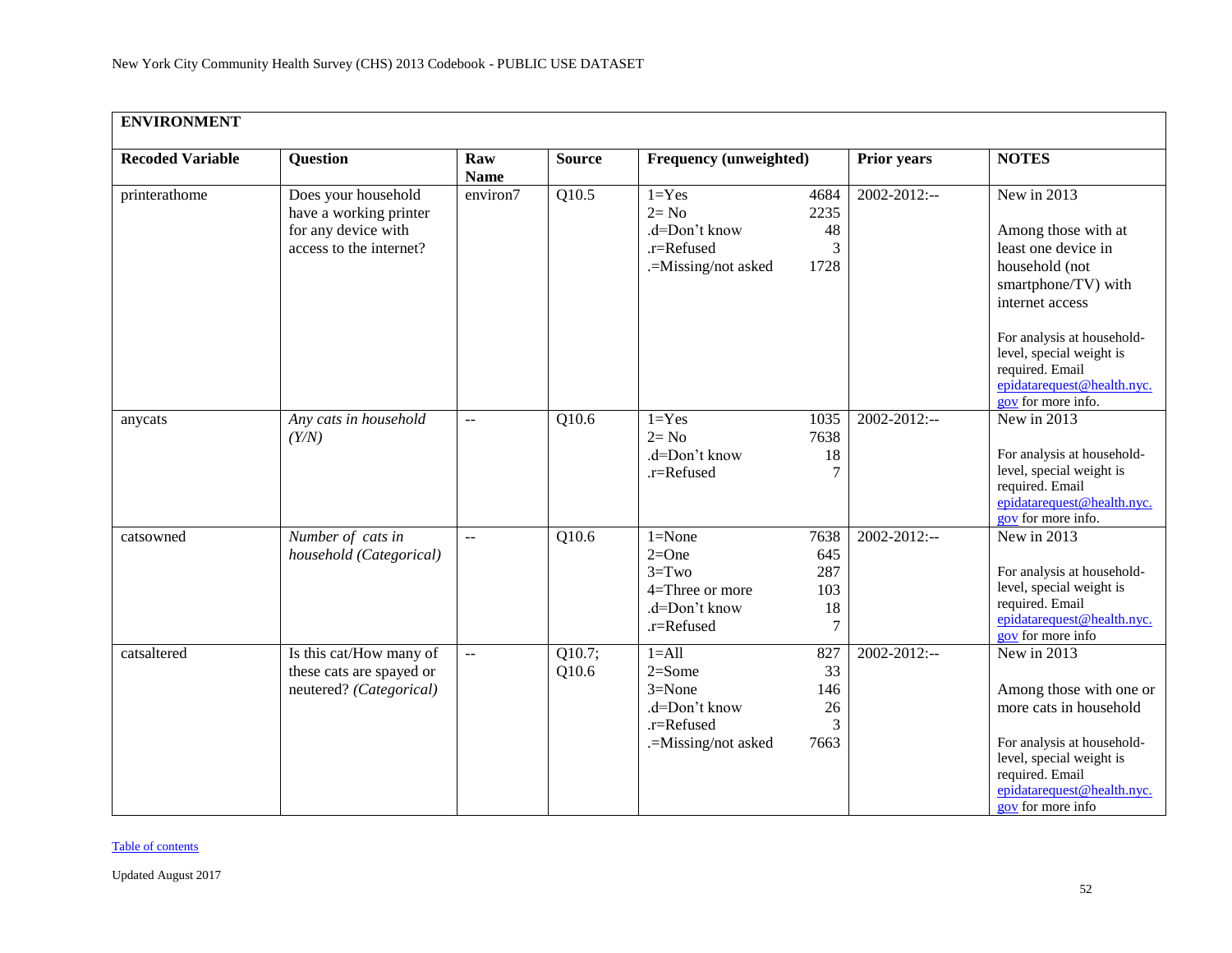| <b>ENVIRONMENT</b>      |                                                               |                             |                               |                                                                                                                            |                    |                                                                                                                                                                                                               |  |
|-------------------------|---------------------------------------------------------------|-----------------------------|-------------------------------|----------------------------------------------------------------------------------------------------------------------------|--------------------|---------------------------------------------------------------------------------------------------------------------------------------------------------------------------------------------------------------|--|
| <b>Recoded Variable</b> | <b>Question</b>                                               | Raw<br><b>Name</b>          | <b>Source</b>                 | Frequency (unweighted)                                                                                                     | <b>Prior years</b> | <b>NOTES</b>                                                                                                                                                                                                  |  |
| unalteredcats           | Any cats in household<br>that are not<br>spayed/neutered(Y/N) | $\rightarrow$ $\rightarrow$ | Q10.7                         | $1 = Yes$<br>179<br>$2 = No$<br>827<br>d=Don't know<br>26<br>.r=Refused<br>3<br>.=Missing/not asked<br>7663                | $2002 - 2012$ :--  | New in 2013<br>Among those with one or<br>more cats in household<br>For analysis at household-<br>level, special weight is<br>required. Email<br>epidatarequest@health.nyc.<br>gov for more info              |  |
| allcatsaltered          | All cats in household<br>spayed/neutered $(Y/N)$              | $\overline{a}$              | $\overline{Q10.7}$ ;<br>Q10.6 | $1 = Yes$<br>827<br>$2 = No$<br>179<br>$d=Don't know$<br>26<br>$\overline{3}$<br>.r=Refused<br>7663<br>.=Missing/not asked | $2002 - 2012$ :--  | New in 2013<br>Among those with one or<br>more cats in household<br>For analysis at household-<br>level, special weight is<br>required. Email<br>epidatarequest@health.nyc.<br>gov for more info              |  |
| anyunalteredcatout      | Any unaltered cat(s) $go$<br>$out doors$ $(Y/N)$              | $\overline{a}$              | Q10.8;<br>Q10.7               | $1 = Yes$<br>34<br>$2 = No$<br>144<br>.d=Don't know<br>$\boldsymbol{0}$<br>.r=Refused<br>.=Missing/not asked<br>8519       | $2002 - 2012$ :--  | New in 2013<br>Among those with one or<br>more unaltered cats in<br>household<br>For analysis at household-<br>level, special weight is<br>required. Email<br>epidatarequest@health.nyc.<br>gov for more info |  |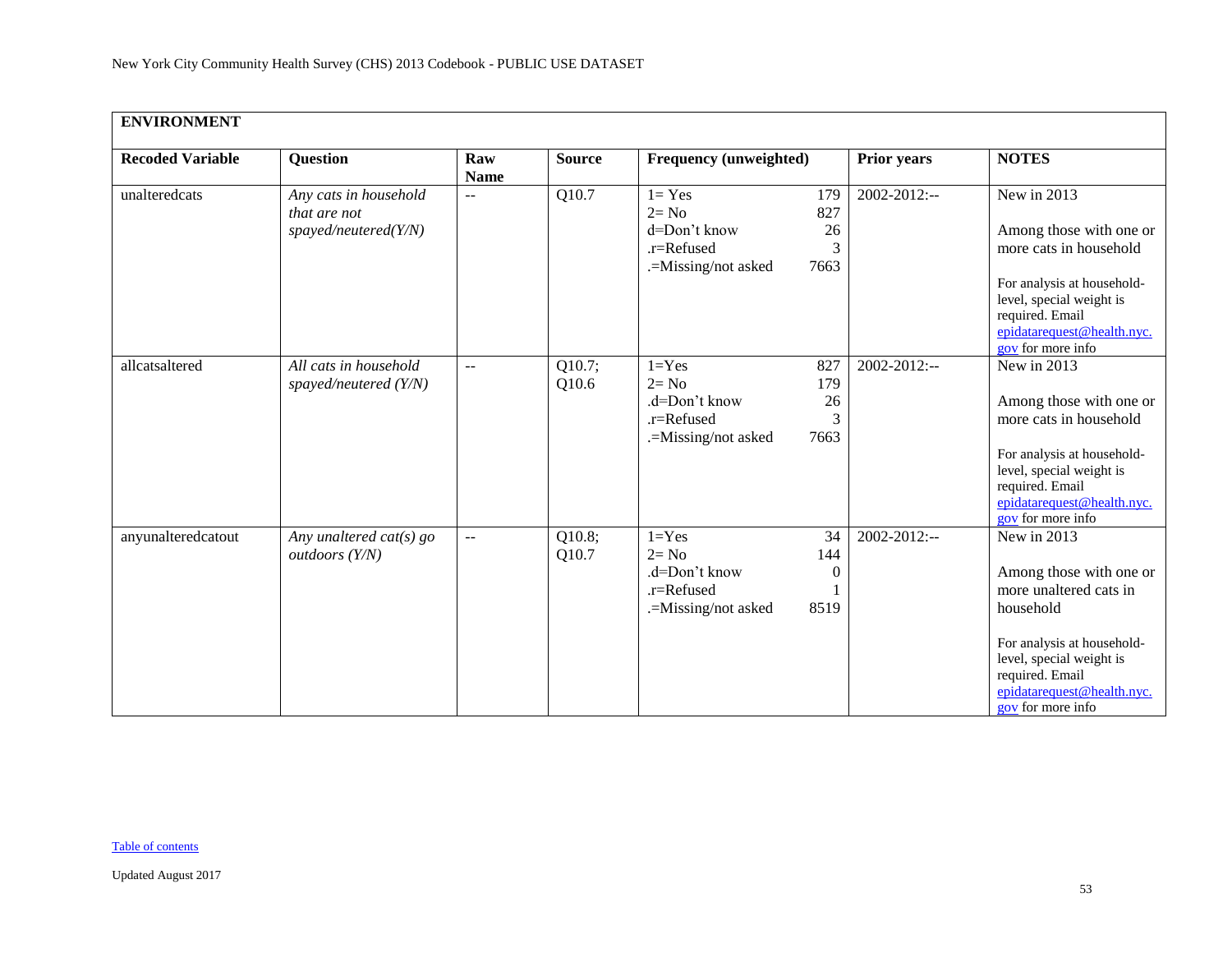| <b>ENVIRONMENT</b>      |                                                                 |                    |                 |                                                                                                                   |                    |                                                                                                                                                                                                                 |  |  |
|-------------------------|-----------------------------------------------------------------|--------------------|-----------------|-------------------------------------------------------------------------------------------------------------------|--------------------|-----------------------------------------------------------------------------------------------------------------------------------------------------------------------------------------------------------------|--|--|
| <b>Recoded Variable</b> | <b>Question</b>                                                 | Raw<br><b>Name</b> | <b>Source</b>   | <b>Frequency (unweighted)</b>                                                                                     | <b>Prior years</b> | <b>NOTES</b>                                                                                                                                                                                                    |  |  |
| unalteredcatout         | How many of the<br>unaltered cats go<br>outdoors? (Categorical) | $\qquad \qquad -$  | Q10.8;<br>Q10.7 | 27<br>$1 = A11$<br>$2 = Some$<br>$3 = None$<br>144<br>$d=Don't know$<br>.r=Refused<br>8519<br>.=Missing/not asked | $2002 - 2012$ :--  | New in $2013$<br>Among those with one or<br>more unaltered cats in<br>household<br>For analysis at household-<br>level, special weight is<br>required. Email<br>epidatarequest@health.nyc.<br>gov for more info |  |  |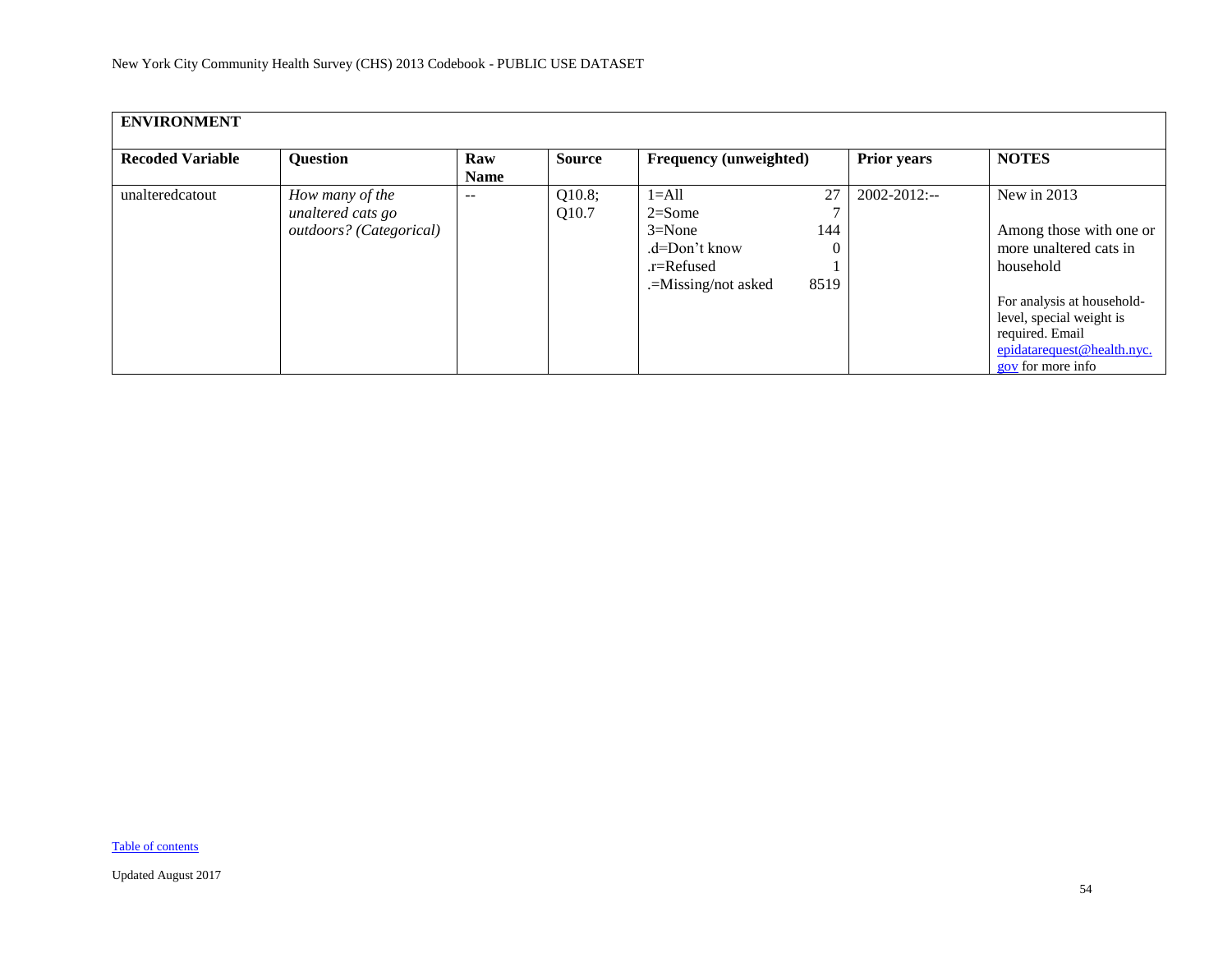<span id="page-54-0"></span>

| <b>Recoded Variable</b> | <b>Question</b>                                                                                                                              | Raw<br><b>Name</b> | <b>Source</b> | Frequencies (unweighted)                                                                                                                                                                        |                                                             | Prior years  | <b>NOTES</b>                                                                                                                                                                                                    |
|-------------------------|----------------------------------------------------------------------------------------------------------------------------------------------|--------------------|---------------|-------------------------------------------------------------------------------------------------------------------------------------------------------------------------------------------------|-------------------------------------------------------------|--------------|-----------------------------------------------------------------------------------------------------------------------------------------------------------------------------------------------------------------|
| evacuatesandy           | Did you evacuate from your<br>home, at any time, because of<br>Hurricane Sandy?                                                              | sandy2             | Q11.2         | $1 = Yes$<br>$2 = No$<br>.d=Don't know/Not<br>sure<br>.r=Refused<br>.=Missing/not asked                                                                                                         | 255<br>492<br>$\overline{0}$<br>$\Omega$<br>7951            | 2002-2012:-- | New in 2013<br>Among those living in<br>flood-prone zip codes on<br>Oct 29, 2012<br>For analysis at household-<br>level, special weight is<br>required. Email<br>epidatarequest@health.nyc.gov<br>for more info |
| whenevacuate            | Did you first evacuate from<br>your home before, during, or<br>after Hurricane Sandy                                                         | sandy3             | Q11.3         | 1=Before Hurricane<br>Sandy<br>2=During Hurricane<br>Sandy<br>3=After Hurricane Sandy<br>.d=Don't know/Not sure<br>.r=Refused<br>.=Missing/not asked                                            | 133<br>43<br>77<br>$\overline{2}$<br>$\overline{0}$<br>8443 | 2002-2012:-- | New in $2013$<br>Among those who<br>evacuated because of<br>Hurricane Sandy<br>For analysis at household-<br>level, special weight is<br>required. Email<br>epidatarequest@health.nyc.gov<br>for more info      |
| daysevacuated           | How many days were you not<br>able to stay in your home<br>because of the need to<br>evacuate because of<br>Hurricane Sandy<br>(Categorical) | ΞĒ,                | Q11.4         | $1 = 7$ days<br>$2=7$ days- $<$ 30 days<br>$3 = 30 - 90$ days<br>$4 = 90$ days<br>$5 = Still$ unable to<br>return/home destroyed<br>.d=Don't know/Not sure<br>.r=Refused<br>.=Missing/not asked | 87<br>111<br>22<br>19<br>13<br>3<br>$\Omega$<br>8443        | 2002-2012:-- | New in 2013<br>Among those who<br>evacuated because of<br>Hurricane Sandy<br>For analysis at household-<br>level, special weight is<br>required. Email<br>epidatarequest@health.nyc.gov<br>for more info        |